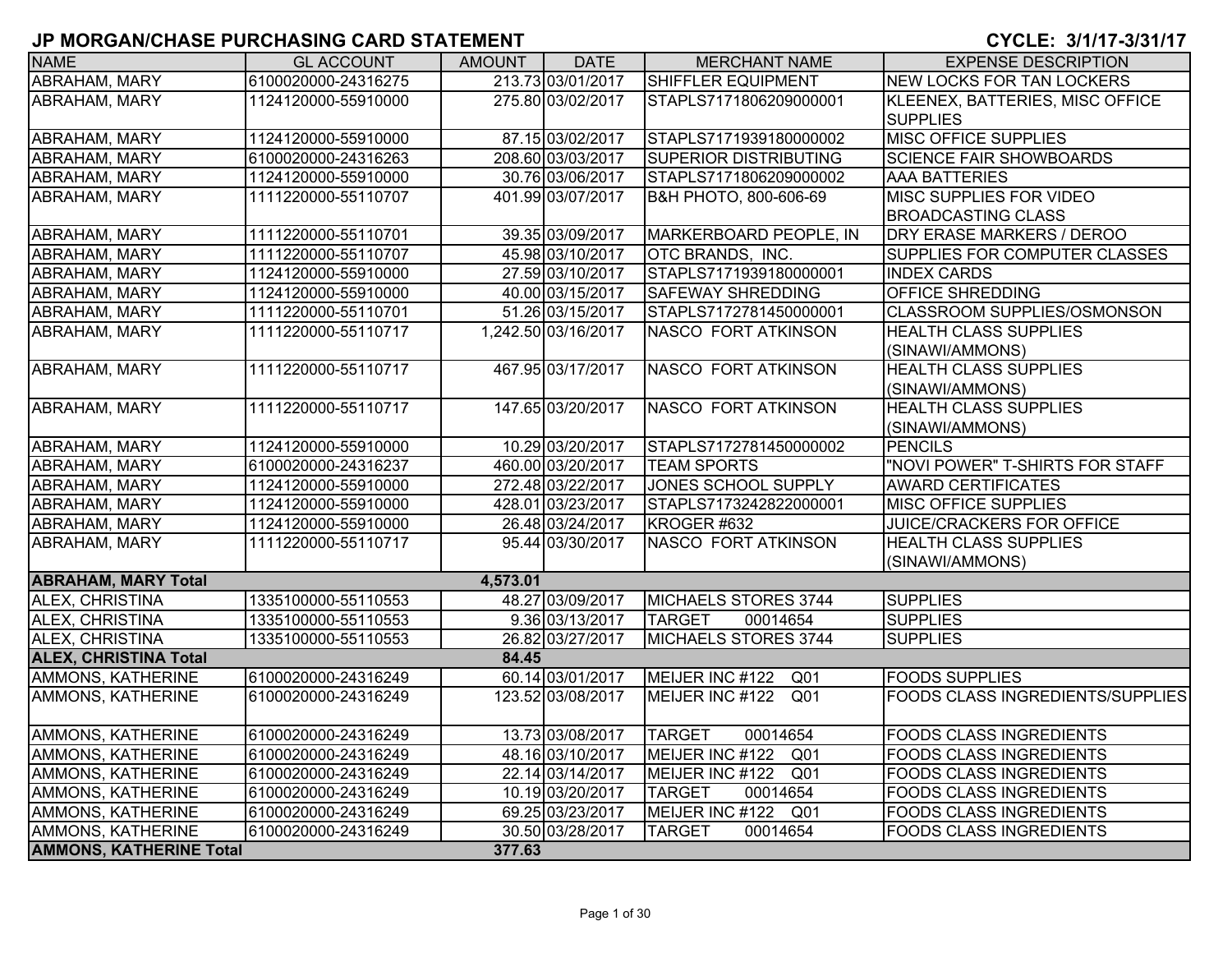| <b>NAME</b>                     | <b>GL ACCOUNT</b>   | <b>AMOUNT</b> | <b>DATE</b>         | <b>MERCHANT NAME</b>          | <b>EXPENSE DESCRIPTION</b>            |
|---------------------------------|---------------------|---------------|---------------------|-------------------------------|---------------------------------------|
| ASCHER, DAVID                   | 6100013000-24316275 |               | 75.69 03/27/2017    | PANERA BREAD #600667          | CRISIS PREVENTION TRAINING LUNCH      |
|                                 |                     |               |                     |                               | <b>FOR TEAM</b>                       |
| ASCHER, DAVID                   | 1111113000-55110708 |               | 109.95 03/30/2017   | <b>LEARNING A-Z, LLC</b>      | <b>READING A-Z SUBSCRIPTION FOR K</b> |
| <b>ASCHER, DAVID</b>            | 1124113000-55990000 |               | 79.56 03/31/2017    | AMAZON.COM                    | <b>VISIBLE THINKING BOOKS</b>         |
| <b>ASCHER, DAVID Total</b>      |                     | 265.20        |                     |                               |                                       |
| <b>BAKER, ROBERT</b>            | 6100022000-24316175 |               | 44.24 03/10/2017    | PIZZA HUT 26328               | LUNCH FOR ADMINISTRATION              |
|                                 |                     |               |                     |                               | <b>MEETING</b>                        |
| <b>BAKER, ROBERT</b>            | 6100022000-24316186 |               | 187.72 03/13/2017   | SAMSCLUB #6657                | SUPPLIES FOR CHARITY WEEK             |
|                                 |                     |               |                     |                               | <b>EVENTS</b>                         |
| <b>BAKER, ROBERT</b>            | 6100022000-24316186 |               | 1,713.48 03/27/2017 | <b>AMWAY GRAND PLAZA HOTE</b> | HOTEL ROOM FOR STUDENT COUNCIL        |
|                                 |                     |               |                     |                               | LEADERSHIP CONFERENCE                 |
| <b>BAKER, ROBERT</b>            | 6100022000-24316186 |               | 19.25 03/27/2017    | PANERA BREAD #3738            | <b>BREAKFAST TREATS AT STUDENT</b>    |
|                                 |                     |               |                     |                               | COUNCIL STATES CONFERENCE             |
| <b>BAKER, ROBERT Total</b>      |                     | 1,964.69      |                     |                               |                                       |
| <b>BEDFORD, JULIE</b>           | 1111115000-55110799 |               | 37.27 03/02/2017    | AMAZON.COM                    | <b>BOOKS FOR TEACHERS</b>             |
| <b>BEDFORD, JULIE</b>           | 6100015000-24316275 |               | 49.16 03/03/2017    | <b>TARGET</b><br>00014654     | <b>STAFF CANDY</b>                    |
| <b>BEDFORD, JULIE</b>           | 6100015000-24316275 |               | 21.79 03/06/2017    | PANERA BREAD #600667          | LUNCH FOR TRAINING                    |
| <b>BEDFORD, JULIE</b>           | 1111115000-55110799 |               | 194.50 03/13/2017   | AMAZON.COM                    | <b>BOOKS FOR TEACHERS</b>             |
| <b>BEDFORD, JULIE Total</b>     |                     | 302.72        |                     |                               |                                       |
| <b>BELANGER, KIMBERLY</b>       | 1311800000-55110551 |               | 128.85 03/23/2017   | <b>AMAZON MKTPLACE PMTS</b>   | <b>TOYS AND GAMES</b>                 |
| <b>BELANGER, KIMBERLY Total</b> |                     | 128.85        |                     |                               |                                       |
| <b>BLANCHARD, EVAN</b>          | 6100020000-24316239 |               | 53.99 03/13/2017    | J W PEPPER AND SON INC        | <b>MUSIC FOR CONCERT</b>              |
| <b>BLANCHARD, EVAN</b>          | 6100020000-24316239 |               | 20.00 03/16/2017    | J W PEPPER AND SON INC        | <b>MUSIC FOR CONCERT</b>              |
| <b>BLANCHARD, EVAN</b>          | 6100020000-24316239 |               | 75.00 03/21/2017    | J W PEPPER AND SON INC        | <b>MUSIC FOR CONCERT</b>              |
| <b>BLANCHARD, EVAN</b>          | 6100020000-24316239 |               | 3.00 03/24/2017     | J W PEPPER AND SON INC        | <b>MUSIC FOR CONCERT</b>              |
| <b>BLANCHARD, EVAN Total</b>    |                     | 151.99        |                     |                               |                                       |
| <b>BLESSED, KATE</b>            | 1335100000-55990553 |               | 23.95 03/02/2017    | <b>AMAZON MKTPLACE PMTS</b>   | <b>GYM/OUTDOOR EQUIPMENT</b>          |
| <b>BLESSED, KATE</b>            | 1335100000-55990553 |               | 92.28 03/03/2017    | SSI*CLASSROOM DIRECT          | <b>CRAFT SUPPLIES</b>                 |
| <b>BLESSED, KATE</b>            | 1335100000-55990553 |               | 36.21 03/23/2017    | OTC BRANDS, INC.              | <b>CRAFT SUPPPLIES</b>                |
| <b>BLESSED, KATE Total</b>      |                     | 152.44        |                     |                               |                                       |
| <b>BLOOM, LYNETTE</b>           | 1335100000-54910553 |               | 15.00 03/01/2017    | <b>APPELBAUM TRAINING INS</b> | <b>STAFF TRAINING</b>                 |
| <b>BLOOM, LYNETTE</b>           | 1335100000-54910553 |               | 24.00 03/01/2017    | <b>APPELBAUM TRAINING INS</b> | <b>STAFF TRAINING</b>                 |
| <b>BLOOM, LYNETTE</b>           | 1335100000-55990553 |               | 23.98 03/01/2017    | <b>STAPLES</b><br>00115659    | <b>OFFICE SUPPLIES</b>                |
| <b>BLOOM, LYNETTE</b>           | 1335100000-54910553 |               | 24.00 03/03/2017    | <b>APPELBAUM TRAINING INS</b> | <b>STAFF TRAINING</b>                 |
| <b>BLOOM, LYNETTE</b>           | 1335100000-54910553 |               | 15.00 03/06/2017    | <b>APPELBAUM TRAINING INS</b> | <b>STAFF TRAINING</b>                 |
| <b>BLOOM, LYNETTE</b>           | 1335100000-54910553 |               | 15.00 03/10/2017    | <b>APPELBAUM TRAINING INS</b> | <b>STAFF TRAINING</b>                 |
| <b>BLOOM, LYNETTE</b>           | 1335100000-54910553 |               | 900.00 03/15/2017   | <b>AIRTIME TRAMPOLINE AND</b> | SUMMER CAMP FIELD TRIP                |
| <b>BLOOM, LYNETTE</b>           | 1335100000-54910553 |               | 24.00 03/15/2017    | <b>APPELBAUM TRAINING INS</b> | <b>STAFF TRAINING</b>                 |
| <b>BLOOM, LYNETTE</b>           | 1335100000-54910553 |               | 30.00 03/16/2017    | <b>APPELBAUM TRAINING INS</b> | <b>STAFF TRAINING</b>                 |
| <b>BLOOM, LYNETTE</b>           | 1335100000-54910553 |               | 200.00 03/16/2017   | SQ *CHRIS CAKES OF            | SUMMER CAMP RESOURCE                  |
| <b>BLOOM, LYNETTE</b>           | 1335100000-54910553 |               | 910.00 03/20/2017   | <b>CRANBROOK EDUCATIONAL</b>  | SUMMER CAMP FIELD TRIP                |
| <b>BLOOM, LYNETTE</b>           | 1335100000-54910553 |               | 100.00 03/20/2017   | <b>SQ *SQ *SUPE'S EXOTIC</b>  | <b>SUMMER CAMP RESOURCE</b>           |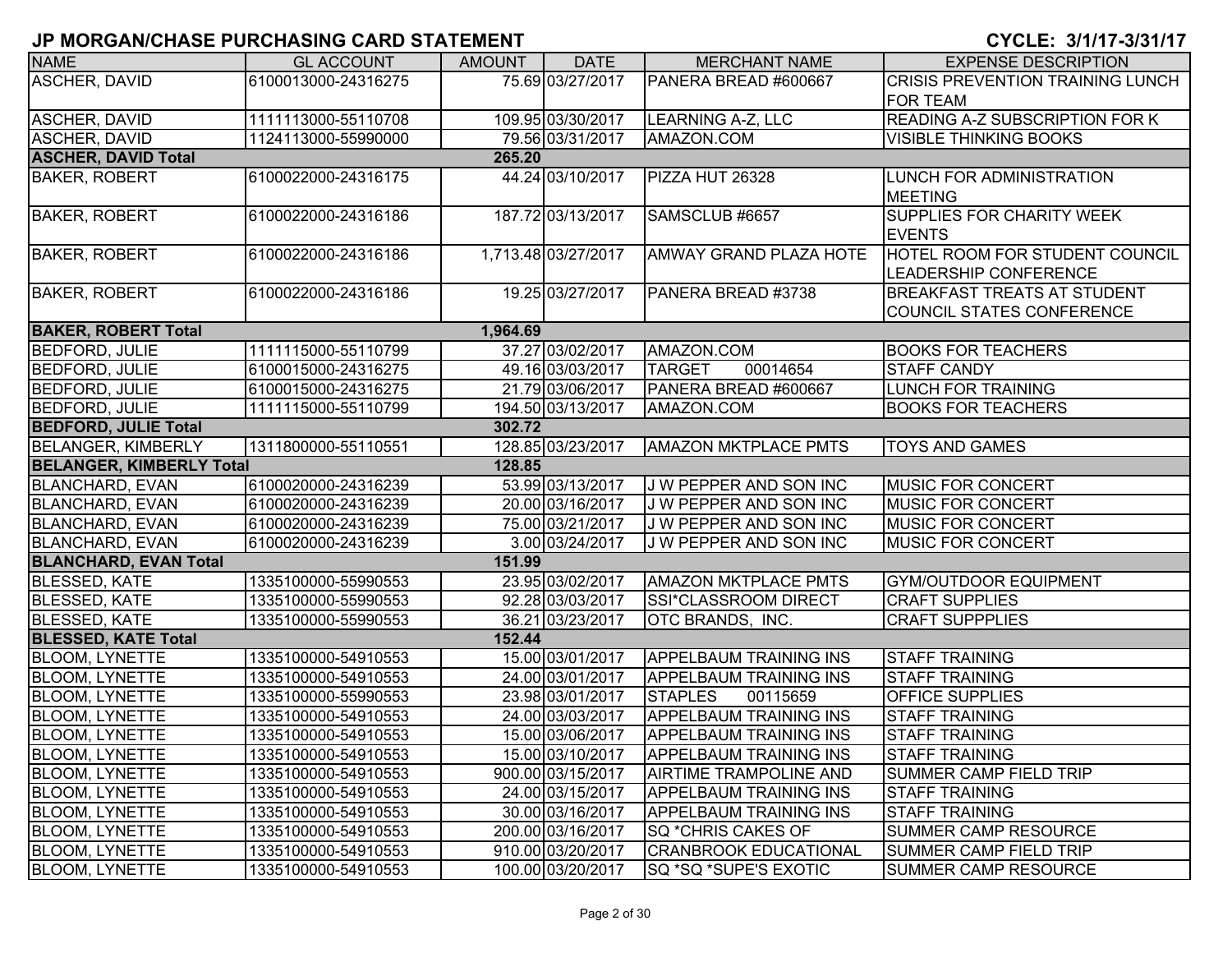| <b>NAME</b>                     | <b>GL ACCOUNT</b>   | <b>AMOUNT</b> | <b>DATE</b>         | <b>MERCHANT NAME</b>          | <b>EXPENSE DESCRIPTION</b>                                     |
|---------------------------------|---------------------|---------------|---------------------|-------------------------------|----------------------------------------------------------------|
| <b>BLOOM, LYNETTE</b>           | 1335100000-54910553 |               | 15.00 03/21/2017    | <b>APPELBAUM TRAINING INS</b> | <b>STAFF TRAINING</b>                                          |
| <b>BLOOM, LYNETTE</b>           | 1335100000-54910553 |               | 18.00 03/21/2017    | <b>APPELBAUM TRAINING INS</b> | <b>STAFF TRAINING</b>                                          |
| <b>BLOOM, LYNETTE</b>           | 1335100000-54910553 |               | 15.00 03/21/2017    | <b>APPELBAUM TRAINING INS</b> | <b>STAFF TRAINING</b>                                          |
| <b>BLOOM, LYNETTE</b>           | 1335100000-54910553 |               | 15.00 03/30/2017    | <b>APPELBAUM TRAINING INS</b> | <b>STAFF TRAINING</b>                                          |
| <b>BLOOM, LYNETTE Total</b>     |                     | 2,343.98      |                     |                               |                                                                |
| <b>BORN, ELIZABETH</b>          | 6100025000-24316301 |               | 83.33 03/08/2017    | <b>BENITOS PIZZA-NOVI</b>     | LUNCH FOR STUDENTS                                             |
| <b>BORN, ELIZABETH</b>          | 6100025000-24316301 |               | 83.00 03/09/2017    | <b>BENITOS PIZZA-NOVI</b>     | LUNCH FOR STUDENTS                                             |
| <b>BORN, ELIZABETH Total</b>    |                     | 166.33        |                     |                               |                                                                |
| <b>BOURGEAU, BENJAMIN</b>       | 1126160000-55992000 |               | 158.99 03/02/2017   | <b>MADISON ELECTRIC COMPA</b> | <b>DF CHILLER PUMP CONTROLS</b><br><b>RETROFIT</b>             |
| <b>BOURGEAU, BENJAMIN</b>       | 1126160000-55992000 |               | 122.94 03/06/2017   | DOWNRIVER REFRIG SUP C        | <b>MS HIGH LIMIT REPLACE</b>                                   |
| <b>BOURGEAU, BENJAMIN</b>       | 1126160000-55992000 |               | 111.63 03/07/2017   | DOWNRIVER REFRIG SUP C        | <b>NW BOILER REPAIR</b>                                        |
| <b>BOURGEAU, BENJAMIN</b>       | 1126160000-55992000 |               | 969.09 03/09/2017   | DOWNRIVER REFRIG SUP C        | <b>DF HW REPAIRS</b>                                           |
| <b>BOURGEAU, BENJAMIN</b>       | 1126160000-55992000 |               | 294.02 03/09/2017   | <b>WW GRAINGER</b>            | <b>NW BOILER REPAIRS</b>                                       |
| <b>BOURGEAU, BENJAMIN</b>       | 1126160000-55992000 |               | 1,034.43 03/13/2017 | <b>WW GRAINGER</b>            | <b>HS PAPER CUTTER MOTOR</b>                                   |
| <b>BOURGEAU, BENJAMIN</b>       | 1126160000-55992000 |               | 165.00 03/14/2017   | <b>MADISON ELECTRIC COMPA</b> | PV GYM AHU ELECTRIC ISSUE REPAIRS                              |
| <b>BOURGEAU, BENJAMIN</b>       | 1126160000-55992000 |               | 172.34 03/14/2017   | <b>WW GRAINGER</b>            | PV GYM AHU ELECTRIC ISSUES                                     |
| <b>BOURGEAU, BENJAMIN</b>       | 1126160000-55992000 |               | 956.11 03/17/2017   | DOWNRIVER REFRIG SUP C        | VO E & W MEDIA CENTER REPAIRS,<br><b>ESB HOT WATER REPAIRS</b> |
| <b>BOURGEAU, BENJAMIN</b>       | 1126160000-55992000 |               | 376.89 03/27/2017   | <b>COCHRANE SUPPLY AND EN</b> | <b>VO OFFICE REPAIRS</b>                                       |
| <b>BOURGEAU, BENJAMIN</b>       | 1126160000-55992000 |               | 7.72 03/27/2017     | THE HOME DEPOT #2737          | <b>TRANS OFFICE UNIT REPAIRS</b>                               |
| <b>BOURGEAU, BENJAMIN</b>       | 1126160000-55992000 |               | 29.95 03/27/2017    | THE HOME DEPOT #2737          | <b>HS SOUTH PARK WATER HEATER</b>                              |
| <b>BOURGEAU, BENJAMIN</b>       | 1126160000-55992000 |               | 40.86 03/29/2017    | <b>WW GRAINGER</b>            | <b>ESB AIR FILTERS</b>                                         |
| <b>BOURGEAU, BENJAMIN</b>       | 1126160000-55992000 |               | 50.64 03/29/2017    | <b>WW GRAINGER</b>            | <b>MTCE SHOP SUPPLIES</b>                                      |
| <b>BOURGEAU, BENJAMIN</b>       | 1126160000-55992000 |               | 12.42 03/31/2017    | THE HOME DEPOT #2737          | PV BOILER                                                      |
| <b>BOURGEAU, BENJAMIN Total</b> |                     | 4,503.03      |                     |                               |                                                                |
| <b>BRASIL, SANDRA</b>           | 6100022000-24316108 |               | 32.57 03/02/2017    | PANERA BREAD #667             | SUPPLIES FOR COFFEE WITH CARTER<br><b>MEETING</b>              |
| <b>BRASIL, SANDRA</b>           | 1111322000-57410000 |               | -26.00 03/06/2017   | SMK*SURVEYMONKEY.COM          | <b>REFUND FROM OVER-CHARGE</b>                                 |
| <b>BRASIL, SANDRA</b>           | 1121220349-55990000 |               | 152.30 03/20/2017   | STAPLS7173097335000001        | <b>OFFICE SUPPLIES-ADMIN</b>                                   |
| <b>BRASIL, SANDRA</b>           | 1111322349-57410000 |               | 123.07 03/30/2017   | STAPLS7173675437000001        | ELECTRIC HOLE PUNCH ADMIN OFFICE                               |
| <b>BRASIL, SANDRA Total</b>     |                     | 281.94        |                     |                               |                                                                |
| <b>BRATNEY, BETHANY</b>         | 1122222000-55310000 |               | 14.44 03/06/2017    | <b>BOOKSAMILLION.COM</b>      | NEW MATERIALS FOR LMC                                          |
| <b>BRATNEY, BETHANY</b>         | 1122222000-55310000 |               | 245.46 03/06/2017   | <b>FOLLETT SCHOOL SOLUTIO</b> | MATERIALS & REQUESTS FOR THE<br><b>LMC</b>                     |
| <b>BRATNEY, BETHANY</b>         | 1122222000-55310000 |               | 41.91 03/15/2017    | <b>BOOKOUTLET.COM</b>         | <b>PLAYAWAY BOOKS FOR LMC</b>                                  |
| <b>BRATNEY, BETHANY Total</b>   |                     | 301.81        |                     |                               |                                                                |
| <b>BRICKEY, JOHN</b>            | 6100018000-24316275 |               | 360.40 03/07/2017   | <b>DELTA</b>                  | <b>FLIGHT TO MIT-KARA RODRIGUEZ</b>                            |
| <b>BRICKEY, JOHN</b>            | 6100018000-24316275 |               | 360.40 03/07/2017   | <b>DELTA</b>                  | FLIGHT TO MIT-MICHELLE CAMPOS                                  |
| <b>BRICKEY, JOHN</b>            | 1111118000-55110799 |               | 111.00 03/27/2017   | THE HOME DEPOT #2737          | <b>SAW FOR MAKERSPACE</b>                                      |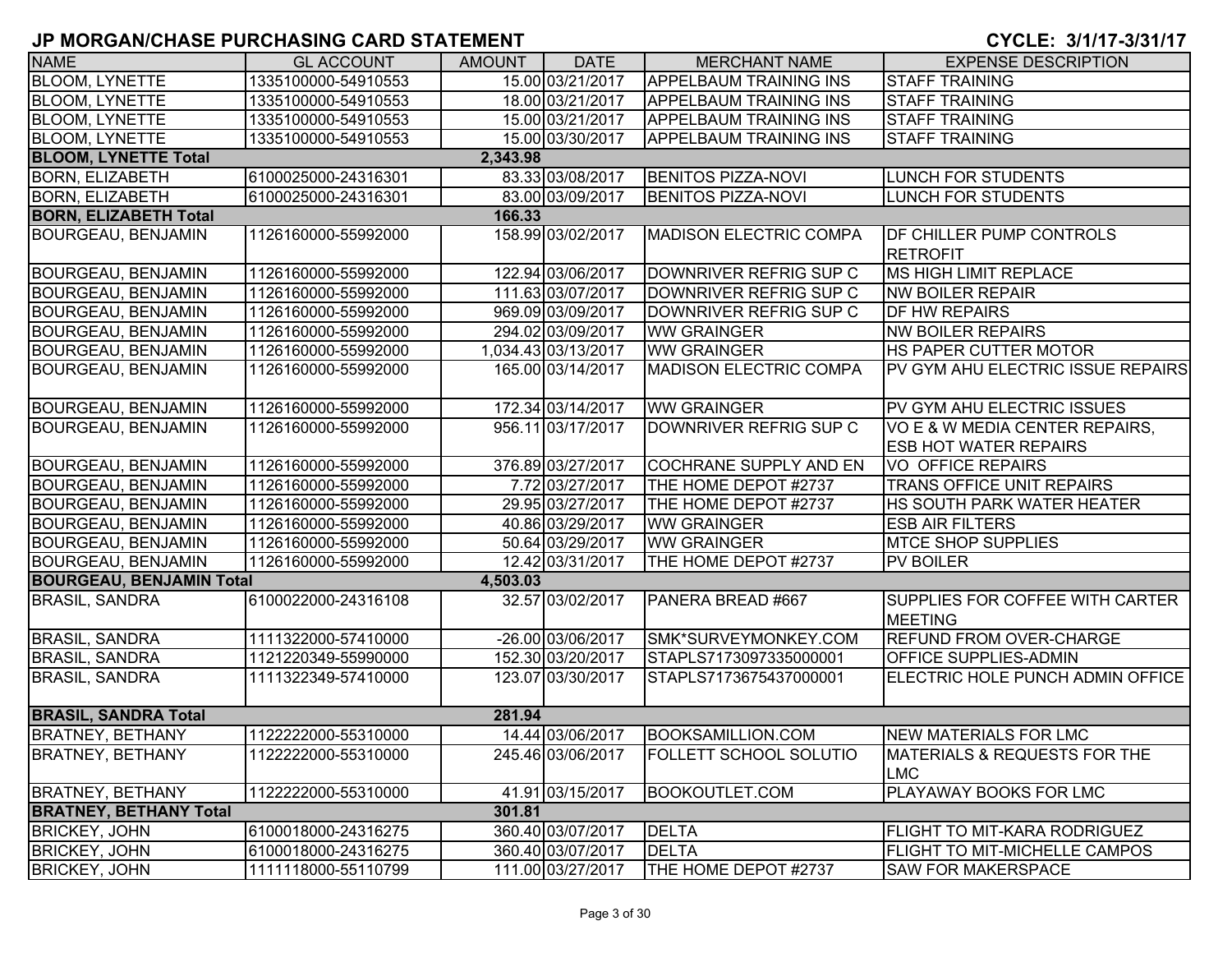| <b>NAME</b>                                | <b>GL ACCOUNT</b>                          | <b>AMOUNT</b> | <b>DATE</b>       | <b>MERCHANT NAME</b>                          | <b>EXPENSE DESCRIPTION</b>                                                                             |
|--------------------------------------------|--------------------------------------------|---------------|-------------------|-----------------------------------------------|--------------------------------------------------------------------------------------------------------|
| <b>BRICKEY, JOHN Total</b>                 |                                            | 831.80        |                   |                                               |                                                                                                        |
| <b>BUNKER, JEFFREY</b>                     | 1126160000-55993000                        |               | 15.83 03/02/2017  | MARKS OUTDOOR POWER EQ GRNDS MOWER MTCE PARTS |                                                                                                        |
| <b>BUNKER, JEFFREY</b>                     | 1126160000-55993000                        |               | 3.60 03/03/2017   | <b>NAPA PARTS M-2</b>                         | <b>GRNDS MTCE PARTS</b>                                                                                |
| <b>BUNKER, JEFFREY</b>                     | 1126160000-55993000                        |               | 10.98 03/06/2017  | <b>ACE CUTTING EQUIPMENT</b>                  | <b>GRNDS MTCE PARTS</b>                                                                                |
| <b>BUNKER, JEFFREY</b>                     | 1126160000-55993000                        |               | 7.95 03/13/2017   | <b>BADER AND SONS CO.</b>                     | <b>GRNDS MTCE PARTS FOR SUMMER</b><br><b>EQUIP</b>                                                     |
| <b>BUNKER, JEFFREY</b>                     | 1126160000-55993000                        |               | 62.59 03/13/2017  | <b>COMPLETE BATTERY SOURC</b>                 | <b>NM5 TRACTOR BATTERY</b>                                                                             |
| <b>BUNKER, JEFFREY</b>                     | 1126160000-55993000                        |               | 1.96 03/29/2017   | THE HOME DEPOT #2737                          | <b>GRNDS EQUIPMENT REPAIR PARTS</b>                                                                    |
| <b>BUNKER, JEFFREY Total</b>               |                                            | 102.91        |                   |                                               |                                                                                                        |
| <b>BURNHAM, SUSAN</b>                      | 6100011000-24316275                        |               | 94.11 03/01/2017  | GFS STORE #1985                               | TREATS FOR PRINCIPAL LUNCHES AND<br><b>REWARDS</b>                                                     |
| <b>BURNHAM, SUSAN Total</b>                |                                            | 94.11         |                   |                                               |                                                                                                        |
| <b>CALHOUN, STEPHANIE</b>                  | 1335100000-55110553                        |               | 50.05 03/13/2017  | WAL-MART #2618                                | <b>CLASSROOM SUPPLIES</b>                                                                              |
| <b>CALHOUN, STEPHANIE Total</b>            |                                            | 50.05         |                   |                                               |                                                                                                        |
| <b>CANALES, BETH</b>                       | 1111322000-55110718                        |               | 136.36 03/13/2017 | MEIJER INC #054<br>Q <sub>01</sub>            | <b>KITCHEN SUPPLIES</b>                                                                                |
| <b>CANALES, BETH</b>                       | 1111322000-55110718                        |               | 97.05 03/20/2017  | GFS STORE #1985                               | <b>BREAKFAST LABS</b>                                                                                  |
| <b>CANALES, BETH</b>                       | 1111322000-55110718                        |               | 65.68 03/28/2017  | MEIJER INC #054<br>Q <sub>01</sub>            | <b>BREAKFAST UNIT</b>                                                                                  |
| CANALES, BETH                              | 1111322000-55110718                        |               | 45.59 03/31/2017  | MEIJER INC #054<br>Q <sub>01</sub>            | CARBOHYDRATES LAB (MAC AND<br>CHEESE/OATMEAL COOKIES)<br><b>ALLERGY FOODS</b>                          |
| <b>CANALES, BETH Total</b>                 |                                            | 344.68        |                   |                                               |                                                                                                        |
| CHRISTOPOULOS, COURTNE 1311800000-55110551 |                                            |               | 16.05 03/13/2017  | <b>TARGET</b><br>00022301                     | CHOICE TIME SUPPLIES AND SPRING<br><b>DECORATIONS</b>                                                  |
| <b>CHRISTOPOULOS, COURTNEY Total</b>       |                                            | 16.05         |                   |                                               |                                                                                                        |
| CIANCIO, WANDA                             | 1122500000-54120000                        |               | 297.50 03/03/2017 | <b>AMAZON MKTPLACE PMTS</b>                   | <b>LAPTOP BATTERIES FOR LENOVO</b><br><b>CHROMEBOOKS</b>                                               |
| CIANCIO, WANDA                             | 4345603000-56423958                        |               | 140.85 03/03/2017 | AMAZON.COM                                    | <b>TRENDNET 5-PORT UNMANAGED</b><br>GIGABIT GREENNET DESKTOP PLASTIC<br>HOUSING SWITCH, TEG-S5G        |
| CIANCIO, WANDA                             | 4345603000-56423958                        |               | 140.85 03/03/2017 | AMAZON.COM                                    | TRENDNET 5-PORT UNMANAGED<br><b>GIGABIT GREENNET DESKTOP PLASTIC</b><br>HOUSING SWITCH, TEG-S5G        |
| CIANCIO, WANDA                             | 4345603000-56423958                        |               | 349.83 03/03/2017 | AMAZON.COM                                    | <b>TRENDNET 5-PORT UNMANAGED</b><br><b>GIGABIT GREENNET DESKTOP PLASTIC</b><br>HOUSING SWITCH, TEG-S5G |
| CIANCIO, WANDA                             |                                            |               | 89.94 03/03/2017  | AMAZON.COM                                    | <b>TRENDNET 5-PORT UNMANAGED</b>                                                                       |
| CIANCIO, WANDA                             | 4345603000-56423958<br>1122500000-54120000 |               | 171.90 03/06/2017 | <b>AMAZON MKTPLACE PMTS</b>                   | GIGABIT GREENNET DESKTOP PLASTIC<br>HOUSING SWITCH, TEG-S5G<br>NEW GENUINE LENOVO THINKPAD 11E         |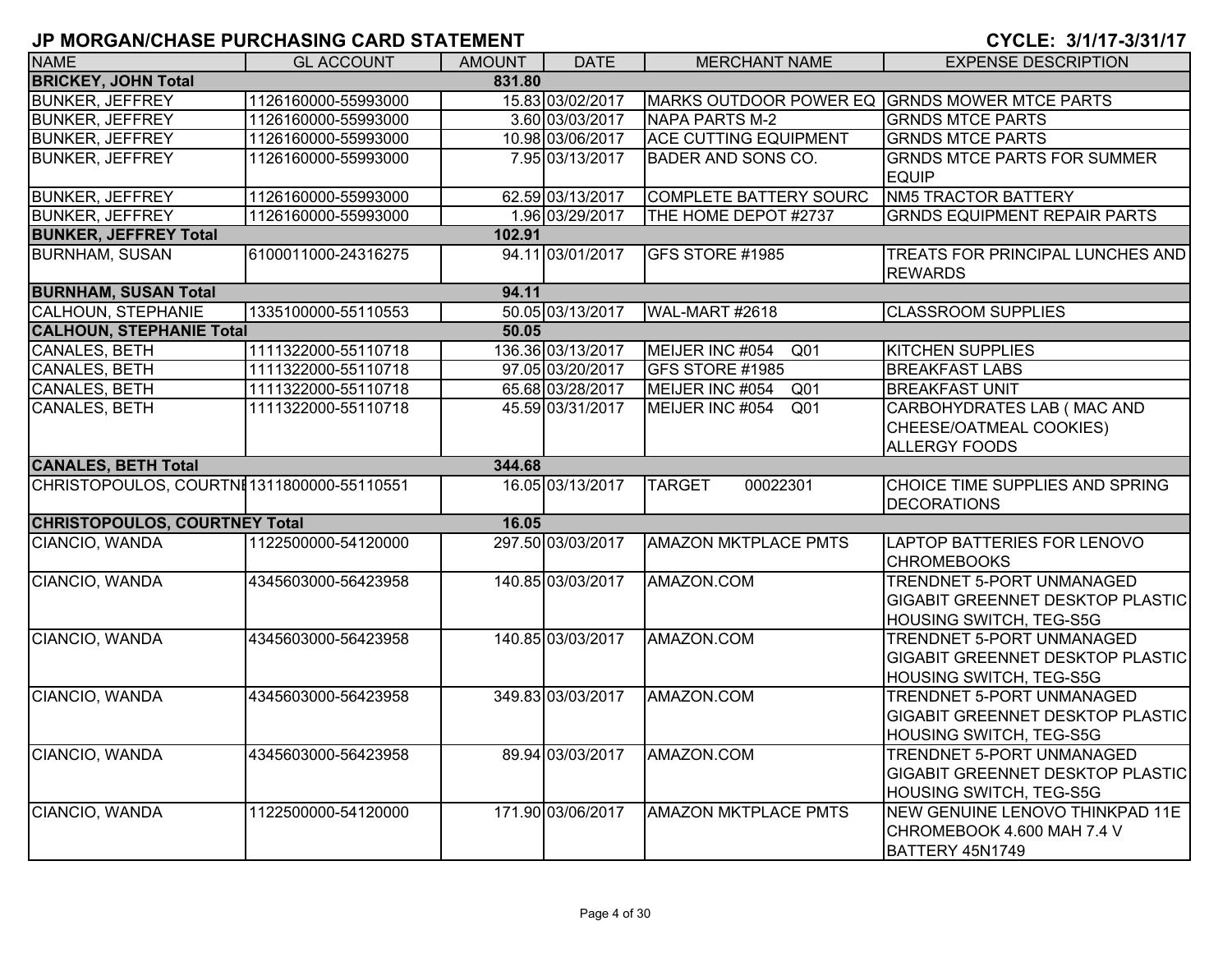| <b>NAME</b>    | <b>GL ACCOUNT</b>   | <b>AMOUNT</b> | <b>DATE</b>         | <b>MERCHANT NAME</b>        | <b>EXPENSE DESCRIPTION</b>              |
|----------------|---------------------|---------------|---------------------|-----------------------------|-----------------------------------------|
| CIANCIO, WANDA | 4345603000-56423958 |               | 140.85 03/06/2017   | AMAZON.COM                  | TRENDNET 5-PORT UNMANAGED               |
|                |                     |               |                     |                             | <b>GIGABIT GREENNET DESKTOP PLASTIC</b> |
|                |                     |               |                     |                             | <b>HOUSING SWITCH, TEG-S5G</b>          |
| CIANCIO, WANDA | 4345603000-56423958 |               | 139.32 03/06/2017   | AMAZON.COM                  | TRENDNET 5-PORT UNMANAGED               |
|                |                     |               |                     |                             | <b>GIGABIT GREENNET DESKTOP PLASTIC</b> |
|                |                     |               |                     |                             | HOUSING SWITCH, TEG-S5G                 |
| CIANCIO, WANDA | 4345603000-56423958 |               | 208.98 03/06/2017   | AMAZON.COM                  | TRENDNET 5-PORT UNMANAGED               |
|                |                     |               |                     |                             | <b>GIGABIT GREENNET DESKTOP PLASTIC</b> |
|                |                     |               |                     |                             | HOUSING SWITCH, TEG-S5G                 |
| CIANCIO, WANDA | 4345622000-56422958 |               | 1,500.00 03/06/2017 | INT*IN *RIEGLE TIMING       | POOL COMPUTER                           |
| CIANCIO, WANDA | 1122500000-54120000 |               | 56.22 03/09/2017    | <b>AMAZON MKTPLACE PMTS</b> | DELL CHROMEBOOK 11 LED SCREEN           |
| CIANCIO, WANDA | 1122500000-55910000 |               | 63.65 03/09/2017    | AMAZON.COM                  | LEGAL PADS, FILE FOLDERS, PENS          |
| CIANCIO, WANDA | 1122500000-54120000 |               | 241.00 03/09/2017   | AMAZON.COM                  | BATTERIES, HDMI CABLES, USB             |
|                |                     |               |                     |                             | <b>EXTENDER CABLES</b>                  |
| CIANCIO, WANDA | 4345620000-56422958 |               | 39.96 03/10/2017    | <b>AMAZON MKTPLACE PMTS</b> | <b>RAVELLI ATD PROFESSIONAL TRIPOD</b>  |
|                |                     |               |                     |                             | <b>FOR CAMERA PHOTO VIDEO</b>           |
| CIANCIO, WANDA | 1122500000-54120000 |               | 204.00 03/10/2017   | SQ *SQ *DIGITAL AGE TE      | REPAIR TO PROJECTION SYSTEMS,           |
|                |                     |               |                     |                             | CABLES, AND SOUND SYSTEMS IN            |
|                |                     |               |                     |                             | <b>CLASSROOMS AT HIGH SCHOOL</b>        |
| CIANCIO, WANDA | 4345603000-56423958 |               | 76.14 03/13/2017    | <b>AMAZON MKTPLACE PMTS</b> | PORTABLE EXTERNAL SPEAKERS FOR          |
|                |                     |               |                     |                             | <b>COMPUTERS AND LAPTOPS</b>            |
| CIANCIO, WANDA | 4345603000-56423958 |               | 483.25 03/14/2017   | <b>ORTRONICS INC</b>        | <b>HDMI KEYSTONE JACKS</b>              |
| CIANCIO, WANDA | 1122500000-54120000 |               | 44.39 03/17/2017    | <b>AMAZON MKTPLACE PMTS</b> | DELL 160GB SATA REPLACEMENT             |
|                |                     |               |                     |                             | HARD DRIVE FOR OPTIPLEX 790             |
| CIANCIO, WANDA | 1122500000-54120000 |               | 379.90 03/21/2017   | <b>AMAZON MKTPLACE PMTS</b> | <b>LAPTOP BATTERIES FOR DELL</b>        |
|                |                     |               |                     |                             | LATITUDE 5420                           |
| CIANCIO, WANDA | 1122500000-54120000 |               | 151.96 03/22/2017   | <b>AMAZON MKTPLACE PMTS</b> | <b>LAPTOP BATTERIES FOR DELL</b>        |
|                |                     |               |                     |                             | <b>LATITUDE E5420</b>                   |
| CIANCIO, WANDA | 4345620000-56422958 |               | 920.00 03/28/2017   | CDW GOVT #HHT0353           | MIDDLE SCHOOL SWIVL FOR                 |
|                |                     |               |                     |                             | <b>INSTRUCTIONAL COACH USE</b>          |
| CIANCIO, WANDA | 4345615000-56422958 |               | 920.00 03/28/2017   | CDW GOVT #HHT0353           | <b>DEERFIELD SWIVL FOR</b>              |
|                |                     |               |                     |                             | <b>INSTRUCTIONAL COACH USE</b>          |
| CIANCIO, WANDA | 4345614000-56422958 |               | 920.00 03/28/2017   | CDW GOVT #HHT0353           | <b>PARKVIEW SWIVL FOR</b>               |
|                |                     |               |                     |                             | <b>INSTRUCTIONAL COACH USE</b>          |
| CIANCIO, WANDA | 4345613000-56422958 |               | 920.00 03/28/2017   | CDW GOVT #HHT0353           | NOVI WOODS SWIVL FOR                    |
|                |                     |               |                     |                             | <b>INSTRUCTIONAL COACH USE</b>          |
| CIANCIO, WANDA | 4345622000-56422958 |               | 920.00 03/28/2017   | CDW GOVT #HHT0353           | NOVI HIGH SCHOOL SWIVL FOR              |
|                |                     |               |                     |                             | <b>INSTRUCTIONAL COACH USE</b>          |
| CIANCIO, WANDA | 4345612000-56422958 |               | 920.00 03/28/2017   | CDW GOVT #HHT0353           | <b>ORCHARD HILLS SWIVL FOR</b>          |
|                |                     |               |                     |                             | <b>INSTRUCTIONAL COACH USE</b>          |
| CIANCIO, WANDA | 4345611000-56422958 |               | 920.00 03/28/2017   | CDW GOVT #HHT0353           | <b>VILLAGE OAKS SWIVL FOR</b>           |
|                |                     |               |                     |                             | <b>INSTRUCTIONAL COACH USE</b>          |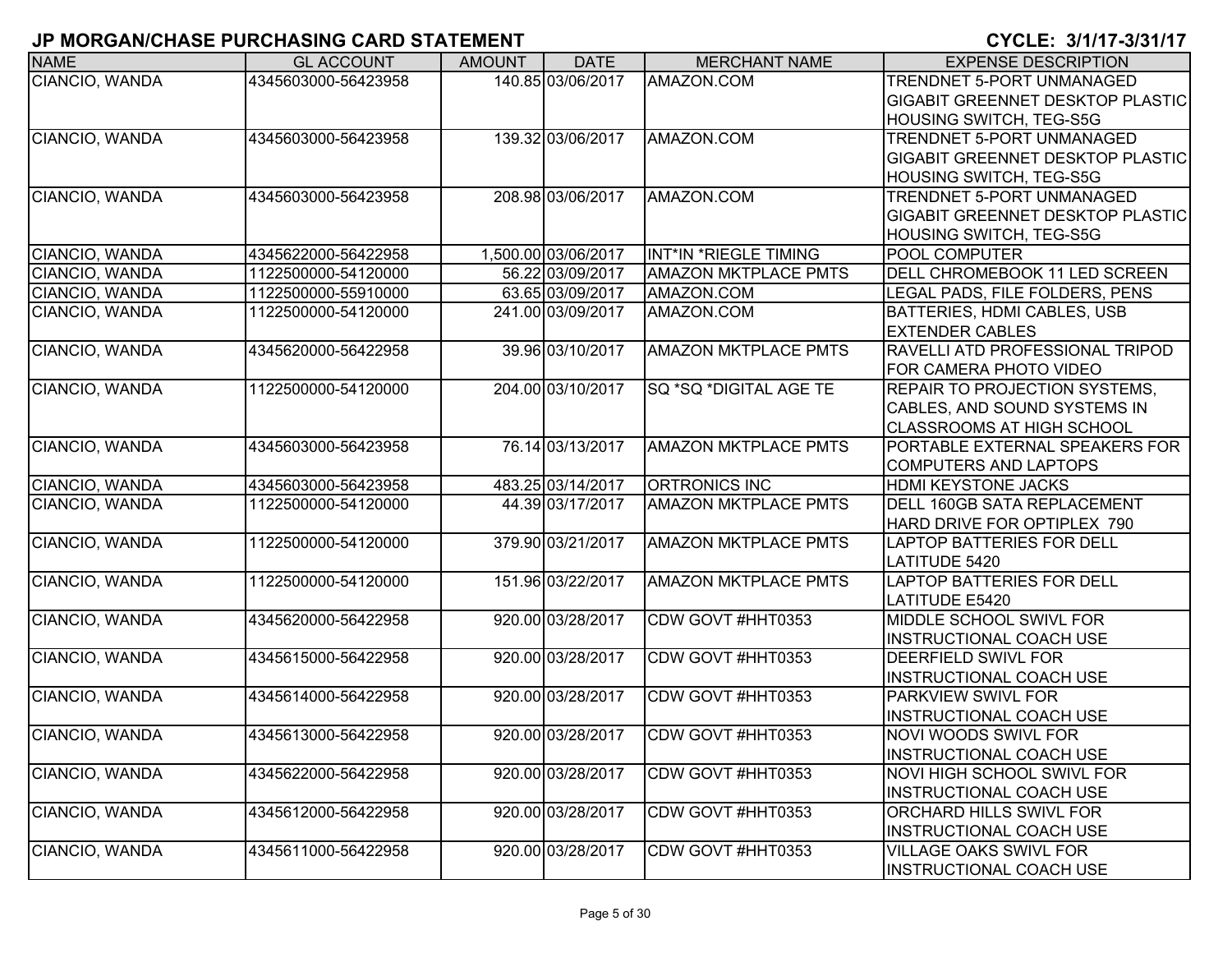| <b>NAME</b>                   | <b>GL ACCOUNT</b>   | <b>AMOUNT</b> | <b>DATE</b>       | <b>MERCHANT NAME</b>        | <b>EXPENSE DESCRIPTION</b>                                                               |
|-------------------------------|---------------------|---------------|-------------------|-----------------------------|------------------------------------------------------------------------------------------|
| CIANCIO, WANDA                | 4345618000-56423958 |               | 920.00 03/28/2017 | CDW GOVT #HHT0353           | <b>NOVI MEADOWS SWIVL FOR</b><br><b>INSTRUCTIONAL COACH USE</b>                          |
| CIANCIO, WANDA                | 4345613000-56423958 |               | 137.99 03/28/2017 | CDW GOVT #HHT2570           | NOVI WOODS HONEYWELL VOYAGER<br>1200G USB BLACK SCANNER FOOD<br><b>SERVICE</b>           |
| CIANCIO, WANDA                | 4345615000-56422958 |               | 850.00 03/28/2017 | CDW GOVT #HHW2488           | 200 HEADPHONES FOR TESTING-<br><b>DEERFIELD</b>                                          |
| CIANCIO, WANDA                | 4345612000-56422958 |               | 255.00 03/28/2017 | CDW GOVT #HHW2488           | 60 HEADPHONES FOR TESTING -<br><b>ORCHARD HILLS</b>                                      |
| CIANCIO, WANDA                | 4345611000-56422958 |               | 510.00 03/28/2017 | CDW GOVT #HHW2488           | 120 HEADPHONES FOR TESTING -<br><b>VILLAGE OAKS</b>                                      |
| CIANCIO, WANDA                | 4345603000-56422958 |               | 85.00 03/28/2017  | CDW GOVT #HHW2488           | 20 SPARE HEADPHONES FOR TESTING -<br><b>ITC</b>                                          |
| CIANCIO, WANDA                | 1122500000-54120000 |               | 455.88 03/29/2017 | <b>AMAZON MKTPLACE PMTS</b> | 12 OF BULL® 11.1V 65WH T54FJ NEW<br>LAPTOP BATTERY FOR DELL LATITUDE<br>E5420            |
| CIANCIO, WANDA                | 4345615000-56423958 |               | 172.49 03/29/2017 | CDW GOVT #HJD0015           | DEERFIELD HONEYWELL VOYAGER<br>1200G USB BLACK SCANNER FOOD<br><b>SERVICE</b>            |
| CIANCIO, WANDA                | 4345614000-56423958 |               | 172.49 03/29/2017 | CDW GOVT #HJD0015           | PARKVIEW HONEYWELL VOYAGER<br>1200G USB BLACK SCANNER FOOD<br><b>SERVICE</b>             |
| CIANCIO, WANDA                | 4345612000-56423958 |               | 172.49 03/29/2017 | CDW GOVT #HJD0015           | <b>ORCHARD HILLS HONEYWELL</b><br>VOYAGER 1200G USB BLACK SCANNER<br><b>FOOD SERVICE</b> |
| CIANCIO, WANDA                | 4345611000-56423958 |               | 172.48 03/29/2017 | CDW GOVT #HJD0015           | <b>VILLAGE OAKS HONEYWELL VOYAGER</b><br>1200G USB BLACK SCANNER FOOD<br><b>SERVICE</b>  |
| CIANCIO, WANDA                | 4345603000-56423958 |               | 329.20 03/30/2017 | AMAZON.COM                  | 10 OF DELL DW316 EXTERNAL USB<br>SLIM DVD R/W OPTICAL DRIVE 429-<br><b>AAUX</b>          |
| CIANCIO, WANDA                | 1122500000-55910000 |               | 59.00 03/31/2017  | SMORE.COM SMORE.COM -       | SMORE ACCOUNT FOR NEWSLETTERS                                                            |
| CIANCIO, WANDA                | 1122500000-54120000 |               | 189.99 03/31/2017 | SQ *POD DROP REPAIR         | <b>IPAD REPAIR, BROKEN SCREEN</b>                                                        |
| <b>CIANCIO, WANDA Total</b>   |                     | 15,842.50     |                   |                             |                                                                                          |
| CIANFERRA, LINDA              | 1111324511-53220000 |               | 25.00 03/15/2017  | <b>FERRIS EIO</b>           | <b>MAETC PRESENTER REGISTRATION</b><br>FEE                                               |
| <b>CIANFERRA, LINDA</b>       | 6100025000-24316301 |               | 10.32 03/16/2017  | <b>TROPPO</b>               | <b>LANSING MEETING LUNCH</b>                                                             |
| <b>CIANFERRA, LINDA Total</b> |                     | 35.32         |                   |                             |                                                                                          |
| CLARK, KIM                    | 6100018000-24316217 |               | 12.41 03/02/2017  | AMAZON.COM                  | <b>LIBRARY BOOK</b>                                                                      |
| CLARK, KIM                    | 6100018000-24316217 |               | 10.63 03/02/2017  | AMAZON.COM                  | <b>LIBRARY BOOK</b>                                                                      |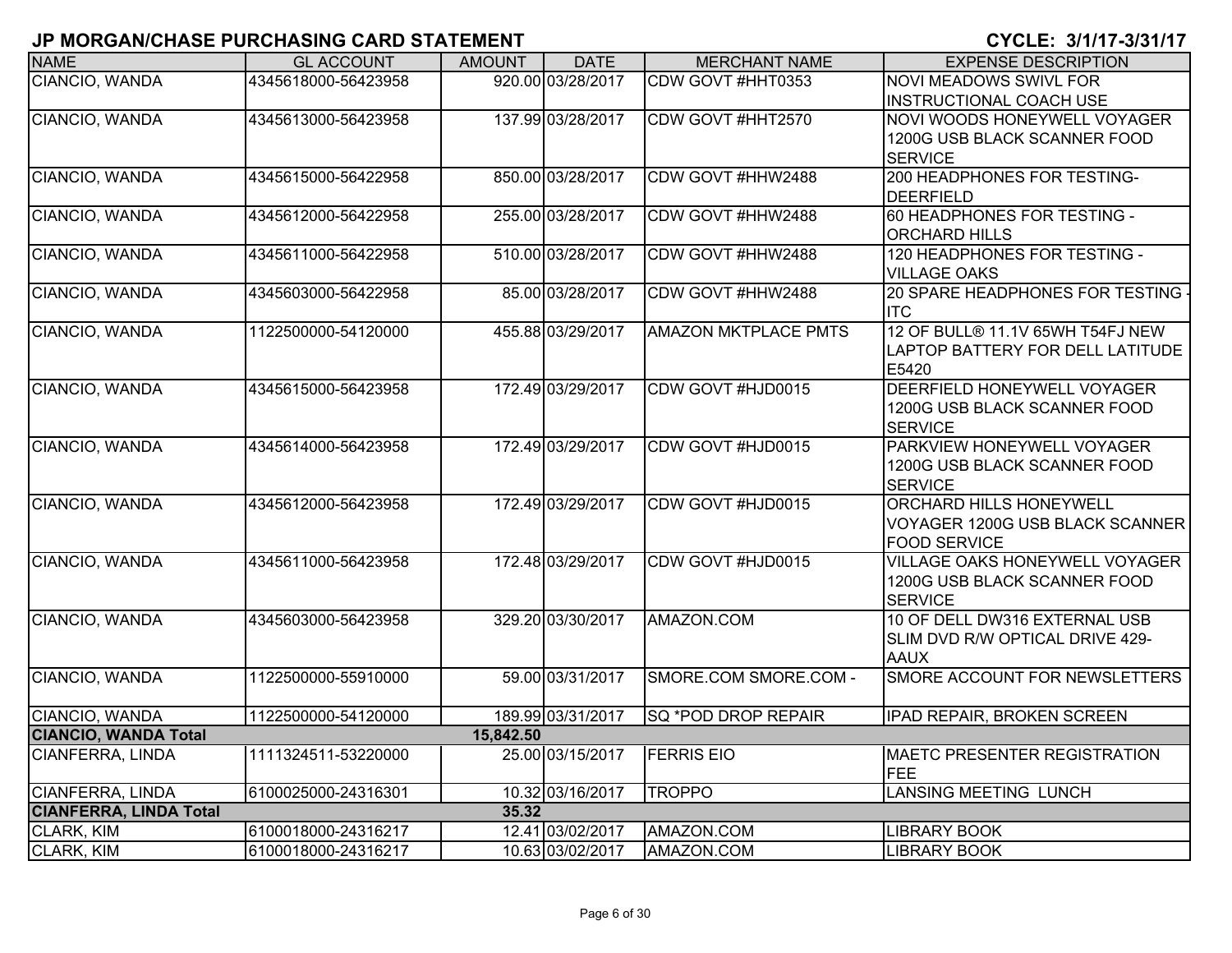| <b>NAME</b>                  | <b>GL ACCOUNT</b>   | <b>AMOUNT</b> | <b>DATE</b>          | <b>MERCHANT NAME</b>          | <b>EXPENSE DESCRIPTION</b>          |
|------------------------------|---------------------|---------------|----------------------|-------------------------------|-------------------------------------|
| CLARK, KIM                   | 6100018000-24316217 |               | 14.49 03/03/2017     | <b>AMAZON MKTPLACE PMTS</b>   | COIN WRAPPERS FOR ALL FOR BOOKS     |
|                              |                     |               |                      |                               |                                     |
| CLARK, KIM                   | 6100018000-24316217 |               | 59.74 03/03/2017     | <b>AMAZON MKTPLACE PMTS</b>   | LOCKS FOR BREAKOUT ACTIVITY         |
| CLARK, KIM                   | 6100018000-24316217 |               | 15.99 03/06/2017     | <b>AMAZON MKTPLACE PMTS</b>   | CASES FOR BREAKOUT ACTIVITIES       |
| CLARK, KIM                   | 6100018000-24316217 |               | 127.32 03/06/2017    | AMAZON.COM                    | <b>RUBBERMAID DOLLIES FOR WASTE</b> |
|                              |                     |               |                      |                               | CONTAINERS FOR MAKERSPACE           |
| CLARK, KIM                   | 6100018000-24316217 |               | 107.00 03/06/2017    | AMAZON.COM                    | RUBBERMAID COMMERCIAL BRUTE         |
|                              |                     |               |                      |                               | <b>WASTE CONTAINERS FOR</b>         |
|                              |                     |               |                      |                               | <b>MAKERSPACE</b>                   |
| CLARK, KIM                   | 6100018000-24316217 |               | 20.80 03/07/2017     | AMAZON.COM                    | <b>LIBRARY BOOKS</b>                |
| CLARK, KIM                   | 6100018000-24316217 |               | 29.00 03/07/2017     | AMAZON.COM                    | <b>LIBRARY BOOKS</b>                |
| CLARK, KIM                   | 6100018000-24316217 |               | 120.40 03/07/2017    | AMAZON.COM                    | <b>LIBRARY BOOKS</b>                |
| <b>CLARK, KIM</b>            | 6100018000-24316217 |               | 14.99 03/08/2017     | <b>AMAZON MKTPLACE PMTS</b>   | ACOUSTIC PANELS FOR AUDIO ROOM      |
|                              |                     |               |                      |                               | (6TH GRADE MEDIA CENTER)            |
| CLARK, KIM                   | 6100018000-24316217 |               | 29.00 03/08/2017     | AMAZON.COM                    | <b>LIBRARY BOOKS</b>                |
| <b>CLARK, KIM</b>            | 6100018000-24316217 |               | 37.14 03/08/2017     | PANERA BREAD #667             | <b>BAGELS FOR BOOKS AND BAGELS</b>  |
|                              |                     |               |                      |                               | <b>BOOK CLUB</b>                    |
| CLARK, KIM                   | 6100018000-24316217 |               | 17.36 03/23/2017     | <b>AMAZON MKTPLACE PMTS</b>   | 3M SCOTCH HEAVY DUTY MOUNTING       |
|                              |                     |               |                      |                               | <b>TAPE TO HANG STICKTOGETHER</b>   |
|                              |                     |               |                      |                               | POSTERS IN MAKERSPACE               |
| <b>CLARK, KIM Total</b>      |                     | 616.27        |                      |                               |                                     |
| COMB, ANDREW                 | 1124120000-57410000 |               | 393.50 03/21/2017    | <b>PAYPAL *UDL IRN</b>        | <b>UDL-IRN CONFERENCE FEE</b>       |
| COMB, ANDREW                 | 1124120000-53229000 |               | 300.38 03/23/2017    | <b>SPIRIT AIRLINES-SPIRIT</b> | AIRFARE TO FLA FOR UDL-IRN          |
|                              |                     |               |                      |                               | <b>CONFERENCE</b>                   |
| COMB, ANDREW                 | 1124120000-53229000 |               | 95.00 03/30/2017     | <b>SPIRIT AIRLINES-SPIRIT</b> | AIRFARE TO FLA FOR UDL-IRN          |
|                              |                     |               |                      |                               | <b>CONFERENCE</b>                   |
| COMB, ANDREW                 | 1124120000-53229000 |               | 138.00 03/30/2017    | SPIRIT AIRLINES-SPIRIT        | AIRFARE TO FLA FOR UDL-IRN          |
|                              |                     |               |                      |                               | <b>CONFERENCE</b>                   |
| COMB, ANDREW                 | 1124120000-53229000 |               | 432.87 03/31/2017    | <b>VACATION VILLAS 2-VC</b>   | HOTEL STAY FOR THREE NIGHTS FOR     |
|                              |                     |               |                      |                               | <b>UDL CONFERENCE</b>               |
| <b>COMB, ANDREW Total</b>    |                     | 1,359.75      |                      |                               |                                     |
| <b>COOLMAN, ROBERT</b>       | 1126160000-55992000 |               | 147.05 03/08/2017    | <b>WW GRAINGER</b>            | <b>IMTCE STOCK WIRE FOR HVAC</b>    |
| <b>COOLMAN, ROBERT</b>       | 1126160000-55992000 |               | 266.30 03/17/2017    | <b>MADISON ELECTRIC COMPA</b> | NM6 KITCHEN YOGURT MACHINE          |
| <b>COOLMAN, ROBERT</b>       | 1126160000-55992000 |               | 849.00 03/21/2017    | <b>CONSERVA ELECTRIC SUPP</b> | <b>MTCE STOCK LAMPS</b>             |
| <b>COOLMAN, ROBERT Total</b> |                     | 1,262.35      |                      |                               |                                     |
| <b>DIATIKAR, CHRISTINE</b>   | 1127170000-55710000 |               | 12,951.68 03/08/2017 | CORRIGAN OIL #2 - BRI         | 7500 GAL DIESEL 2/20/17             |
| <b>DIATIKAR, CHRISTINE</b>   | 6100022000-24316099 |               | 2,585.44 03/15/2017  | <b>HAMPTON INN HOTELS</b>     | HOTEL FOR SOUTH BEND, IN 3/10/17-   |
|                              |                     |               |                      |                               | 3/12/17                             |
| <b>DIATIKAR, CHRISTINE</b>   | 6100022000-24316099 |               | 24.95 03/16/2017     | A2HOSTING.COM                 | 3/14/17-4/13/17 WEBSITE             |
| <b>DIATIKAR, CHRISTINE</b>   | 1429300000-54910000 |               | 3,054.55 03/20/2017  | PLYMOUTH NOVI 155             | 1/17 TRAINING SERVICES              |
| DIATIKAR, CHRISTINE          | 6100061000-24316195 |               | 614.00 03/20/2017    | <b>TEAM SPORTS</b>            | INV 296979/1-COACHES ORDER          |
| <b>DIATIKAR, CHRISTINE</b>   | 6100061000-24316177 |               | 241.00 03/20/2017    | <b>TEAM SPORTS</b>            | INV 296973/1-COACHES ORDER          |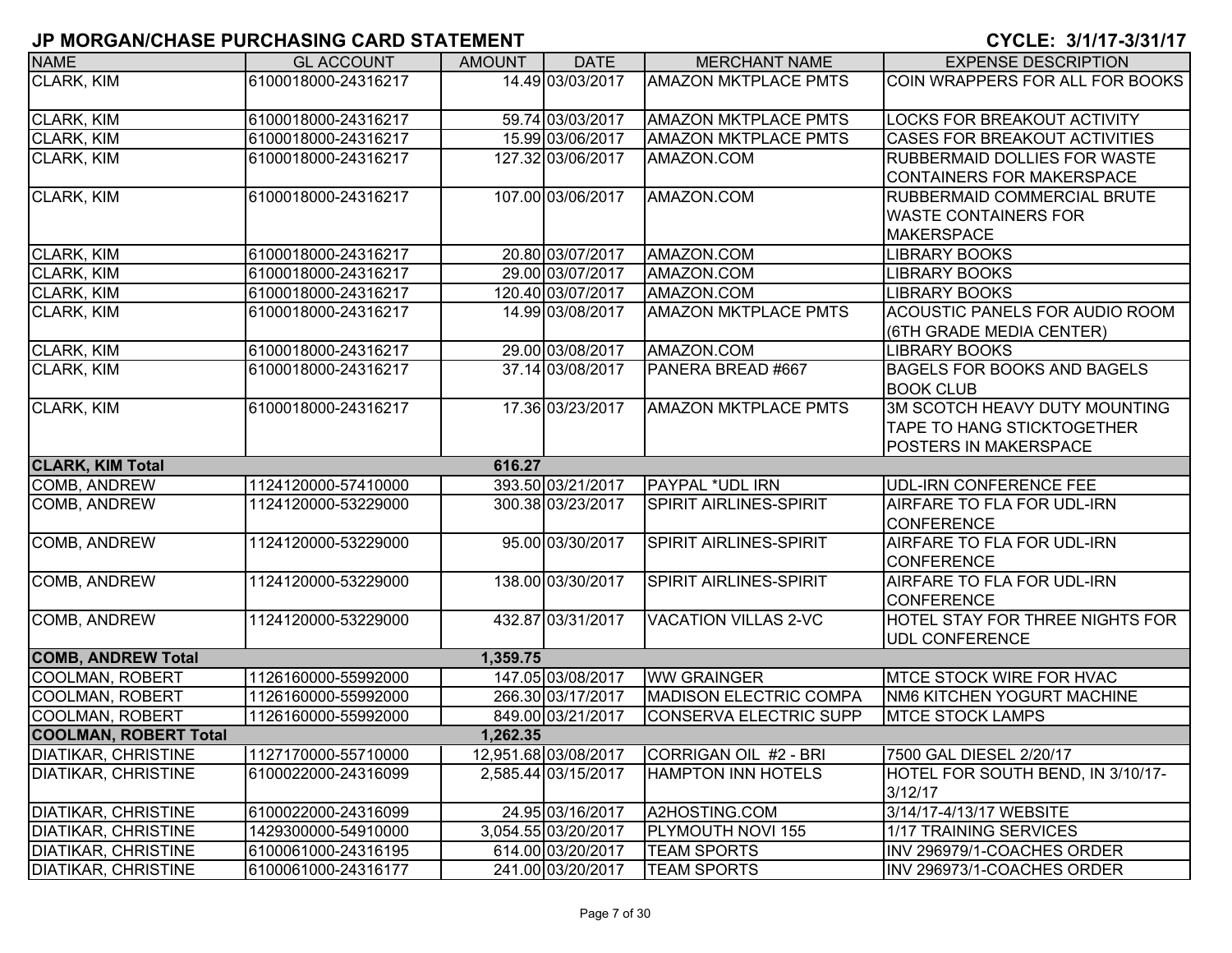| <b>NAME</b>                      | <b>GL ACCOUNT</b>   | <b>AMOUNT</b> | <b>DATE</b>          | <b>MERCHANT NAME</b>                            | <b>EXPENSE DESCRIPTION</b>                              |  |  |  |  |  |
|----------------------------------|---------------------|---------------|----------------------|-------------------------------------------------|---------------------------------------------------------|--|--|--|--|--|
| <b>DIATIKAR, CHRISTINE</b>       | 1125200000-55910000 |               | 23.97 03/21/2017     | <b>HARBOR FREIGHT TOOLS 6</b>                   | WIRELESS DOOR CHIME FOR LOBBY                           |  |  |  |  |  |
| <b>DIATIKAR, CHRISTINE</b>       | 1127170000-55710000 |               | 440.00 03/22/2017    | CORRIGAN OIL #2 - BRI                           | <b>BULK CAP DEF (UREA)</b>                              |  |  |  |  |  |
| <b>DIATIKAR, CHRISTINE</b>       | 6100020000-24316243 |               | 667.42 03/22/2017    | <b>EPN TRAVEL</b>                               | CEDAR POINT TRIP, 5/20/17                               |  |  |  |  |  |
| <b>DIATIKAR, CHRISTINE</b>       | 6100020000-24316239 |               | 12,342.00 03/22/2017 | <b>EPN TRAVEL</b>                               | CEDAR POINT TRIP, 5/20/17                               |  |  |  |  |  |
| <b>DIATIKAR, CHRISTINE</b>       | 6100020000-24316238 |               | 466.29 03/22/2017    | <b>EPN TRAVEL</b>                               | CEDAR POINT TRIP, 5/20/17                               |  |  |  |  |  |
| <b>DIATIKAR, CHRISTINE</b>       | 4345618000-56422958 |               | 3,108.72 03/27/2017  | CDW GOVT #HHM5988                               | ALL IN ONE                                              |  |  |  |  |  |
| <b>DIATIKAR, CHRISTINE</b>       | 4345622000-56422958 |               | 9,326.16 03/29/2017  | CDW GOVT #HJD4151                               | ALL IN ONE                                              |  |  |  |  |  |
| <b>DIATIKAR, CHRISTINE Total</b> |                     | 45,846.18     |                      |                                                 |                                                         |  |  |  |  |  |
| <b>DINKELMANN, KATY</b>          | 6100022000-24316186 |               | 370.00 03/20/2017    | COTTAGE INN PIZZA - NO                          | <b>STUDENT COUNCIL - CHARITY WEEK</b><br>FOOD           |  |  |  |  |  |
| <b>DINKELMANN, KATY Total</b>    |                     | 370.00        |                      |                                                 |                                                         |  |  |  |  |  |
| <b>DRAGOO, MICHAEL</b>           | 1126100000-53220828 |               | 440.00 03/01/2017    | <b>MSBO</b>                                     | <b>MSBO CONFERENCE</b>                                  |  |  |  |  |  |
| DRAGOO, MICHAEL                  | 1126160000-55992000 |               | 425.70 03/13/2017    | <b>REDFORD LOCK COMPANY I</b>                   | <b>HS PADLOCKS</b>                                      |  |  |  |  |  |
| DRAGOO, MICHAEL                  | 1126160000-55992000 |               | 139.94 03/20/2017    | THE HOME DEPOT #2737                            | <b>MTCE ELETRONIC TAPE MEASURE</b>                      |  |  |  |  |  |
| DRAGOO, MICHAEL                  | 1126122000-54910000 |               | 512.00 03/27/2017    | <b>BASS</b>                                     | <b>HS VAV ROOM 110 &amp; 110B</b>                       |  |  |  |  |  |
| DRAGOO, MICHAEL                  | 1126160000-55992000 |               | 14.34 03/30/2017     | <b>SEISMIC AUDIO</b>                            | <b>MS STADIUM SOUND SYSTEM JACK</b><br><b>INPUTS</b>    |  |  |  |  |  |
| <b>DRAGOO, MICHAEL Total</b>     |                     | 1,531.98      |                      |                                                 |                                                         |  |  |  |  |  |
| <b>FENCHEL, LISA</b>             | 1111118000-55110799 |               | 28.70 03/23/2017     | JOANN ETC #1933                                 | <b>LEADERSHIP DAY DECOR</b>                             |  |  |  |  |  |
| <b>FENCHEL, LISA Total</b>       | 28.70               |               |                      |                                                 |                                                         |  |  |  |  |  |
| <b>FULAR, JAMES</b>              | 1126160000-55993000 |               | 22.39 03/01/2017     | MARKS OUTDOOR POWER EQ GRNDS EQUIPMENT SUPPLIES |                                                         |  |  |  |  |  |
| <b>FULAR, JAMES</b>              | 1126160000-55993000 |               | 41.53 03/06/2017     | <b>ANGELO'S WHOLESALE</b>                       | <b>MTCE RED DUMP SALT SPREADER</b><br>PART              |  |  |  |  |  |
| FULAR, JAMES                     | 1126160000-55993000 |               | 55.92 03/13/2017     | <b>WEINGARTZ SUPPLY - FAR</b>                   | <b>GRNDS WEED WHIPPER SPARK PLUGS</b>                   |  |  |  |  |  |
| FULAR, JAMES                     | 1126160000-55993000 |               | 193.49 03/16/2017    | <b>BADER AND SONS CO.</b>                       | ECEC SNOWBLOWER, MTCE JOHN<br><b>DEERE BROOM</b>        |  |  |  |  |  |
| <b>FULAR, JAMES</b>              | 1126160000-56450000 |               | 399.98 03/17/2017    | <b>COMMERCIAL LAWNMOWER</b>                     | <b>HS SALT SPREADER</b>                                 |  |  |  |  |  |
| <b>FULAR, JAMES</b>              | 1126160000-55990000 |               | 29.96 03/20/2017     | THE HOME DEPOT #2762                            | <b>MTCE SUPPLIES</b>                                    |  |  |  |  |  |
| <b>FULAR, JAMES</b>              | 1126160000-54910000 |               | 320.08 03/24/2017    | MARKS OUTDOOR POWER EQ MITCE GROUNDS MOWER #2   |                                                         |  |  |  |  |  |
| <b>FULAR, JAMES</b>              | 1126160000-55993000 |               | 534.36 03/28/2017    | TEX JACOBSEN WEST                               | HS SOFTBALL FIELD GROUNDS<br><b>ATTACHMENT</b>          |  |  |  |  |  |
| <b>FULAR, JAMES</b>              | 1126160000-55992000 |               | 217.30 03/29/2017    | <b>KELLEY &amp; SONS TRAILERS</b>               | <b>MTCE PARTS FOR ENCLOSED</b><br><b>TRAILERS</b>       |  |  |  |  |  |
| <b>FULAR, JAMES</b>              | 1126160000-55993000 |               | 1,811.48 03/30/2017  | <b>RESIDEX</b>                                  | <b>GRNDS DISTRICT GRUB &amp; WEED</b><br><b>CONTROL</b> |  |  |  |  |  |
| <b>FULAR, JAMES Total</b>        |                     | 3,626.49      |                      |                                                 |                                                         |  |  |  |  |  |
| <b>FURLOW, SETH</b>              | 1711322000-55110614 |               | 70.25 03/01/2017     | <b>CAROLINA BIOLOGIC SUPP</b>                   | ANATOMY AND PHYSIOLOGY UNIT IB<br><b>BIO</b>            |  |  |  |  |  |
| FURLOW, SETH                     | 1711300000-55110614 |               | 39.36 03/07/2017     | KROGER #671                                     | <b>IB YEAR 1 CHI SQUARE SIMULATION</b>                  |  |  |  |  |  |
| FURLOW, SETH                     | 1711300000-55110614 |               | 148.84 03/15/2017    | CAROLINA BIOLOGIC SUPP                          | IB INTERNAL ASSESSMENT ANIMAL<br><b>BEHAVIOR</b>        |  |  |  |  |  |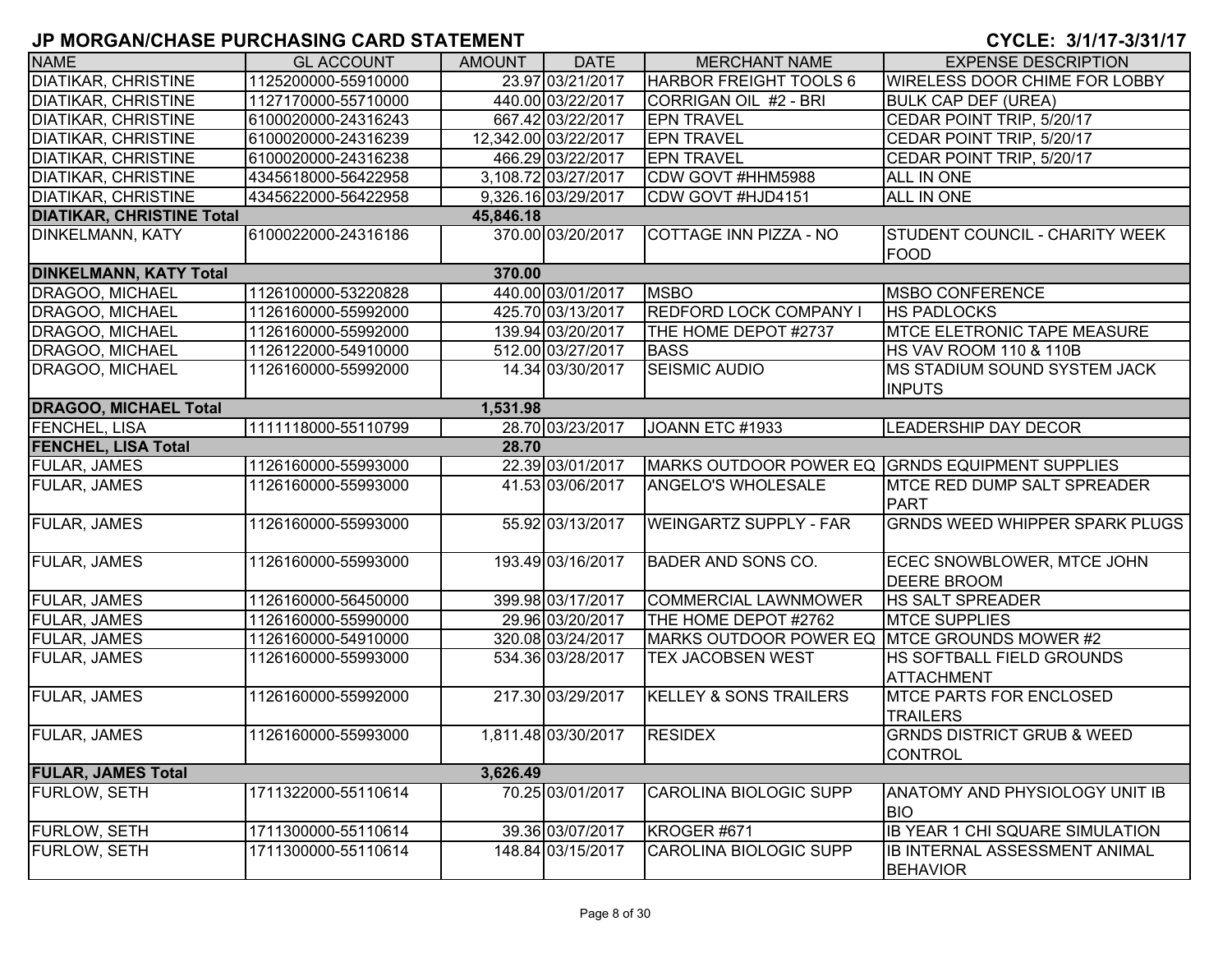| <b>NAME</b>                               | <b>GL ACCOUNT</b>   | <b>AMOUNT</b> | <b>DATE</b>         | <b>MERCHANT NAME</b>              | <b>EXPENSE DESCRIPTION</b>                        |
|-------------------------------------------|---------------------|---------------|---------------------|-----------------------------------|---------------------------------------------------|
| FURLOW, SETH                              | 1711300000-55110614 |               | 24.00 03/17/2017    | <b>SCREENCASTIFY</b>              | <b>IB APP FOR FLIPPED CLASSROOM</b>               |
| <b>FURLOW, SETH</b>                       | 6100022000-24316105 |               | 2,826.84 03/22/2017 | <b>BIO RAD LABORATORIES</b>       | PCR MACHINE FOR AP BIOLOGY,                       |
|                                           |                     |               |                     |                                   | <b>GENETICS, FORENSIC SCIENCE, IB</b>             |
|                                           |                     |               |                     |                                   | <b>BIOLOGY</b>                                    |
| <b>FURLOW, SETH</b>                       | 1722100000-53220611 |               | 39.00 03/22/2017    | <b>BOS TAXI 0114</b>              | <b>HGSE TRIP</b>                                  |
| FURLOW, SETH                              | 1722100000-53220611 |               | 11.25 03/22/2017    | HARVARD COMMONS CAFE              | <b>HGSE TRIP</b>                                  |
| FURLOW, SETH                              | 1722100000-53220611 |               | 21.25 03/23/2017    | <b>MBTA KENDALL</b>               | <b>HGSE TRIP</b>                                  |
| FURLOW, SETH                              | 1722100000-53220611 |               | 8.35 03/23/2017     | <b>QDOBA MEXICAN GRILLQPS</b>     | <b>HGSE TRIP</b>                                  |
| FURLOW, SETH                              | 1722100000-53220611 |               | 32.75 03/23/2017    | <b>RUSSELL HOUSE TAVERN</b>       | <b>HGSE TRIP</b>                                  |
| FURLOW, SETH                              | 1711322000-55110614 |               | 169.71 03/23/2017   | <b>VERNIER SOFTWARE &amp; TEC</b> | <b>CONSUMABLE SUPPLIES FOR</b>                    |
|                                           |                     |               |                     |                                   | <b>RESPIROMETERS IB BIOLOGY</b>                   |
| FURLOW, SETH                              | 1722100000-53220611 |               | 7.00 03/24/2017     | HARVARD COMMONS CAFE              | <b>HGSE TRIP</b>                                  |
| FURLOW, SETH                              | 1722100000-53220611 |               | 36.00 03/27/2017    | SQ *SQ *GOSQ.COM JOSEP            | <b>HGSE TRIP</b>                                  |
| <b>FURLOW, SETH</b>                       | 1722100000-53220611 |               | 38.40 03/27/2017    | <b>TAXI SVC HEDBRON</b>           | <b>HGSE TRIP</b>                                  |
| <b>FURLOW, SETH</b>                       | 1722100000-53220611 |               | 8.66 03/27/2017     | <b>WENDYS-70</b>                  | <b>HGSE TRIP</b>                                  |
| <b>FURLOW, SETH Total</b>                 |                     | 3,481.66      |                     |                                   |                                                   |
| <b>GASIDLO, MEGAN</b>                     | 1111220000-55110708 |               | 11.75 03/08/2017    |                                   | TEACHERSPAYTEACHERS.CO SCIENCE 8 LESSON PLANS FOR |
|                                           |                     |               |                     |                                   | <b>CHEMICAL REACTION AND BALANCING</b>            |
|                                           |                     |               |                     |                                   | OF EQUATIONS                                      |
| <b>GASIDLO, MEGAN Total</b>               |                     | 11.75         |                     |                                   |                                                   |
| <b>GERECKE, LORI</b>                      | 1111220730-55110000 |               | 30.37 03/13/2017    | MEIJER INC #122<br>Q01            | <b>SUPPLIES</b>                                   |
| <b>GERECKE, LORI Total</b>                |                     | 30.37         |                     |                                   |                                                   |
| <b>GILCHRIST, BETHANY</b>                 | 1335100000-55990553 |               | 28.95 03/31/2017    | MEIJER INC #122 Q01               | <b>TOYS AND GAMES</b>                             |
| <b>GILCHRIST, BETHANY</b>                 | 1335100000-55990553 |               | 116.89 03/31/2017   | QPS<br>TOYS R US #9274            | <b>TOYS AND GAMES</b>                             |
| <b>GILCHRIST, BETHANY Total</b>           |                     | 145.84        |                     |                                   |                                                   |
| <b>GILMORE, MEGAN</b>                     | 1311800000-55110551 |               | 30.91 03/16/2017    | MICHAELS STORES 3744              | <b>TEACHING SUPPLIES</b>                          |
| <b>GILMORE, MEGAN Total</b>               |                     | 30.91         |                     |                                   |                                                   |
| GONZALEZ-SHEERAN, MAR01111220730-55110000 |                     |               | 15.23 03/03/2017    | <b>TARGET</b><br>00014654         | <b>OYSTER CRACKERS FOR ENZYME</b>                 |
|                                           |                     |               |                     |                                   | <b>EXPERIMENT - 7TH GRADE SCIENCE</b>             |
| <b>GONZALEZ-SHEERAN, MARGARET Total</b>   |                     | 15.23         |                     |                                   |                                                   |
| <b>GORDON, BRIAN</b>                      | 6100061000-24316104 |               | 16.48 03/06/2017    | <b>NOVI CONEY ISLAND</b>          | <b>DINNER BEFORE MHSAA TOURNAMENT</b>             |
|                                           |                     |               |                     |                                   |                                                   |
| <b>GORDON, BRIAN</b>                      | 6100061000-24316104 |               | 22.95 03/07/2017    | SQU*SQ *KNAPP'S DONUTS            | <b>BREAKFAST FOR MEETING KLAA</b>                 |
| <b>GORDON, BRIAN</b>                      | 6100061000-24316183 |               | 3,454.88 03/10/2017 | <b>RESIDENCE INN</b>              | <b>BOYS SWIM TEAM STATE MEET</b>                  |
| <b>GORDON, BRIAN</b>                      | 6100061000-24316104 |               | 47.98 03/13/2017    | <b>EINSTEIN BROS BAGELS30</b>     | <b>BREAKFAST STATE FINAL HOCKEY</b>               |
| <b>GORDON, BRIAN</b>                      | 6100061000-24316104 |               | 45.55 03/13/2017    | EINSTEIN BROS BAGELS30            | <b>BREAKFAST STATE FINAL HOCKEY</b>               |
| <b>GORDON, BRIAN</b>                      | 6100061000-24316104 |               | 22.95 03/15/2017    | SQU*SQ *KNAPP'S DONUTS            | BREAKFAST FOR HALL GUARDS NOVI                    |
|                                           |                     |               |                     |                                   |                                                   |
| <b>GORDON, BRIAN</b>                      | 6100061000-24316104 |               | 49.22 03/20/2017    | <b>APACHE TROUT GRILL</b>         | <b>DINNER MIAAA</b>                               |
| <b>GORDON, BRIAN</b>                      | 6100061000-24316104 |               | 21.00 03/20/2017    | <b>GRAND TRAV RSRT FOOD/B</b>     | <b>LUNCH MIAAA</b>                                |
| <b>GORDON, BRIAN</b>                      | 6100061000-24316104 |               | 23.00 03/20/2017    | <b>NORTH PEAK BREWING COM</b>     | <b>DINNER MIAAA</b>                               |
| GORDON, BRIAN                             | 6100061000-24316104 |               | 147.10 03/22/2017   | <b>GRAND TRAV RESORT &amp; SP</b> | <b>BARB'S ROOM MIAAA</b>                          |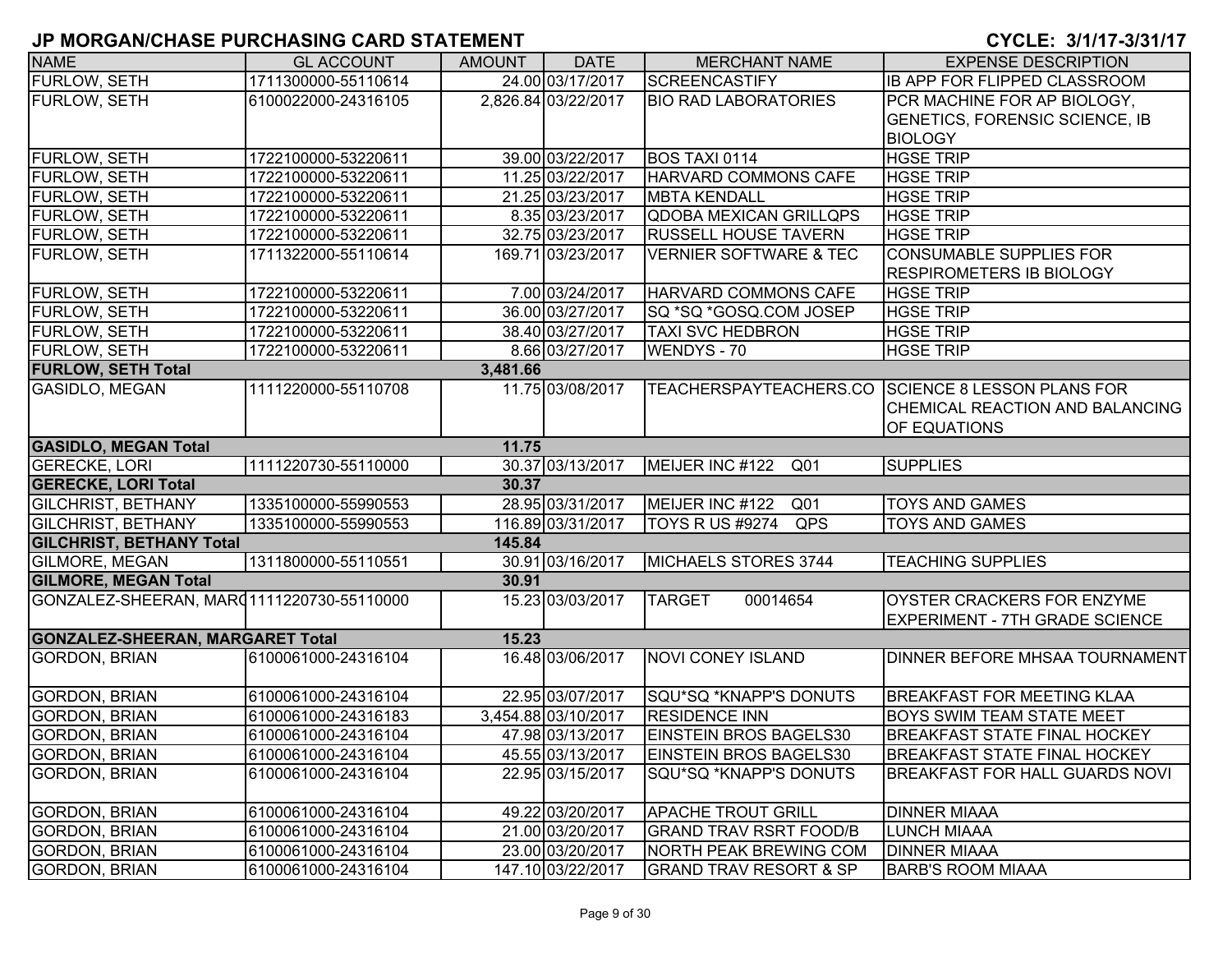| <b>NAME</b>                    | <b>GL ACCOUNT</b>   | AMOUNT   | <b>DATE</b>       | <b>MERCHANT NAME</b>              | <b>EXPENSE DESCRIPTION</b>                                                               |
|--------------------------------|---------------------|----------|-------------------|-----------------------------------|------------------------------------------------------------------------------------------|
| <b>GORDON, BRIAN</b>           | 6100061000-24316104 |          | 697.03 03/22/2017 | <b>GRAND TRAV RESORT &amp; SP</b> | <b>HOTEL ROOM MIAAA</b>                                                                  |
| <b>GORDON, BRIAN</b>           | 6100061000-24316104 |          | 45.43 03/23/2017  | MEIJER INC #122 Q01               | SUPPLIES FOR ATHLETIC OFFICE                                                             |
| <b>GORDON, BRIAN</b>           | 6100061000-24316104 |          | 29.66 03/24/2017  | PANERA BREAD #667                 | <b>BAGELS FOR CAPTAINS</b>                                                               |
| <b>GORDON, BRIAN</b>           | 6100061000-24316104 |          | 33.45 03/24/2017  | SQU*SQ *KNAPP'S DONUTS            | DONUTS CAPTAINS TRAINING                                                                 |
| <b>GORDON, BRIAN</b>           | 6100061000-24316104 |          | 79.47 03/27/2017  | <b>BENITOS PIZZA-NOVI</b>         | <b>LUNCH CAPTAINS</b>                                                                    |
| <b>GORDON, BRIAN</b>           | 6100061000-24316104 |          | 90.43 03/27/2017  | <b>BENITOS PIZZA-NOVI</b>         | LUNCH FOR CAPTAINS                                                                       |
| <b>GORDON, BRIAN</b>           | 6100061000-24316172 |          | 478.96 03/30/2017 | <b>MF ATHLETIC &amp; PERFORM</b>  | <b>FOOTBALL GEAR</b>                                                                     |
| <b>GORDON, BRIAN</b>           | 6100061000-24316172 |          | 799.99 03/31/2017 | <b>PRECISION NUTRITION</b>        | <b>NUTRITION TRAINING FOOTBALL</b>                                                       |
| <b>GORDON, BRIAN Total</b>     |                     | 6,105.53 |                   |                                   |                                                                                          |
| HANSEN, ANN                    | 1311800000-53220551 |          | 15.00 03/08/2017  | <b>APPELBAUM TRAINING INS</b>     | <b>CONF. WORKSHOP</b>                                                                    |
| HANSEN, ANN                    | 1311800000-53220551 |          | 15.00 03/15/2017  | <b>APPELBAUM TRAINING INS</b>     | <b>TRAINING</b>                                                                          |
| <b>HANSEN, ANN Total</b>       |                     | 30.00    |                   |                                   |                                                                                          |
| <b>HARRIS, CHRISTINE</b>       | 6100041000-24316355 |          | 6.99 03/09/2017   | <b>OTC BRANDS, INC.</b>           | <b>HAPPY BIRTHDAY CROWNS</b>                                                             |
| <b>HARRIS, CHRISTINE Total</b> |                     | 6.99     |                   |                                   |                                                                                          |
| <b>HARVEY, JENNIFER</b>        | 1711322000-55110614 |          | 55.89 03/13/2017  | THE HOME DEPOT #2737              | <b>SUPPLIES</b>                                                                          |
| HARVEY, JENNIFER               | 1711322000-55110614 |          | 13.96 03/16/2017  | <b>GREAT LAKES ACE HDWE</b>       | <b>SUPPLIES</b>                                                                          |
| HARVEY, JENNIFER               | 1711322000-55110614 |          | 119.28 03/20/2017 | <b>SSI*SCHOOL SPECIALTY</b>       | <b>SUPPLIES</b>                                                                          |
| HARVEY, JENNIFER               | 1711322000-55110614 |          | 226.75 03/21/2017 | <b>DBC*BLICK ART MATERIAL</b>     | <b>SUPPLIES</b>                                                                          |
| HARVEY, JENNIFER               | 1711322000-55110614 |          | 220.65 03/21/2017 | SSI*SCHOOL SPECIALTY              | <b>SUPPLIES</b>                                                                          |
| HARVEY, JENNIFER               | 1711322000-55110614 |          | 235.68 03/29/2017 | <b>SSI*SCHOOL SPECIALTY</b>       | <b>SUPPLIES</b>                                                                          |
| <b>HARVEY, JENNIFER Total</b>  |                     | 872.21   |                   |                                   |                                                                                          |
| HENDERSON, BETH                | 1125200000-53220000 |          | 460.00 03/01/2017 | <b>MSBO</b>                       | <b>MSBO CONFERENCE</b>                                                                   |
| <b>HENDERSON, BETH</b>         | 1125200000-55910000 |          | 195.49 03/13/2017 | STAPLS7172614198000001            | <b>BUSINESS OFFICE SUPPLIES</b>                                                          |
| <b>HENDERSON, BETH</b>         | 1125200000-55910000 |          | 40.36 03/13/2017  | STAPLS7172691887000001            | <b>BUSINESS OFFICE SUPPLIES</b>                                                          |
| <b>HENDERSON, BETH Total</b>   |                     | 695.85   |                   |                                   |                                                                                          |
| <b>HOLLY, SHEILA</b>           | 1123100000-53220000 |          | 180.00 03/02/2017 | <b>MASB</b>                       | ADVANCED BOARD PRESIDENT<br>WORKSHOP, BOBBIE MURPHY, MARCH<br>11, 2017                   |
| HOLLY, SHEILA                  | 1123100000-57910000 |          | 60.00 03/03/2017  | <b>CONTEMPORARY INDUSTRIE</b>     | NEW BOARD MEMBER AND NAME<br>CHANGE, NAME PLATES; KATHY HOOD<br>& TRACEY STEVENSON       |
| <b>HOLLY, SHEILA</b>           | 1123200000-57910000 |          | 557.38 03/06/2017 | STAPLS7172020359000001            | 2 LCD MONITORS FOR RECEPTION<br>AREA, HUMAN RESOURCES PURCHASE                           |
| <b>HOLLY, SHEILA</b>           | 1123100000-53220000 |          | 125.00 03/13/2017 | <b>MASB</b>                       | MASB 2017 LEGISLATIVE CONFERENCE<br>REGISTRATION, MAY 2, 2017, DENNIS<br><b>O'CONNOR</b> |
| <b>HOLLY, SHEILA</b>           | 1128200000-54910000 |          | 127.00 03/14/2017 | REV.COM                           | <b>CLOSED CAPTIONING FOR BOARD</b><br>MEETING ON DISTRICT WEBSITE,<br>MARCH 2, 2017      |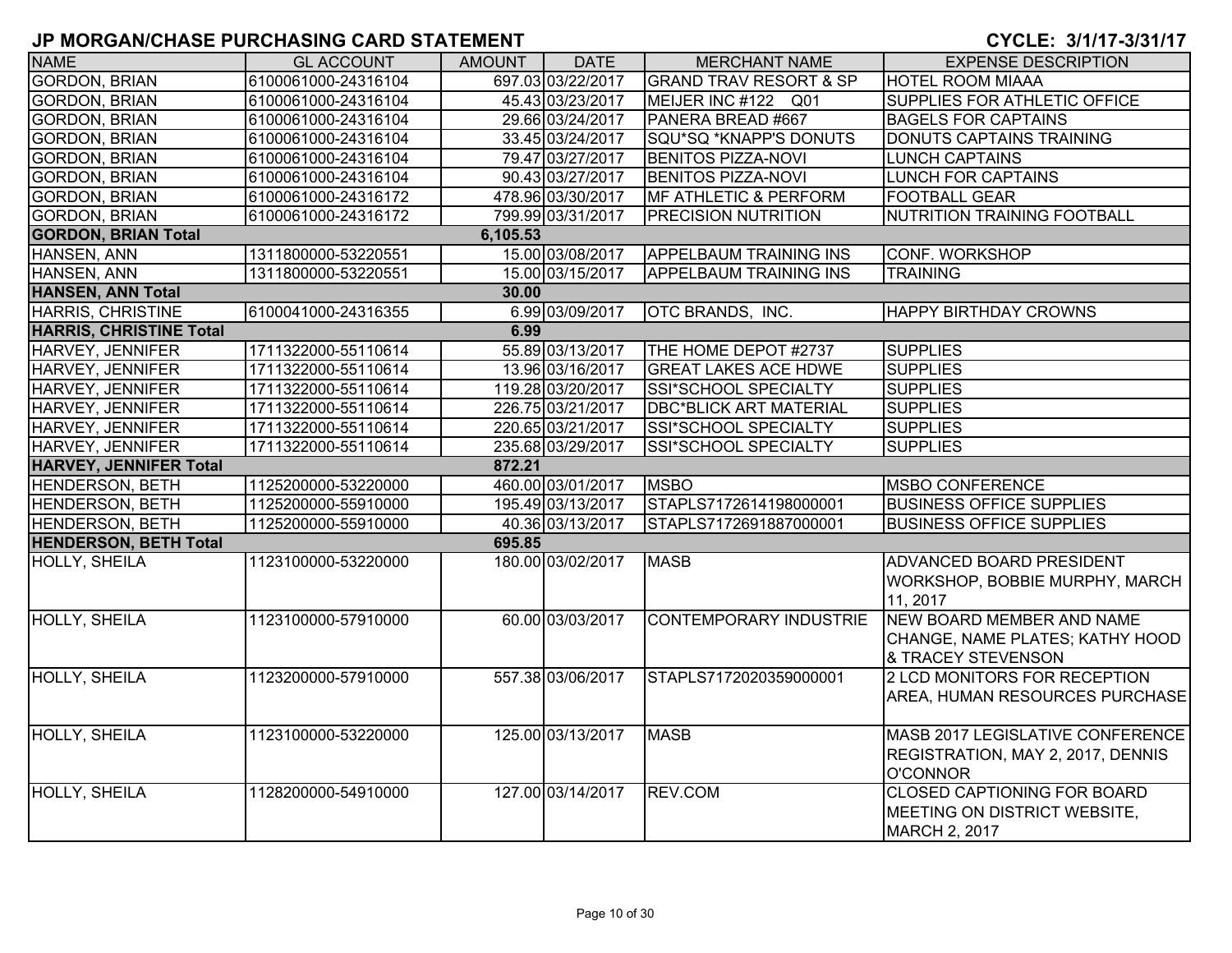| <b>NAME</b>                     | <b>GL ACCOUNT</b>   | <b>AMOUNT</b> | <b>DATE</b>        | <b>MERCHANT NAME</b>          | <b>EXPENSE DESCRIPTION</b>               |
|---------------------------------|---------------------|---------------|--------------------|-------------------------------|------------------------------------------|
| HOLLY, SHEILA                   | 1123200000-53220000 |               | 150.00 03/16/2017  | MICH ASSOC OF SCH ADMI        | MASA ZERO TOLERANCE & SECLUSION          |
|                                 |                     |               |                    |                               | 8 RESTRAINT WORKSHOP                     |
|                                 |                     |               |                    |                               | REGISTRATION, MAY 9, 2017, STEVE         |
|                                 |                     |               |                    |                               | <b>MATTHEWS</b>                          |
| <b>HOLLY, SHEILA</b>            | 1123200000-53220000 |               | 180.00 03/20/2017  | <b>MASB</b>                   | MASB CHANGING THE PERCEPTION OF          |
|                                 |                     |               |                    |                               | YOUR DISTRICT WORKSHOP                   |
|                                 |                     |               |                    |                               | REGISTRATION, MAY 16, 2017, STEVE        |
|                                 |                     |               |                    |                               | <b>MATTHEWS</b>                          |
| HOLLY, SHEILA                   | 1128200000-54910000 |               | 63.00 03/20/2017   | REV.COM                       | <b>CLOSED CAPTIONING OF BOARD</b>        |
|                                 |                     |               |                    |                               | MEETING FOR DISTRICT WEBSITE,            |
|                                 |                     |               |                    |                               | MARCH 17, 2017                           |
| <b>HOLLY, SHEILA</b>            | 1128200000-54910000 |               | 356.00 03/20/2017  | REV.COM                       | <b>CLOSED CAPTIONING OF 4 BOARD</b>      |
|                                 |                     |               |                    |                               | <b>IMEETINGS FOR DISTRICT WEBSITE</b>    |
| <b>HOLLY, SHEILA</b>            | 1123200000-53220000 |               | 157.31 03/27/2017  | <b>CROWNE PLAZA HOTELS</b>    | EAP CONFERENCE LODGING EXPENSE,          |
|                                 |                     |               |                    |                               | MARCH 23-24, 2017, LANSING MI            |
|                                 |                     |               |                    | <b>MASB</b>                   |                                          |
| <b>HOLLY, SHEILA</b>            | 1123100000-53220000 |               | -90.00 03/27/2017  |                               | <b>REFUND FOR CANCELLED MASB</b>         |
| <b>HOLLY, SHEILA</b>            | 1128300000-55990000 |               | 23.98 03/28/2017   | <b>STAPLES</b><br>00115659    | <b>SESSION</b><br><b>SPOY SUPPLIES</b>   |
| <b>HOLLY, SHEILA</b>            | 1123200000-53220000 |               | 200.00 03/31/2017  | <b>MICHIGAN ECONOMIC DEVE</b> | <b>GOVERNOR'S EDUCATION &amp; TALENT</b> |
|                                 |                     |               |                    |                               | SUMMIT 2017, APRIL 25-26, 2017,          |
|                                 |                     |               |                    |                               | LANSING, MI, STEVE MATTHEWS              |
| <b>HOLLY, SHEILA Total</b>      |                     | 2,089.67      |                    |                               |                                          |
| <b>HOPPENSTEDT, DARBY</b>       | 1722100000-53220611 |               | 6.95 03/22/2017    | HARVARD COMMONS CAFE          | FOOD FOR MARCH 2017 EQUITY               |
|                                 |                     |               |                    |                               | <b>CONFERENCE</b>                        |
| <b>HOPPENSTEDT, DARBY</b>       | 1722100000-53220611 |               | 28.61 03/23/2017   | <b>RUSSELL HOUSE TAVERN</b>   | FOOD FOR MARCH 2017 EQUITY               |
|                                 |                     |               |                    |                               | <b>CONFERENCE</b>                        |
| <b>HOPPENSTEDT, DARBY</b>       | 1722100000-53220611 |               | 12.82 03/23/2017   | <b>TST* TATTE BAKERY</b>      | FOOD FOR MARCH 2017 EQUITY               |
|                                 |                     |               |                    |                               | <b>CONFERENCE</b>                        |
| <b>HOPPENSTEDT, DARBY</b>       | 1722100000-53220611 |               | 2.75 03/27/2017    | <b>MBTA ALEWIFE</b>           | TRAVEL TO EQUITY CONFERENCE              |
| <b>HOPPENSTEDT, DARBY Total</b> |                     | 51.13         |                    |                               |                                          |
| HOSKINS, DIANE                  | 6100025000-24316301 |               | 76.62 03/01/2017   | <b>BENITOS PIZZA-NOVI</b>     | <b>STUDENT DINNER</b>                    |
| <b>HOSKINS, DIANE</b>           | 6100025000-24316301 |               | 90.24 03/02/2017   | <b>BENITOS PIZZA-NOVI</b>     | <b>STUDENT DINNER</b>                    |
| <b>HOSKINS, DIANE</b>           | 1111324511-55110000 |               | -131.46 03/03/2017 | STAPLS7169342842001001        | <b>REFUND - CHARGE WAS ON LAST P-</b>    |
|                                 |                     |               |                    |                               | <b>CARD CYCLE</b>                        |
| <b>HOSKINS, DIANE</b>           | 1622700361-55110000 |               | 45.47 03/10/2017   | <b>AMAZON MKTPLACE PMTS</b>   | <b>ESL CLASSROOM SUPPLY</b>              |
| HOSKINS, DIANE                  | 6100025000-24316301 |               | 69.22 03/13/2017   | SAMSCLUB #6657                | <b>VENDING</b>                           |
| <b>HOSKINS, DIANE</b>           | 6100025000-24316301 |               | 115.13 03/15/2017  | PANERA BREAD #608009          | STUDENT DINNER - PENDING CREDIT          |
|                                 |                     |               |                    |                               | OF 13.77                                 |
| HOSKINS, DIANE                  | 6100025000-24316301 |               | -13.77 03/16/2017  | PANERA BREAD # 60800          | CREDIT DUE FROM ORDER 3/14 #4821         |
| <b>HOSKINS, DIANE</b>           | 6100025000-24316301 |               | 88.68 03/22/2017   | <b>BENITOS PIZZA-NOVI</b>     | <b>STUDENT DINNER</b>                    |
| <b>HOSKINS, DIANE</b>           | 6100025000-24316301 |               | 69.72 03/23/2017   | <b>BENITOS PIZZA-NOVI</b>     | <b>STUDENT DINNER</b>                    |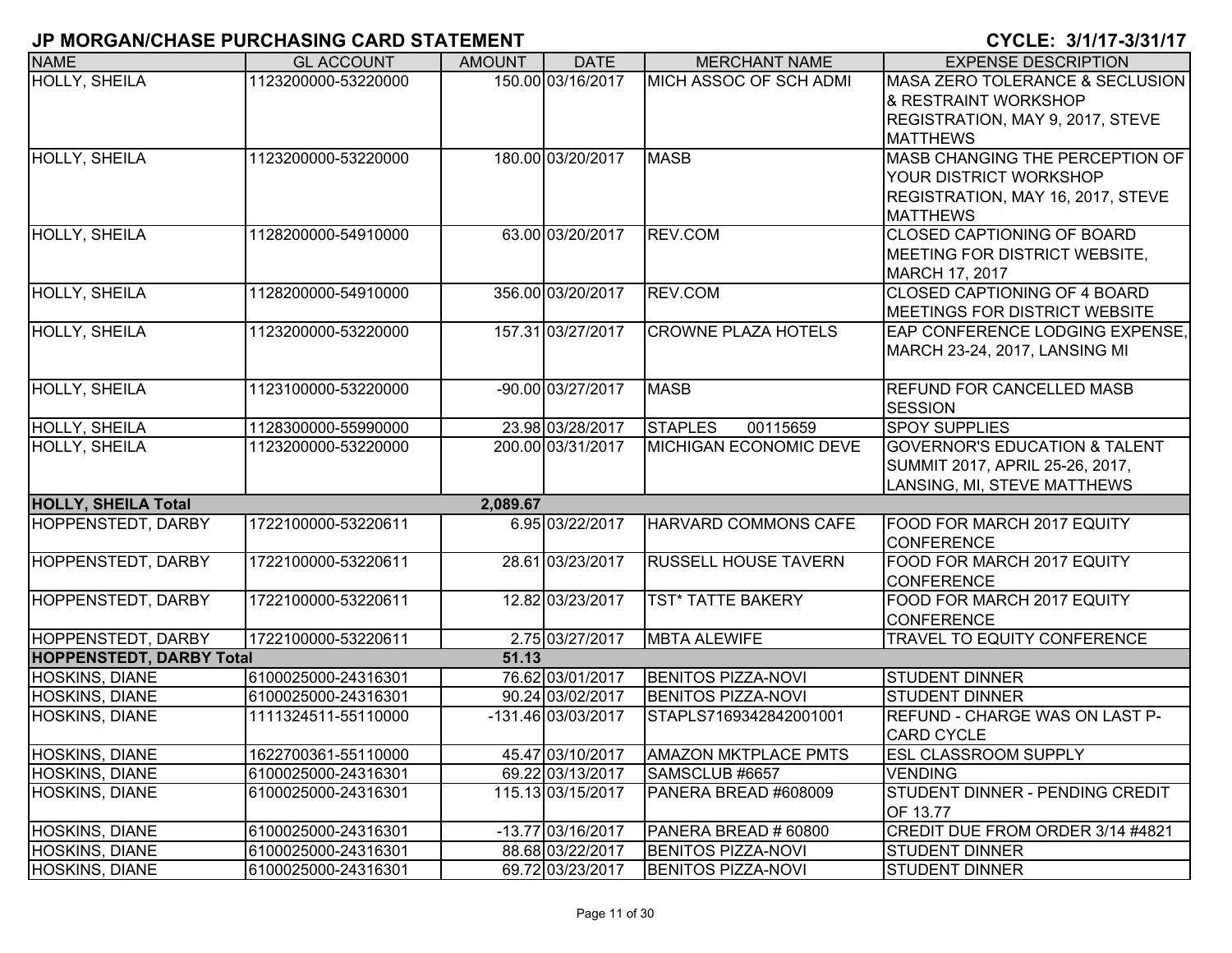| <b>NAME</b>                 | <b>GL ACCOUNT</b>   | <b>AMOUNT</b> | <b>DATE</b>        | <b>MERCHANT NAME</b>        | <b>EXPENSE DESCRIPTION</b>                                                                                                    |
|-----------------------------|---------------------|---------------|--------------------|-----------------------------|-------------------------------------------------------------------------------------------------------------------------------|
| HOSKINS, DIANE              | 6100025000-24316301 |               | 97.91 03/28/2017   | PANERA BREAD #608009        | STUDENT DINNER - CREDIT DUE 27.55                                                                                             |
| <b>HOSKINS, DIANE</b>       | 6100025000-24316301 |               | 398.82 03/29/2017  | SAMSCLUB.COM                | <b>VENDING</b>                                                                                                                |
| <b>HOSKINS, DIANE</b>       | 6100025000-24316301 |               | 102.69 03/30/2017  | <b>BENITOS PIZZA-NOVI</b>   | <b>STUDENT DINNER</b>                                                                                                         |
| HOSKINS, DIANE              | 6100025000-24316301 |               | -27.55 03/30/2017  | PANERA BREAD # 60800        | CREDIT FROM ORDER ON 3/27 #<br>3013238                                                                                        |
| HOSKINS, DIANE              | 1613100361-55110000 |               | 384.41 03/30/2017  | STAPLS7173584706000001      | TEACHER SUPPLY - CREDIT 14.55 DUE<br>1 ITEM SHORT                                                                             |
| HOSKINS, DIANE              | 1111324511-55110000 |               | 4.18 03/30/2017    | STAPLS7173584706000003      | TEACHER SUPPLY - DRY ERASE                                                                                                    |
| HOSKINS, DIANE              | 1613100361-55110000 |               | -14.55 03/31/2017  | STAPLS7173584706001001      | <b>CREDIT DUE FOR SHORTED ITEM</b>                                                                                            |
| HOSKINS, DIANE              | 1613100361-55110000 |               | 14.55 03/31/2017   | STAPLS7173584706002001      | TEACHER SUPPLY - RESHIP ITEM                                                                                                  |
| <b>HOSKINS, DIANE Total</b> |                     | 1,370.31      |                    |                             |                                                                                                                               |
| <b>HOURIGAN, MARK</b>       | 1111322000-55110723 |               | 126.94 03/09/2017  | J W PEPPER AND SON INC      | NEW MUSIC FOR CONCERT BANDS<br>AND JAZZ BAND                                                                                  |
| <b>HOURIGAN, MARK</b>       | 1111322000-55110723 |               | 13.49 03/15/2017   | J W PEPPER AND SON INC      | PHANTOM OF THE OPERA<br><b>CONDUCTOR SCORE</b>                                                                                |
| <b>HOURIGAN, MARK</b>       | 1111322000-55110723 |               | 70.99 03/27/2017   | J W PEPPER AND SON INC      | NEW JAZZ BAND TUNE - WHIPLASH                                                                                                 |
| <b>HOURIGAN, MARK Total</b> |                     | 211.42        |                    |                             |                                                                                                                               |
| <b>JANTZ, ANGELA</b>        | 1111115000-55110799 |               | 168.79 03/06/2017  | STAPLS7172285457000001      | LABELS FOR MUSIC, ERASERS,<br><b>BATTERIES, INK PENS</b>                                                                      |
| <b>JANTZ, ANGELA</b>        | 1124115000-55990000 |               | 75.94 03/07/2017   | <b>AMAZON MKTPLACE PMTS</b> | AMERICAN FLAGS FOR OUTDOORS<br>FLAG POLE IN FRONT OF BUILDING                                                                 |
| JANTZ, ANGELA               | 1124115000-55990000 |               | 131.69 03/07/2017  | STICKERYOU.COM              | <b>STICKERS FOR CELEBRATION OF</b><br><b>LEARNING</b>                                                                         |
| JANTZ, ANGELA               | 6100015000-24316275 |               | 287.08 03/08/2017  | THE HOME DEPOT #2737        | AIR COMPRESSOR AND KIT FOR PE                                                                                                 |
| JANTZ, ANGELA               | 6100015000-24316275 |               | 129.00 03/09/2017  | THE HOME DEPOT #2737        | SMALLER COMPRESSOR FOR PE<br>(RETURNED BIGGER ONE)                                                                            |
| JANTZ, ANGELA               | 6100015000-24316275 |               | -269.10 03/09/2017 | THE HOME DEPOT #2737        | <b>RETURNED AIR COMPRESSOR</b>                                                                                                |
| JANTZ, ANGELA               | 1111115000-55110708 |               | 61.50 03/15/2017   | SSI*SCHOOL SPECIALTY        | <b>COMPOSITION NOTEBOOKS FOR</b><br>KINDERGARTEN CLASSES                                                                      |
| JANTZ, ANGELA               | 6100015000-24316275 |               | 294.30 03/16/2017  | AMWAY GRAND PLAZA HOTE      | HOTEL ROOM COST FOR NANCI<br>DUTKIEWICZ AND JULIE ALLISTON<br>WHILE ATTENDING CONFERENCE IN<br><b>GRAND RAPIDS MI</b>         |
| JANTZ, ANGELA               | 6100015000-24316275 |               | 314.30 03/16/2017  | AMWAY GRAND PLAZA HOTE      | <b>HOTEL ROOM COST FOR ASHLEY FOX</b><br>AND JENNA MAYNARDS WHILE<br><b>ATTENDING CONFERENCE IN GRAND</b><br><b>RAPIDS MI</b> |
| JANTZ, ANGELA               | 1111115000-55110702 |               | 144.00 03/16/2017  | <b>SP * ROVIN CERAMICS</b>  | <b>CLAY AND OTHER ART MATERIALS</b>                                                                                           |
| <b>JANTZ, ANGELA</b>        | 1111115000-55110702 |               | 373.90 03/16/2017  | <b>SP * ROVIN CERAMICS</b>  | <b>CLAY AND OTHER ART MATERIALS</b>                                                                                           |
| JANTZ, ANGELA               | 6100015000-24316501 |               | 177.30 03/28/2017  | <b>AMAZON MKTPLACE PMTS</b> | POP PHONES BEING PAID FOR BY DCC                                                                                              |
| <b>JANTZ, ANGELA Total</b>  |                     | 1,888.70      |                    |                             |                                                                                                                               |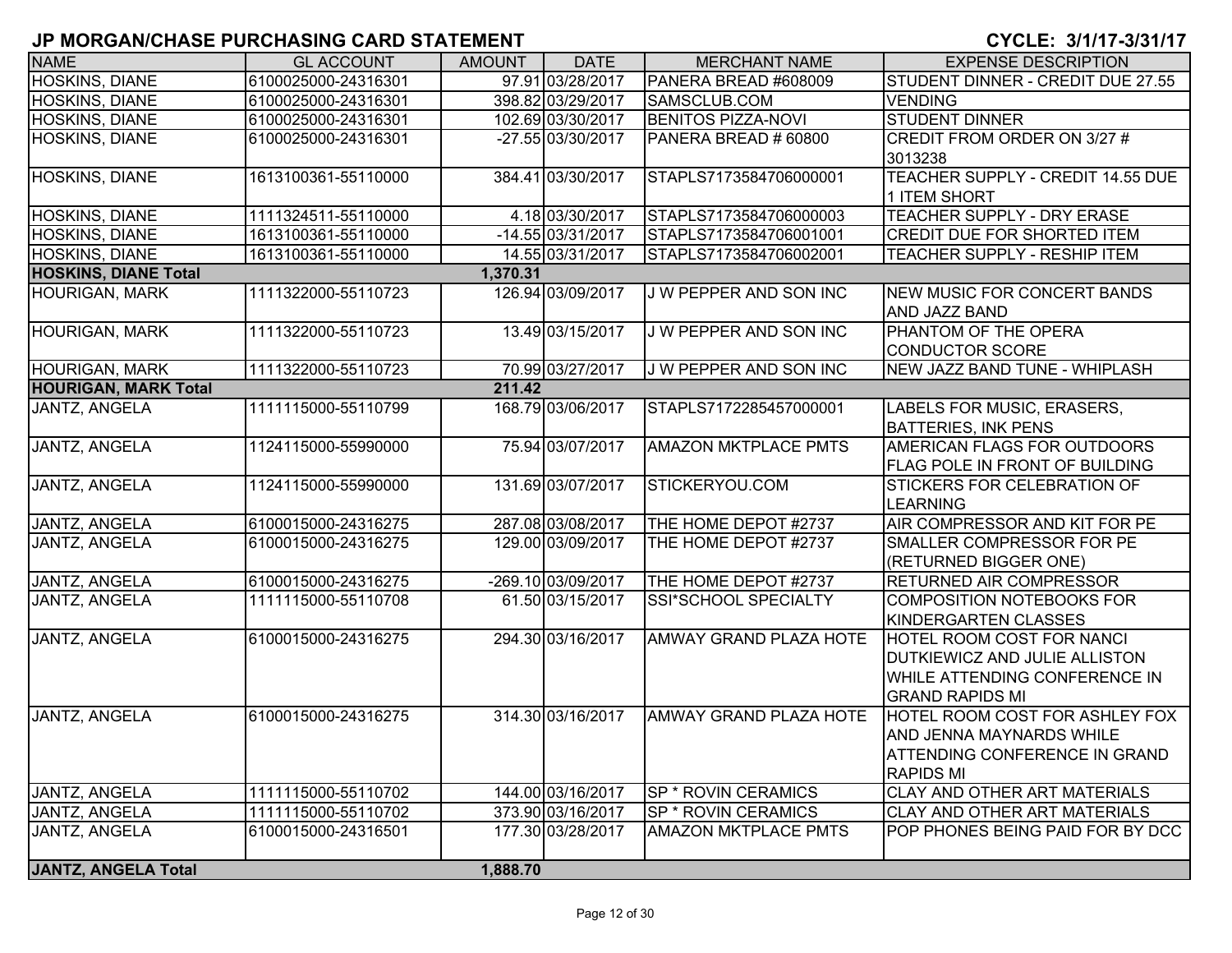| <b>NAME</b>                      | <b>GL ACCOUNT</b>   | <b>AMOUNT</b> | <b>DATE</b>         | <b>MERCHANT NAME</b>           | <b>EXPENSE DESCRIPTION</b>                                                                          |
|----------------------------------|---------------------|---------------|---------------------|--------------------------------|-----------------------------------------------------------------------------------------------------|
| JUOPPERI, JOHN                   | 1126160000-55992000 |               | 239.00 03/09/2017   | <b>REDFORD LOCK COMPANY I</b>  | VO KITCHEN DOOR                                                                                     |
| <b>JUOPPERI, JOHN Total</b>      |                     | 239.00        |                     |                                |                                                                                                     |
| KORTLANDT, PATRICIA              | 1612511762-55110764 |               | 323.74 03/15/2017   | OTC BRANDS, INC.               | TITLE ONE SUMMER SUCCESS<br><b>SUPPLIES</b>                                                         |
| KORTLANDT, PATRICIA              | 1111111000-55110729 |               | 429.39 03/15/2017   | OTC BRANDS, INC.               | <b>MARCH IS READING MONTH SUPPLIES</b>                                                              |
| KORTLANDT, PATRICIA              | 6100011000-24316270 |               | 379.88 03/15/2017   | OTC BRANDS, INC.               | <b>CLASSROOM INCENTIVES MEDIA</b><br><b>CENTER</b>                                                  |
| <b>KORTLANDT, PATRICIA</b>       | 1124111000-55990000 |               | 278.05 03/15/2017   | THE RIEGLE PRESS               | <b>CA-60'S AND INSERTS</b>                                                                          |
| KORTLANDT, PATRICIA              | 1124111000-55990000 |               | 127.47 03/20/2017   | GFS STORE #1985                | <b>GLOVES FOR CUSTODIAL STAFF</b>                                                                   |
| KORTLANDT, PATRICIA              | 6100011000-24316270 |               | 99.15 03/20/2017    | OTC BRANDS, INC.               | STRETCH BALLS FOR BIRTHDAY BOX                                                                      |
| KORTLANDT, PATRICIA              | 1111111000-55110729 |               | 303.51 03/21/2017   | <b>SCHOLASTIC EDUCATION</b>    | <b>BOOKS FOR CLASS OF 2030</b><br><b>VISITATIONS</b>                                                |
| KORTLANDT, PATRICIA              | 1124111000-55910000 |               | 57.06 03/21/2017    | SSI*SCHOOL SPECIALTY           | FLAG FOOTBALL EQUIPMENT                                                                             |
| KORTLANDT, PATRICIA              | 6100011000-24316275 |               | 552.00 03/22/2017   | <b>ADVANCED WIRELESS TELE</b>  | <b>WALKIE TALKIE BATTERIES</b>                                                                      |
| KORTLANDT, PATRICIA              | 6100011000-24316275 |               | 605.00 03/22/2017   | <b>DETROIT HISTORICAL SOC</b>  | THIRD GRADE FIELD TRIP TICKETS                                                                      |
| KORTLANDT, PATRICIA              | 1111111000-55110708 |               | 3,030.00 03/22/2017 | <b>VERITIV</b>                 | 3 PALLETS PAPER                                                                                     |
| KORTLANDT, PATRICIA              | 6100011000-24316275 |               | 787.50 03/27/2017   | <b>MARQUIS THEATRE INC</b>     | KINDERGARTEN FIELD TRIP TICKETS                                                                     |
| <b>KORTLANDT, PATRICIA Total</b> |                     | 6,972.75      |                     |                                |                                                                                                     |
| LACLEAR, CHARLES                 | 6100022000-24316176 |               | 8.99 03/27/2017     | <b>AMAZON DIGITAL SVCS</b>     | <b>BILLED INCORRECTLY TO THIS</b><br><b>ACCOUNT-WILL BE RECEIVING A</b><br><b>CREDIT NEXT MONTH</b> |
| <b>LACLEAR, CHARLES Total</b>    |                     | 8.99          |                     |                                |                                                                                                     |
| LAINE, MARGARET                  | 1711322000-55210614 |               | 90.00 03/01/2017    | SP <sup>*</sup> IB SOURCE INC. | TWO COPIES OF NEW IB VISUAL ARTS<br><b>TEXTBOOK FOR NEW IB ART</b><br><b>TEACHERS</b>               |
| LAINE, MARGARET                  | 6100022000-24316174 |               | 269.97 03/13/2017   | NASCO FORT ATKINSON            | 85 4 FUNCTION CALCULATORS FOR<br>SAT AN PSAT ACCOMMODATIONS<br><b>TESTERS</b>                       |
| LAINE, MARGARET                  | 1711322000-55110614 |               | 716.99 03/17/2017   | FOLLETT SCHOOL SOLUTIO         | IB TEST BANKS FOR MATH, PHYSICS<br><b>AND BIOLOGY</b>                                               |
| LAINE, MARGARET                  | 6100022000-24316105 |               | 549.50 03/20/2017   | <b>AMAZON MKTPLACE PMTS</b>    | <b>DIGITAL VOICE RECORDERS FOR AP</b><br>SPANISH, FRENCH, GERMAN AND<br><b>JAPANESE EXAMS</b>       |
| LAINE, MARGARET                  | 6100022000-24316105 |               | 423.89 03/22/2017   | KOSS CORPORATION               | <b>HEADSETS FOR AP CHINESE AND</b><br>JAPANESE TESTING                                              |
| LAINE, MARGARET                  | 6100022000-24316105 |               | 53.00 03/27/2017    | <b>ACS EXAM INSTITUTE</b>      | AP CHEMISTRY TEST PREP MATERIALS                                                                    |
| LAINE, MARGARET                  | 6100022000-24316105 |               | 76.95 03/27/2017    | CAROLINA BIOLOGIC SUPP         | AP BIOLOGY SUPPLIES                                                                                 |
| LAINE, MARGARET                  | 6100022000-24316105 |               | 275.79 03/27/2017   | <b>VWR INTERNATIONAL INC</b>   | AP BIOLOGY LAB MATERIALS                                                                            |
| LAINE, MARGARET                  | 6100022000-24316105 |               | 534.44 03/29/2017   | <b>AWL*PEARSON EDUCATION</b>   | AP BIOLOGY TEST PREP MATERIALS                                                                      |
| LAINE, MARGARET                  | 1711322000-55110614 |               | 199.99 03/30/2017   | <b>FOLLETT SCHOOL SOLUTIO</b>  | <b>IB NOVEMBER 2016 EXAM CD</b>                                                                     |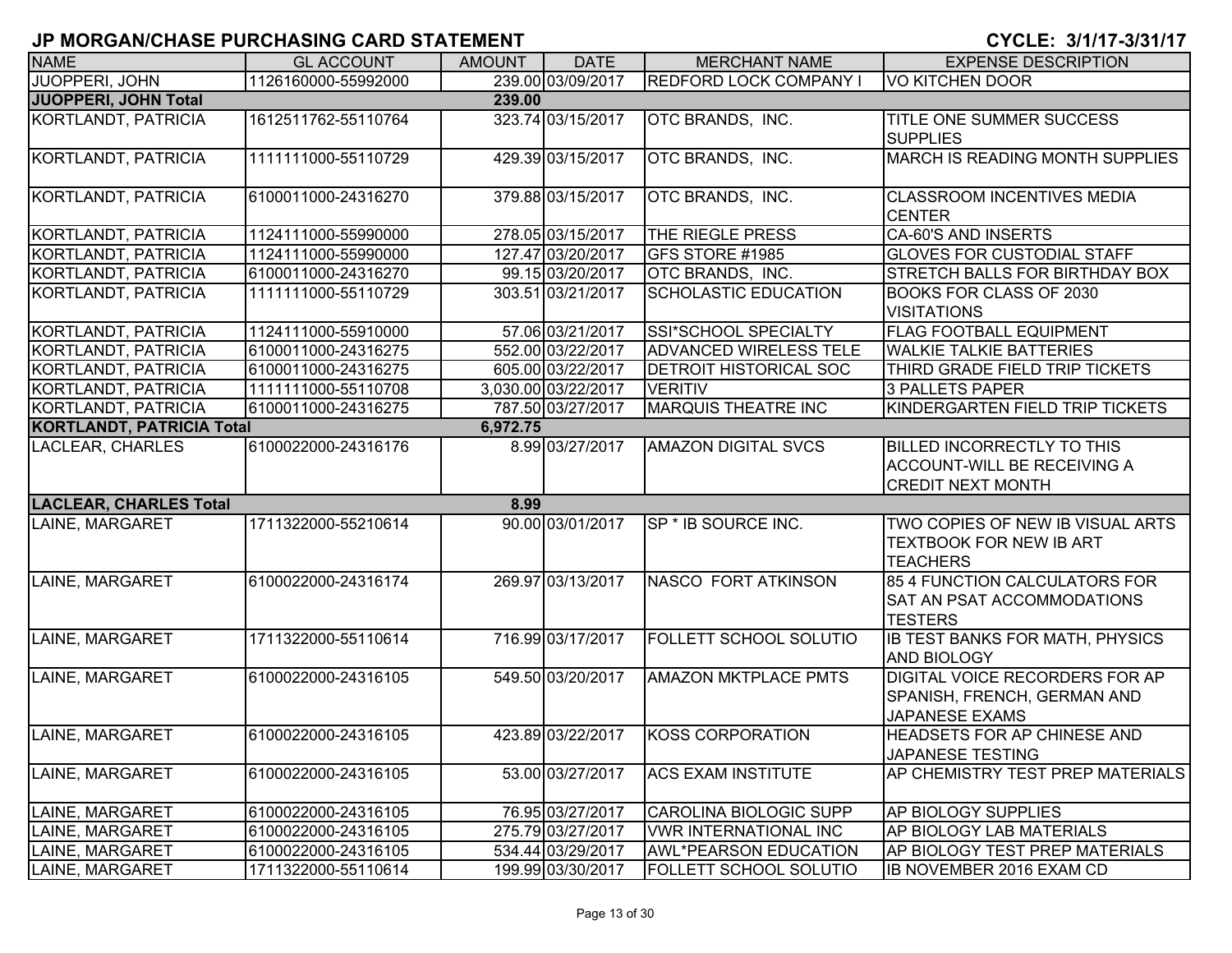| <b>NAME</b>                              | <b>GL ACCOUNT</b>   | <b>AMOUNT</b> | <b>DATE</b>         | <b>MERCHANT NAME</b>              | <b>EXPENSE DESCRIPTION</b>            |  |  |  |
|------------------------------------------|---------------------|---------------|---------------------|-----------------------------------|---------------------------------------|--|--|--|
| <b>LAINE, MARGARET Total</b><br>3,190.52 |                     |               |                     |                                   |                                       |  |  |  |
| LALONDE, LUCAS                           | 1129900000-55990000 |               | 72.00 03/02/2017    | PDF-FILLER 5083191231             | PDF SOFTWARE FOR AUD OFFICE AND       |  |  |  |
|                                          |                     |               |                     |                                   | <b>WORKFLOW</b>                       |  |  |  |
| <b>LALONDE, LUCAS Total</b>              |                     | 72.00         |                     |                                   |                                       |  |  |  |
| LAMBERT, ELIZABETH                       | 1126160000-55710000 |               | 335.55 03/01/2017   | CORRIGAN OIL #2 - BRI             | <b>MTCE FUEL</b>                      |  |  |  |
| LAMBERT, ELIZABETH                       | 1126160000-55992000 |               | 309.12 03/03/2017   | <b>LEONARDS SYSRUPS</b>           | HS POOL CO2                           |  |  |  |
| LAMBERT, ELIZABETH                       | 1126122000-54910000 |               | 147.14 03/06/2017   | ASSA ABLOY ENTRANCE SY            | HS AUTOMATIC DOOR CONTROL             |  |  |  |
| LAMBERT, ELIZABETH                       | 1126101000-54910000 |               | 160.00 03/06/2017   | <b>DETROIT ELEVATOR COMPA</b>     | <b>ESB ELEVATOR MAINTENANCE MARCH</b> |  |  |  |
|                                          |                     |               |                     |                                   |                                       |  |  |  |
| LAMBERT, ELIZABETH                       | 1126115000-55991000 |               | 771.02 03/06/2017   | <b>NICHOLS</b>                    | DF CUSTODIAL SUPPLIES                 |  |  |  |
| LAMBERT, ELIZABETH                       | 1126118000-55991000 |               | 519.52 03/06/2017   | <b>NICHOLS</b>                    | NM6 CUSTODIAL SUPPLIES                |  |  |  |
| LAMBERT, ELIZABETH                       | 1126160000-55991000 |               | 610.36 03/06/2017   | <b>NICHOLS</b>                    | <b>MTCE CUSTODIAL SUPPLIES</b>        |  |  |  |
| LAMBERT, ELIZABETH                       | 1126112000-55991000 |               | 86.48 03/06/2017    | <b>NICHOLS</b>                    | OH CUSTODIAL SUPPLIES                 |  |  |  |
| LAMBERT, ELIZABETH                       | 1126113000-55991000 |               | 395.37 03/06/2017   | <b>NICHOLS</b>                    | <b>NW CUSTODIAL SUPPLIES</b>          |  |  |  |
| LAMBERT, ELIZABETH                       | 1126114000-55991000 |               | 437.20 03/06/2017   | <b>NICHOLS</b>                    | PV CUSTODIAL SUPPLIES                 |  |  |  |
| LAMBERT, ELIZABETH                       | 1126118000-55991000 |               | 550.51 03/06/2017   | <b>NICHOLS</b>                    | NM5 CUSTODIAL SUPPLIES                |  |  |  |
| LAMBERT, ELIZABETH                       | 1126120000-55991000 |               | 474.96 03/06/2017   | <b>NICHOLS</b>                    | <b>MS CUSTODIAL SUPPLIES</b>          |  |  |  |
| LAMBERT, ELIZABETH                       | 1126122000-55991000 |               | 1,858.12 03/06/2017 | <b>NICHOLS</b>                    | HS CUSTODIAL SUPPLIES                 |  |  |  |
| LAMBERT, ELIZABETH                       | 1126152000-55991000 |               | 613.20 03/06/2017   | <b>NICHOLS</b>                    | <b>ECEC CUSTODIAL SUPPLIES</b>        |  |  |  |
| LAMBERT, ELIZABETH                       | 1126111000-55991000 |               | 445.28 03/06/2017   | <b>NICHOLS</b>                    | <b>VO CUSTODIAL SUPPLIES</b>          |  |  |  |
| LAMBERT, ELIZABETH                       | 1126118000-54910000 |               | 792.25 03/06/2017   | <b>URBANS PARTITION &amp; REM</b> | NM5 ROOM 514/518 WALL REPAIR          |  |  |  |
| LAMBERT, ELIZABETH                       | 1126160000-54910000 |               | 100.00 03/08/2017   | <b>ARC - MI MADISON HGTS</b>      | <b>MTCE SKYSITE USAGE FEE</b>         |  |  |  |
| LAMBERT, ELIZABETH                       | 1126111000-54910000 |               | 218.45 03/09/2017   | <b>ARCH ENVIRONMENTAL GRO</b>     | <b>VO ASBESTOS SAMPLING</b>           |  |  |  |
| LAMBERT, ELIZABETH                       | 1126100000-54910829 |               | 6,466.88 03/09/2017 | <b>ARCH ENVIRONMENTAL GRO</b>     | <b>DISTRICT STORM WATER</b>           |  |  |  |
|                                          |                     |               |                     |                                   | <b>MANAGEMENT</b>                     |  |  |  |
| LAMBERT, ELIZABETH                       | 1126122000-54910000 |               | 140.00 03/09/2017   | INT*IN *AQUATIC SOURCE            | HS POOL MTCE VISIT                    |  |  |  |
| LAMBERT, ELIZABETH                       | 1126160000-55992000 |               | 260.00 03/09/2017   | INT*IN *AQUATIC SOURCE            | HS POOL CHLORINE                      |  |  |  |
| LAMBERT, ELIZABETH                       | 1126120000-54910000 |               | 652.40 03/09/2017   | <b>NATIONAL TIME</b>              | <b>MS ALARM PANEL</b>                 |  |  |  |
| LAMBERT, ELIZABETH                       | 1126122000-54910000 |               | 1,775.78 03/09/2017 | <b>SONITROL GREAT LAKES M</b>     | <b>HS FIRE PANEL</b>                  |  |  |  |
| LAMBERT, ELIZABETH                       | 1126112000-54910000 |               | 290.00 03/09/2017   | SONITROL GREAT LAKES M            | OH ALARM PANEL WIRING                 |  |  |  |
| LAMBERT, ELIZABETH                       | 1126160000-55910000 |               | 45.70 03/10/2017    | STAPLS7172541620000001            | <b>MTCE OFFICE SUPPLIES</b>           |  |  |  |
| LAMBERT, ELIZABETH                       | 1126160000-55992000 |               | 186.67 03/14/2017   | <b>AERO FILTER INC</b>            | <b>HS AIR FILTERS</b>                 |  |  |  |
| LAMBERT, ELIZABETH                       | 1126161000-53840000 |               | 475.00 03/14/2017   | <b>WASTE MGMT WM EZPAY</b>        | HS TEMP ROLLOFF DUMPSTER              |  |  |  |
| LAMBERT, ELIZABETH                       | 1126161000-53840000 |               | 380.00 03/14/2017   | <b>WASTE MGMT WM EZPAY</b>        | MTCE ROLLOFF DUMPSTER                 |  |  |  |
| LAMBERT, ELIZABETH                       | 1126160000-55992000 |               | 99.00 03/15/2017    | <b>AIRGASS NORTH</b>              | <b>DISTRICT WELDING</b>               |  |  |  |
| LAMBERT, ELIZABETH                       | 1126160000-55710000 |               | 504.27 03/16/2017   | CORRIGAN OIL #2 - BRI             | <b>MTCE FUEL</b>                      |  |  |  |
| LAMBERT, ELIZABETH                       | 1126105000-54910000 |               | 31.00 03/16/2017    | <b>PREMIER PEST MANAG</b>         | <b>NATC PEST MANAGEMENT</b>           |  |  |  |
| LAMBERT, ELIZABETH                       | 1126115000-54910000 |               | 28.00 03/16/2017    | <b>PREMIER PEST MANAG</b>         | DF PEST MANAGEMENT                    |  |  |  |
| LAMBERT, ELIZABETH                       | 1126152000-54910000 |               | 37.00 03/16/2017    | <b>PREMIER PEST MANAG</b>         | <b>ECEC PEST MANAGEMENT</b>           |  |  |  |
| LAMBERT, ELIZABETH                       | 1126101000-54910000 |               | 43.00 03/16/2017    | <b>PREMIER PEST MANAG</b>         | ESB PEST MANAGEMENT                   |  |  |  |
| LAMBERT, ELIZABETH                       | 1126103000-54910000 |               | 28.00 03/16/2017    | <b>PREMIER PEST MANAG</b>         | <b>ITC PEST MANAGEMENT</b>            |  |  |  |
| LAMBERT, ELIZABETH                       | 1126122000-54910000 |               | 33.00 03/16/2017    | <b>PREMIER PEST MANAG</b>         | <b>HS PEST MANAGEMENT</b>             |  |  |  |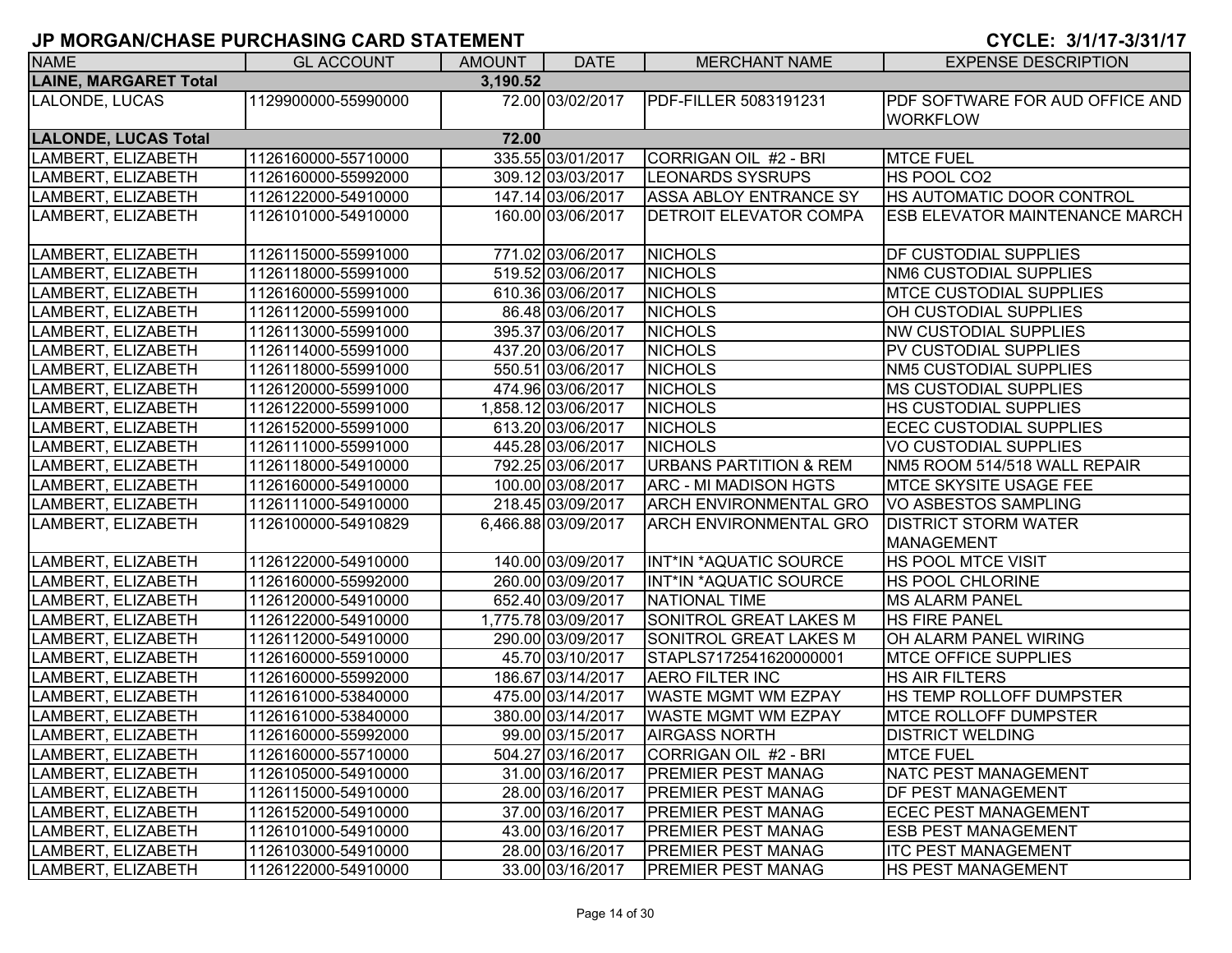| <b>NAME</b>                     | <b>GL ACCOUNT</b>   | <b>AMOUNT</b> | <b>DATE</b>         | <b>MERCHANT NAME</b>              | <b>EXPENSE DESCRIPTION</b>                                                          |
|---------------------------------|---------------------|---------------|---------------------|-----------------------------------|-------------------------------------------------------------------------------------|
| LAMBERT, ELIZABETH              | 1126118000-54910000 |               | 28.00 03/16/2017    | PREMIER PEST MANAG                | <b>NM5 PEST MANAGEMENT</b>                                                          |
| LAMBERT, ELIZABETH              | 1126118000-54910000 |               | 95.00 03/16/2017    | PREMIER PEST MANAG                | NM5 FRUIT FLY CONTROL                                                               |
| LAMBERT, ELIZABETH              | 1126118000-54910000 |               | 28.00 03/16/2017    | PREMIER PEST MANAG                | NM6 PEST MANAGEMENT                                                                 |
| LAMBERT, ELIZABETH              | 1126120000-54910000 |               | 37.00 03/16/2017    | PREMIER PEST MANAG                | <b>MS PEST MANAGEMENT</b>                                                           |
| LAMBERT, ELIZABETH              | 1126113000-54910000 |               | 28.00 03/16/2017    | PREMIER PEST MANAG                | <b>NW PEST MANAGEMENT</b>                                                           |
| LAMBERT, ELIZABETH              | 1126112000-54910000 |               | 28.00 03/16/2017    | PREMIER PEST MANAG                | OH PEST MANAGEMENT                                                                  |
| LAMBERT, ELIZABETH              | 1126114000-54910000 |               | 28.00 03/16/2017    | PREMIER PEST MANAG                | PV PEST MANAGEMENT                                                                  |
| LAMBERT, ELIZABETH              | 1126111000-54910000 |               | 35.00 03/16/2017    | PREMIER PEST MANAG                | <b>VO PEST MANAGEMENT</b>                                                           |
| LAMBERT, ELIZABETH              | 1126660000-54934000 |               | 50.00 03/16/2017    | PROTECTION ONE ALARM              | <b>ECEC BUILDING SECURITY SYSTEM</b>                                                |
| LAMBERT, ELIZABETH              | 1126160000-55990000 |               | 25.07 03/20/2017    | STAPLS7172541620000002            | <b>MTCE SHOP SUPPLIES</b>                                                           |
| LAMBERT, ELIZABETH              | 1126160000-54910000 |               | 477.92 03/21/2017   | JCE*EHRLICH-RENTOKIL              | DISTRICT PEST CONTROL FOR DEC<br>2016                                               |
| LAMBERT, ELIZABETH              | 1126160000-54910000 |               | 1,805.60 03/22/2017 | <b>ARCH ENVIRONMENTAL GRO</b>     | <b>DISTRICT RADON MONITORING</b>                                                    |
| LAMBERT, ELIZABETH              | 1126122000-54910000 |               | 328.00 03/22/2017   | <b>BRIANS WELDING MACHINE</b>     | HS AUTO SHOP TORCH REPAIR                                                           |
| LAMBERT, ELIZABETH              | 1126120000-54910000 |               | 1,905.00 03/22/2017 | <b>DE-CAL INC</b>                 | MS HOT WATER PUMPS 1 & 2                                                            |
| LAMBERT, ELIZABETH              | 1126122000-54910000 |               | 563.85 03/23/2017   | INT*IN *AQUATIC SOURCE            | HS POOL CHLORINATOR REPAIRS                                                         |
| LAMBERT, ELIZABETH              | 1126170000-54910000 |               | 66.44 03/23/2017    | <b>QUALITY FIRST AID &amp; SA</b> | <b>TRANS FIRST AID KIT</b>                                                          |
| LAMBERT, ELIZABETH              | 1126161000-53840000 |               | 1,963.22 03/27/2017 | WASTE MGMT WM EZPAY               | <b>DISTRICT WASTE REMOVAL</b>                                                       |
| LAMBERT, ELIZABETH              | 2326161000-53840000 |               | 654.41 03/27/2017   | WASTE MGMT WM EZPAY               | <b>DISTRICT WASTE REMOVAL REC</b><br><b>MILLAGE</b>                                 |
| LAMBERT, ELIZABETH              | 1126161000-53840000 |               | 200.00 03/28/2017   | <b>WASTE MGMT WM EZPAY</b>        | <b>HS TEMP ROLL-OFF</b>                                                             |
| LAMBERT, ELIZABETH              | 1126112000-54910000 |               | 208.50 03/29/2017   | <b>ARCH ENVIRONMENTAL GRO</b>     | OH RM 111 RADON TESTING                                                             |
| LAMBERT, ELIZABETH              | 1126160000-54966000 |               | 1,125.00 03/29/2017 | ELITE FIRE SAFETY INC             | <b>DIST SPRINKLER INSPECTION &amp;</b>                                              |
|                                 |                     |               |                     |                                   | <b>REPAIRS</b>                                                                      |
| LAMBERT, ELIZABETH              | 1126160000-55710000 |               | 946.59 03/29/2017   | <b>SUBURBAN PROPANE</b>           | <b>BOSCO PROPANE</b>                                                                |
| LAMBERT, ELIZABETH              | 1126161000-53840000 |               | 150.00 03/29/2017   | <b>WASTE MGMT WM EZPAY</b>        | <b>BOSCO ROLL OFF</b>                                                               |
| LAMBERT, ELIZABETH              | 1126160000-55992000 |               | 203.62 03/30/2017   | <b>DEBOURGH MFG CO</b>            | <b>MS LOCKER NUMBER PLATES</b>                                                      |
| LAMBERT, ELIZABETH              | 1126122000-54910000 |               | 575.72 03/31/2017   | THYSSENKRUPP ELEVATOR             | HS ELEVATOR MAINTENANCE                                                             |
| <b>LAMBERT, ELIZABETH Total</b> |                     | 31,856.17     |                     |                                   |                                                                                     |
| LANEY, CHRISTOPHER              | 6100020000-24316247 |               | 46.38 03/02/2017    | THE HOME DEPOT #2737              | <b>PROJECT SUPPLIES</b>                                                             |
| LANEY, CHRISTOPHER              | 6100020000-24316247 |               | 33.97 03/06/2017    | THE HOME DEPOT #2737              | <b>PROJECT SUPPLIES</b>                                                             |
| LANEY, CHRISTOPHER              | 6100020000-24316247 |               | 69.25 03/06/2017    | THE HOME DEPOT #2737              | <b>PROJECT SUPPLIES</b>                                                             |
| LANEY, CHRISTOPHER              | 6100020000-24316247 |               | 61.84 03/16/2017    | THE HOME DEPOT #2737              | <b>PROJECT SUPPLIES</b>                                                             |
| LANEY, CHRISTOPHER              | 6100020000-24316247 |               | 37.50 03/24/2017    | <b>TARGET</b><br>00014654         | <b>PROJECT SUPPLIES</b>                                                             |
| <b>LANEY, CHRISTOPHER Total</b> |                     | 248.94        |                     |                                   |                                                                                     |
| LASH, NANCY                     | 1124114000-57410000 |               | 79.00 03/01/2017    | <b>INSTITUTE FOR BRAIN PO</b>     | <b>MEETING - MASTERING SIXTEEN KEY</b><br>HABITS OF EMOTIONALLY RESILIENT<br>PEOPLE |
| <b>LASH, NANCY</b>              | 1111114000-55110727 |               | 55.54 03/02/2017    | <b>FITNESS FINDERS INC</b>        | <b>GYM/FITNESS SUPPLIES</b>                                                         |
| <b>LASH, NANCY</b>              | 1124114000-55910000 |               | 30.89 03/09/2017    | STAPLS7172450750000003            | <b>MAGNETS FOR JEN MICHOS WHITE</b><br><b>BOARD</b>                                 |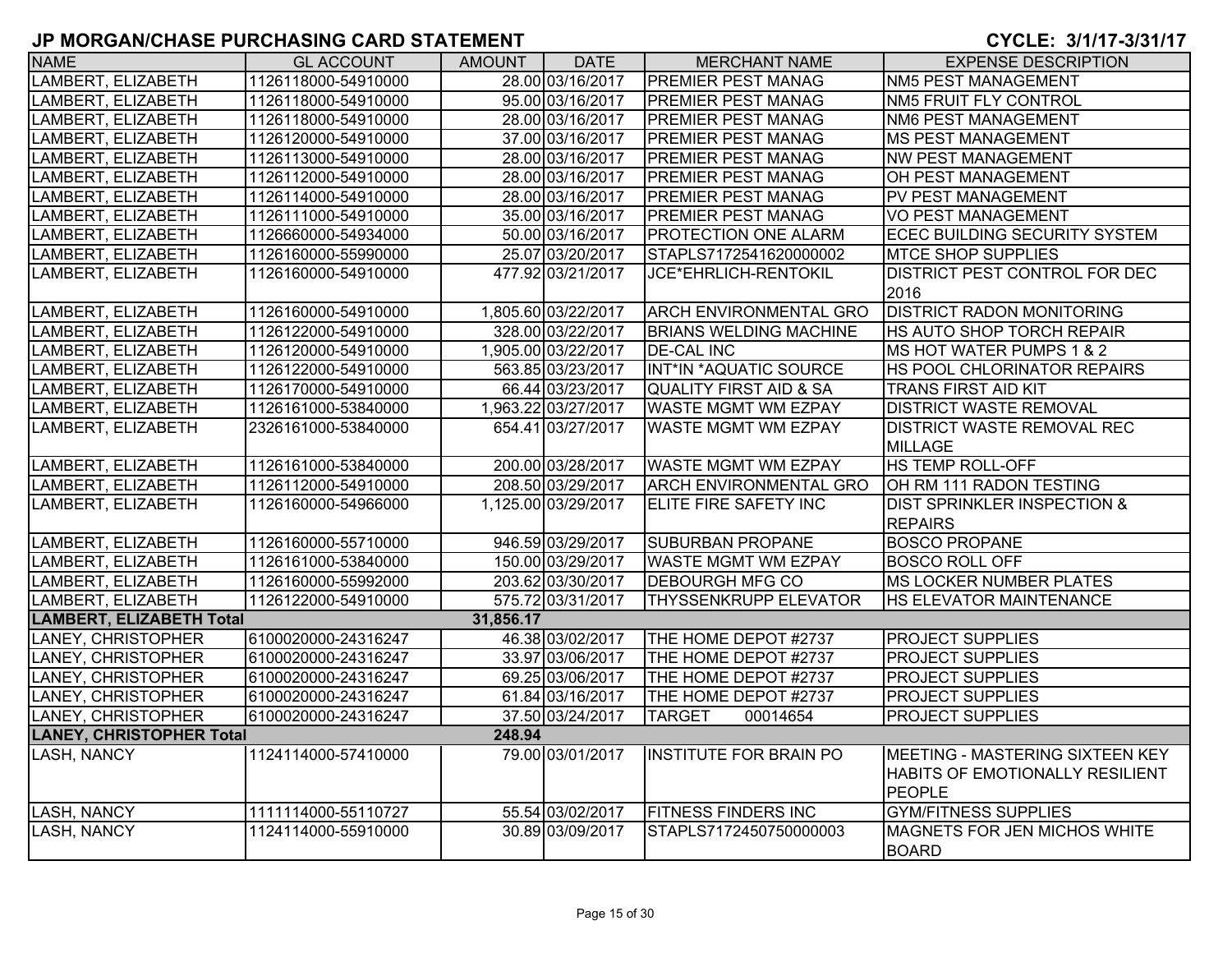| <b>NAME</b>                    | <b>GL ACCOUNT</b>   | <b>AMOUNT</b> | <b>DATE</b>         | <b>MERCHANT NAME</b>               | <b>EXPENSE DESCRIPTION</b>                          |
|--------------------------------|---------------------|---------------|---------------------|------------------------------------|-----------------------------------------------------|
| <b>LASH, NANCY</b>             | 6100014000-24316501 |               | 100.00 03/15/2017   | <b>MARQUIS THEATRE INC</b>         | <b>MARQUIS THEATRE FIELD TRIP FIRST</b>             |
|                                |                     |               |                     |                                    | <b>GRADE</b>                                        |
| <b>LASH, NANCY</b>             | 1111114000-55110708 |               | 50.00 03/15/2017    | <b>RIZZO SERVICES</b>              | <b>RECYCLING SERVICE</b>                            |
| LASH, NANCY                    | 1111114000-55110708 |               | $-4.32 03/15/2017$  | 00115659<br><b>STAPLES</b>         | <b>REFUND FOR TAX CHARGED BY</b>                    |
|                                |                     |               |                     |                                    | <b>STAPLES STORE</b>                                |
| <b>LASH, NANCY</b>             | 1111114000-55110708 |               | 76.30 03/15/2017    | 00115659<br><b>STAPLES</b>         | <b>SUPPLIES</b>                                     |
| <b>LASH, NANCY</b>             | 1111114000-55110708 |               | 181.00 03/16/2017   | STAPLS7172852527000001             | <b>CLASSROOM SUPPLY</b>                             |
| <b>LASH, NANCY</b>             | 1124114000-55910000 |               | 144.80 03/16/2017   | STAPLS7172853164000001             | OFFICE SUPPLY                                       |
| <b>LASH, NANCY</b>             | 1124114000-55910000 |               | 247.47 03/20/2017   | STAPLS7172450750000002             | <b>WHITEBOARD PRINCIPAL OFFICE</b>                  |
| <b>LASH, NANCY</b>             | 1111114000-55110708 |               | 30.56 03/22/2017    | STAPLS7173167432000001             | <b>CLASSROOM SUPPLIES</b>                           |
| <b>LASH, NANCY</b>             | 6100014000-24316268 |               | 19.29 03/23/2017    | <b>AMAZON MKTPLACE PMTS</b>        | <b>ART ROOM SUPPLIES</b>                            |
| LASH, NANCY                    | 1111114000-55210708 |               | 58.85 03/24/2017    | <b>SCHOLASTIC EDUCATION</b>        | <b>GUIDED READING</b>                               |
| LASH, NANCY                    | 1124114000-55910000 |               | 49.94 03/27/2017    | <b>GAN*OBS + ECCENTRIC</b>         | <b>OFFICE NEWSPAPER</b>                             |
| <b>LASH, NANCY</b>             | 6100014000-24316501 |               | 600.00 03/27/2017   | THE HENRY FORD                     | DEPOSIT FOR HENRY FORD FIELD TRIP                   |
|                                |                     |               |                     |                                    |                                                     |
| <b>LASH, NANCY</b>             | 1111114000-55110799 |               | 29.23 03/27/2017    | <b>TMS*HANDITHINGS LLC</b>         | <b>CLASSROOM SUPPLY</b>                             |
| <b>LASH, NANCY</b>             | 1111114000-55110708 |               | 15.50 03/30/2017    | SOUTHPAW ENTERPRISES I             | <b>CLASSROOM SUPPLY</b>                             |
| <b>LASH, NANCY</b>             | 1124114000-55910000 |               | 37.43 03/30/2017    | STAPLS7173255887000001             | <b>OFFICE SUPPLY</b>                                |
| <b>LASH, NANCY</b>             | 6100014000-24316275 |               | 57.87 03/30/2017    | U. S. SCHOOL SUPPLY                | MEDIA SUPPLY - PENCILS                              |
| <b>LASH, NANCY</b>             | 1111114000-55110708 |               | 23.88 03/31/2017    | STAPLS7173750244000001             | <b>CLASSROOM SUPPLY</b>                             |
| <b>LASH, NANCY Total</b>       |                     | 1,883.23      |                     |                                    |                                                     |
| LUSSENDEN, ASHLEY              | 1311800000-55110551 |               | 20.49 03/20/2017    | MEIJER INC #046<br>Q <sub>01</sub> | <b>SUPPLIES</b>                                     |
| LUSSENDEN, ASHLEY              | 1311800000-55110551 |               | 96.01 03/31/2017    | <b>AMAZON MKTPLACE PMTS</b>        | <b>SUPPLIES</b>                                     |
| <b>LUSSENDEN, ASHLEY Total</b> |                     | 116.50        |                     |                                    |                                                     |
| MATSON, MELISSA                | 1722100000-53220611 |               | 4,395.00 03/01/2017 |                                    | HARVARD EVENT MANAGEME TUITION FOR HARVARD COURSE - |
|                                |                     |               |                     |                                    | <b>IMPROVING SCHOOLS: THE ART OF</b>                |
|                                |                     |               |                     |                                    | LEADERSHIP (J. BEDFORD)                             |
| MATSON, MELISSA                | 1637100776-54910748 |               | 20.00 03/02/2017    | OAKLAND SCHOOLS-RC INT             | <b>REGISTRATION FOR ESSA COURSE</b>                 |
|                                |                     |               |                     |                                    | (OAKLAND SCHOOLS) - D. LEWIS                        |
| MATSON, MELISSA                | 1637100776-54910748 |               | 20.00 03/02/2017    | OAKLAND SCHOOLS-RC INT             | <b>REGISTRATION FOR ESSA COURSE</b>                 |
|                                |                     |               |                     |                                    | (OAKLAND SCHOOLS) - A. SMITH                        |
| MATSON, MELISSA                | 1722100000-53220611 |               | -25.00 03/06/2017   | OAKLAND SCHOOLS-RC INT             | CANCELLATION OF REGISTRATION                        |
|                                |                     |               |                     |                                    | FOR HIV CERT. CLASS (OAKLAND                        |
|                                |                     |               |                     |                                    | SCHOOLS) - C. MADAFFERI                             |
| MATSON, MELISSA                | 1722100000-53220611 |               | 2,700.00 03/07/2017 | HARVARD EVENT MANAGEME             | TUITION FOR HARVARD COURSE -                        |
|                                |                     |               |                     |                                    | RACE, EQUITY, AND LEADERSHIP (S.                    |
|                                |                     |               |                     |                                    | MATTHEWS)                                           |
| <b>MATSON, MELISSA</b>         | 1512500366-53220000 |               | 900.00 03/08/2017   | <b>MICHIGAN DYSLEXIA INST</b>      | <b>REGISTRATION FOR MICHIGAN</b>                    |
|                                |                     |               |                     |                                    | <b>DYSLEXIA INSTITUTE CLASS</b>                     |
|                                |                     |               |                     |                                    | (DECODING/ENCODING) - J. SAUER, J.                  |
|                                |                     |               |                     |                                    | CRAFT, D. BIRDYSHAW, M.                             |
|                                |                     |               |                     |                                    | <b>BARSZCZOWSKI</b>                                 |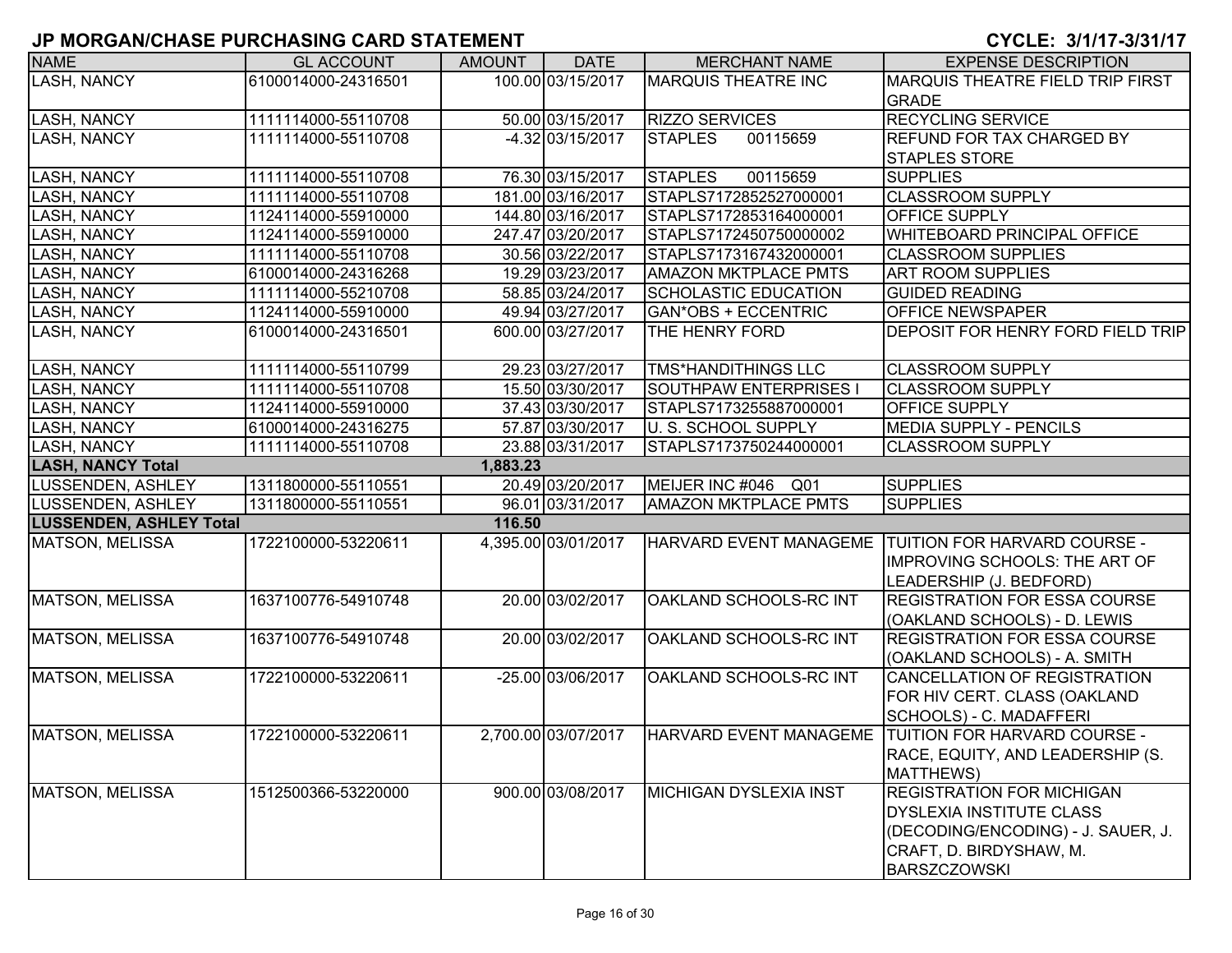| <b>NAME</b>                  | <b>GL ACCOUNT</b>   | <b>AMOUNT</b> | <b>DATE</b>         | <b>MERCHANT NAME</b>          | <b>EXPENSE DESCRIPTION</b>                                       |
|------------------------------|---------------------|---------------|---------------------|-------------------------------|------------------------------------------------------------------|
| <b>MATSON, MELISSA</b>       | 1722100000-57910611 |               | 24.76 03/08/2017    | PANERA BREAD #667             | PURCHASE OF BAGELS FOR 3/7/17 NILT                               |
|                              |                     |               |                     |                               | <b>MEETING</b>                                                   |
| <b>MATSON, MELISSA</b>       | 1711113000-55110611 |               | 25.33 03/13/2017    | AMAZON.COM                    | PURCHASE OF 3D PRINTER FILAMENT                                  |
|                              |                     |               |                     |                               | <b>FOR NOVI WOODS</b>                                            |
| <b>MATSON, MELISSA</b>       | 1722100000-53220611 |               | 25.00 03/17/2017    | OAKLAND SCHOOLS-RC INT        | <b>REGISTRATION FOR CULTURES OF</b>                              |
|                              |                     |               |                     |                               | THINKING SEMINAR (OAKLAND                                        |
|                              |                     |               |                     |                               | SCHOOLS) - L. LAPORTE                                            |
| <b>MATSON, MELISSA</b>       | 1622100686-55110000 |               | 46.30 03/20/2017    | AMAZON.COM                    | PURCHASE OF SIOP MODEL OF                                        |
|                              |                     |               |                     |                               | TEACHING BOOK (A. SMITH)                                         |
| <b>MATSON, MELISSA</b>       | 1722100000-55910611 |               | 31.16 03/20/2017    | STAPLS7172978540000001        | OFFICE SUPPLIES FOR THE OFFICE OF                                |
|                              |                     |               |                     |                               | <b>ACADEMICS</b>                                                 |
| <b>MATSON, MELISSA</b>       | 1722100000-57910611 |               | 99.00 03/21/2017    | DROPBOX*FWC3XQT91GJT          | <b>RENEWAL OF DROPBOX</b>                                        |
|                              |                     |               |                     |                               | <b>SUBSCRIPTION</b>                                              |
| <b>MATSON, MELISSA</b>       | 1722100000-55910611 |               | 40.90 03/22/2017    | STAPLS7173171967000001        | <b>PURCHASE OF OFFICE SUPPLY /</b>                               |
| <b>MATSON, MELISSA</b>       | 6100084000-24316227 |               | 1,198.00 03/22/2017 | <b>SWIVL BY SATARII</b>       | EQUIPMENT FOR COACHING OFFICE<br>PURCHASE OF SWIVL EQUIPMENT (M. |
|                              |                     |               |                     |                               | LEE)                                                             |
| <b>MATSON, MELISSA</b>       | 1122500000-54905000 |               | 6,132.12 03/23/2017 | FOLLETT SCHOOL SOLUTIO        | FOLLETT MEDIA CENTER SERVICES -                                  |
|                              |                     |               |                     |                               | <b>ITC</b>                                                       |
| <b>MATSON, MELISSA</b>       | 1722200000-54910611 |               | 3,424.12 03/23/2017 | <b>FOLLETT SCHOOL SOLUTIO</b> | <b>FOLLETT MEDIA CENTER SERVICES -</b>                           |
|                              |                     |               |                     |                               | <b>OFFICE OF ACADEMICS</b>                                       |
| <b>MATSON, MELISSA</b>       | 6100020000-24316290 |               | 227.10 03/23/2017   | <b>INT*IN *UNIVERSITY TRA</b> | <b>TRANSLATION SERVICES (ARABIC)</b>                             |
| <b>MATSON, MELISSA</b>       | 1722100000-57910611 |               | 43.70 03/27/2017    | DOMINO'S 1010                 | PURCHASE OF PIZZA FOR SOCIAL                                     |
|                              |                     |               |                     |                               | <b>JUSTICE WORK</b>                                              |
| MATSON, MELISSA              | 1722100000-57410611 |               | 90.00 03/28/2017    | PHI DELTA KAPPA INTL I        | PURCHASE OF PHI DELTA KAPPA                                      |
|                              |                     |               |                     |                               | <b>SUBSCRIPTION</b>                                              |
| MATSON, MELISSA              | 1722100000-55990630 |               | 18.84 03/31/2017    |                               | REI*GREENWOODHEINEMANN BACKORDER OF COACHING BOOK (L.            |
|                              |                     |               |                     |                               | LAPORTE)                                                         |
| <b>MATSON, MELISSA Total</b> |                     | 19,436.33     |                     |                               |                                                                  |
| <b>MATTHEWS, STEVEN</b>      | 1123200000-53229000 |               | 115.00 03/06/2017   | METRO AIRPORT PARKING         | <b>AASA CONFERENCE</b>                                           |
|                              |                     |               |                     |                               | <b>TRANSPORTATION EXPENSE, NEW</b>                               |
|                              |                     |               |                     |                               | ORLEANS, LA, MARCH 2-5, 2017, STEVE                              |
|                              |                     |               |                     |                               | <b>MATTHEWS</b>                                                  |
| <b>MATTHEWS, STEVEN</b>      | 1123200000-53229000 |               | 1,160.88 03/07/2017 | <b>MARRIOTT</b>               | AASA CONFERENCE LODGING                                          |
|                              |                     |               |                     |                               | EXPENSE, NEW ORLEANS, LA, MARCH                                  |
|                              |                     |               |                     |                               | 2-5, 2017, STEVE MATTHEWS                                        |
| <b>MATTHEWS, STEVEN</b>      | 1123200000-53229000 |               | 9.50 03/22/2017     | HARVARD COMMONS CAFE          | HARVARD RACE, EQUITY, &                                          |
|                              |                     |               |                     |                               | <b>LEADERSHIP CONFERENCE MEAL</b>                                |
|                              |                     |               |                     |                               | EXPENSE, BOSTON, MA, MARCH 21-24,                                |
|                              |                     |               |                     |                               | 2017, STEVE MATTHEWS                                             |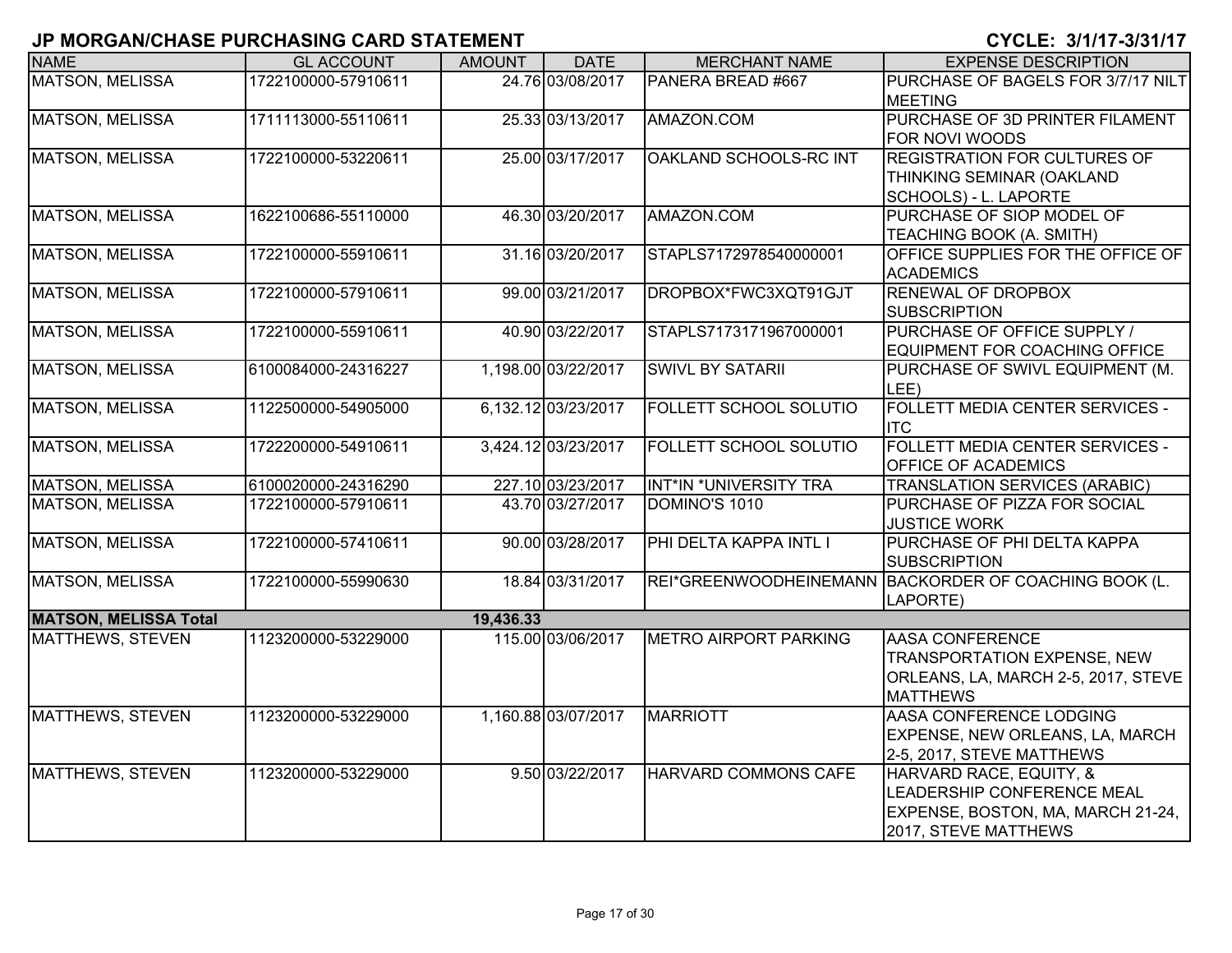| <b>NAME</b>             | <b>GL ACCOUNT</b>   | <b>AMOUNT</b> | <b>DATE</b>      | <b>MERCHANT NAME</b>          | <b>EXPENSE DESCRIPTION</b>                                                                                                             |
|-------------------------|---------------------|---------------|------------------|-------------------------------|----------------------------------------------------------------------------------------------------------------------------------------|
| MATTHEWS, STEVEN        | 1123200000-53229000 |               | 2.75 03/23/2017  | <b>MBTA ALEWIFE</b>           | HARVARD RACE, EQUITY, &<br>LEADERSHIP CONFERENCE<br>TRANSPORTATION EXPENSE, BOSTON,<br>MA, MARCH 21-24, 2017, STEVE<br><b>MATTHEWS</b> |
| MATTHEWS, STEVEN        | 1123200000-53229000 |               | 32.75 03/23/2017 | <b>RUSSELL HOUSE TAVERN</b>   | HARVARD RACE, EQUITY, &<br>LEADERSHIP CONFERENCE MEAL<br>EXPENSE, BOSTON, MA, MARCH 21-24,<br>2017, STEVE MATTHEWS                     |
| <b>MATTHEWS, STEVEN</b> | 1123200000-53229000 |               | 71.64 03/23/2017 | <b>TAXI SVC LONG ISLAND C</b> | HARVARD RACE, EQUITY, &<br>LEADERSHIP CONFERENCE<br>TRANSPORTATION EXPENSE, BOSTON,<br>MA, MARCH 21-24, 2017, STEVE<br><b>MATTHEWS</b> |
| <b>MATTHEWS, STEVEN</b> | 1123200000-53229000 |               | 11.89 03/23/2017 | <b>TST* TATTE BAKERY</b>      | HARVARD RACE, EQUITY, &<br>LEADERSHIP CONFERENCE MEAL<br>EXPENSE, BOSTON, MA, MARCH 21-24,<br>2017, STEVE MATTHEWS                     |
| <b>MATTHEWS, STEVEN</b> | 1123200000-53229000 |               | 2.75 03/24/2017  | <b>MBTA ALEWIFE</b>           | HARVARD RACE, EQUITY, &<br>LEADERSHIP CONFERENCE<br>TRANSPORTATION EXPENSE, BOSTON,<br>MA, MARCH 21-24, 2017, STEVE<br><b>MATTHEWS</b> |
| <b>MATTHEWS, STEVEN</b> | 1123200000-53229000 |               | 2.75 03/24/2017  | <b>MBTA HARVARD</b>           | HARVARD RACE, EQUITY, &<br>LEADERSHIP CONFERENCE<br>TRANSPORTATION EXPENSE, BOSTON,<br>MA, MARCH 21-24, 2017, STEVE<br><b>MATTHEWS</b> |
| MATTHEWS, STEVEN        | 1123200000-53229000 |               | 38.39 03/27/2017 | <b>BORDER CAFE</b>            | HARVARD RACE, EQUITY, &<br>LEADERSHIP CONFERENCE MEAL<br>EXPENSE, BOSTON, MA, MARCH 21-24,<br>2017, STEVE MATTHEWS                     |
| MATTHEWS, STEVEN        | 1123200000-53229000 |               | 2.75 03/27/2017  | <b>MBTA ALEWIFE</b>           | HARVARD RACE, EQUITY, &<br>LEADERSHIP CONFERENCE<br>TRANSPORTATION EXPENSE, BOSTON,<br>MA, MARCH 21-24, 2017, STEVE<br><b>MATTHEWS</b> |
| MATTHEWS, STEVEN        | 1123200000-53229000 |               | 2.75 03/27/2017  | <b>MBTA ALEWIFE</b>           | HARVARD RACE, EQUITY, &<br>LEADERSHIP CONFERENCE<br>TRANSPORTATION EXPENSE, BOSTON,<br>MA, MARCH 21-24, 2017, STEVE<br><b>MATTHEWS</b> |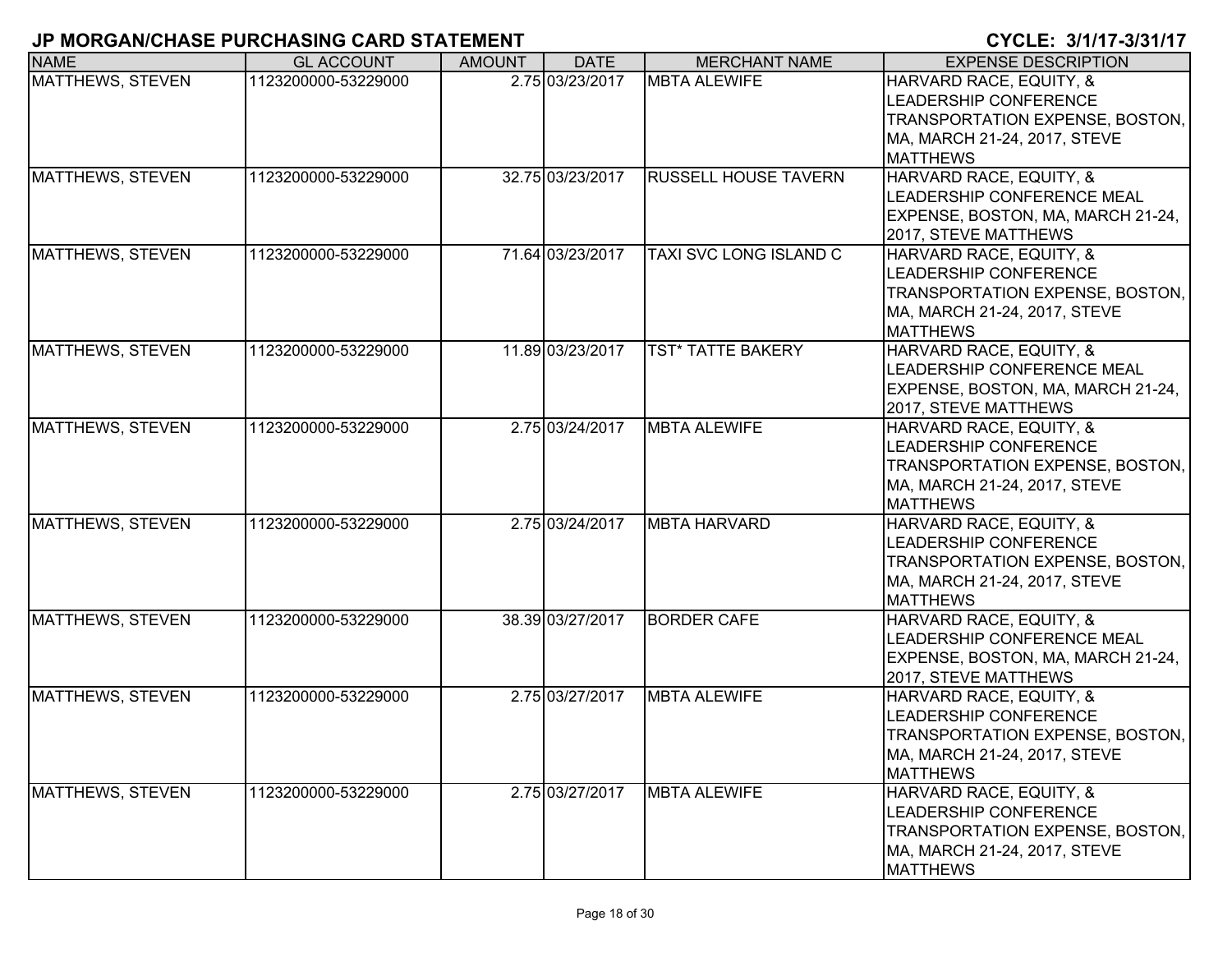| <b>NAME</b>                     | <b>GL ACCOUNT</b>   | <b>AMOUNT</b> | <b>DATE</b>         | <b>MERCHANT NAME</b>              | <b>EXPENSE DESCRIPTION</b>                                  |
|---------------------------------|---------------------|---------------|---------------------|-----------------------------------|-------------------------------------------------------------|
| MATTHEWS, STEVEN                | 1123200000-53229000 |               | 2.75 03/27/2017     | <b>MBTA HARVARD</b>               | HARVARD RACE, EQUITY, &                                     |
|                                 |                     |               |                     |                                   | LEADERSHIP CONFERENCE MEAL                                  |
|                                 |                     |               |                     |                                   | EXPENSE, BOSTON, MA, MARCH 21-24,                           |
|                                 |                     |               |                     |                                   | 2017, STEVE MATTHEWS                                        |
| MATTHEWS, STEVEN                | 1123200000-53229000 |               | 2.75 03/27/2017     | <b>MBTA HARVARD</b>               | HARVARD RACE, EQUITY, &                                     |
|                                 |                     |               |                     |                                   | <b>LEADERSHIP CONFERENCE</b>                                |
|                                 |                     |               |                     |                                   | TRANSPORTATION EXPENSE, BOSTON,                             |
|                                 |                     |               |                     |                                   | MA, MARCH 21-24, 2017, STEVE                                |
|                                 |                     |               |                     |                                   | <b>MATTHEWS</b>                                             |
| MATTHEWS, STEVEN                | 1123200000-53229000 |               | 92.00 03/27/2017    | <b>METRO AIRPORT PARKING</b>      | HARVARD RACE, EQUITY, &                                     |
|                                 |                     |               |                     |                                   | <b>LEADERSHIP CONFERENCE</b>                                |
|                                 |                     |               |                     |                                   | TRANSPORTATION EXPENSE, BOSTON,                             |
|                                 |                     |               |                     |                                   | MA, MARCH 21-24, 2017, STEVE                                |
|                                 |                     |               |                     |                                   | <b>MATTHEWS</b>                                             |
| <b>MATTHEWS, STEVEN</b>         | 1123200000-57910000 |               | 23.69 03/28/2017    | POTBELLY #165                     | 2 STUDENTS SUPERINTENDENT FOR A                             |
|                                 |                     |               |                     |                                   | <b>DAY LUNCH</b>                                            |
| <b>MATTHEWS, STEVEN Total</b>   |                     | 1,574.99      |                     |                                   |                                                             |
| MCDOUGALL, BARBARA              | 6100061000-24316104 |               | 207.92 03/03/2017   | SAMSCLUB #6657                    | <b>BREAKFAST OF CHAMPIONS FOR POM</b>                       |
| MCDOUGALL, BARBARA              | 6100061000-24316104 |               | 80.65 03/09/2017    | MEIJER INC #054 Q01               | <b>STATE HOCKEY FINALS</b>                                  |
| MCDOUGALL, BARBARA              | 6100061000-24316104 |               | 47.71 03/10/2017    | <b>CJ'S BREWING COMPANY</b>       | <b>HOCKEY FINALS</b>                                        |
| MCDOUGALL, BARBARA              | 6100061000-24316104 |               | 10.00 03/10/2017    | <b>MHSAA</b>                      | RULE BOOK FOR G LAX FOR KATLYN                              |
| MCDOUGALL, BARBARA              | 1429300000-55910000 |               | 450.84 03/10/2017   | <b>VARITRONICS</b>                | 3 ROLLS OF PAPER FOR POSTER                                 |
|                                 |                     |               |                     |                                   | <b>MAKER</b>                                                |
| MCDOUGALL, BARBARA              | 6100061000-24316104 |               | 33.61 03/13/2017    | <b>CJ'S BREWING COMPANY</b>       | <b>HOCKEY FINALS</b>                                        |
| MCDOUGALL, BARBARA              | 6100061000-24316104 |               | 121.55 03/13/2017   | <b>HOLIDAY INNS</b>               | LODGING FOR HOCKEY FINALS                                   |
| MCDOUGALL, BARBARA              | 6100061000-24316104 |               | 114.75 03/14/2017   | THE HOME DEPOT #2701              | <b>MATERIALS FOR MAILBOXES</b>                              |
| MCDOUGALL, BARBARA              | 6100061000-24316104 |               | 14.54 03/20/2017    | <b>AERIE RESTAURANT</b>           | TRAVERSE CITY CONFERENCE -                                  |
|                                 |                     |               |                     |                                   | <b>DINNER</b>                                               |
| MCDOUGALL, BARBARA              | 6100061000-24316104 |               | 16.00 03/20/2017    | <b>GRAND TRAV RSRT FOOD/B</b>     | TRAVERSE CITY CONFERENCE -                                  |
|                                 |                     |               |                     |                                   | <b>DINNER</b>                                               |
| MCDOUGALL, BARBARA              | 6100061000-24316104 |               | 602.28 03/22/2017   | <b>GRAND TRAV RESORT &amp; SP</b> | <b>LODGING TRAVERSE CITY</b>                                |
|                                 |                     |               |                     |                                   | <b>CONFERENCE</b>                                           |
| MCDOUGALL, BARBARA              | 6100061000-24316165 |               | 1,399.00 03/28/2017 | WWW.KROSSOVER.COM                 | <b>BLAX</b>                                                 |
| MCDOUGALL, BARBARA              | 6100061000-24316104 |               | 27.99 03/29/2017    | DAIRY QUEEN #40945 QPS            | <b>EMMY'S BIRTHDAY CAKE</b>                                 |
| MCDOUGALL, BARBARA              | 6100061000-24316104 |               | 118.71 03/29/2017   | KROGER #615                       | <b>EMMY'S BIRTHDAY GIFT AND THANK</b>                       |
|                                 |                     |               |                     |                                   | YOU GIFT FOR ERIC FOR HOCKEY                                |
|                                 |                     |               |                     |                                   | <b>FINALS.</b>                                              |
| <b>MCDOUGALL, BARBARA Total</b> |                     | 3,245.55      |                     |                                   |                                                             |
| MILLER, HELEN                   | 6100001000-24316770 |               | 49.50 03/07/2017    | TLF VANESSAS FLOWERS              | <b>GET WELL FLOWERS/CATHY FARRIS</b><br><b>SCHOOL NURSE</b> |
| MILLER, HELEN                   | 1128300000-53220000 |               | 350.00 03/07/2017   | WPY*HUMANEX VENTURES              | HUMANEX CONF/CARTER                                         |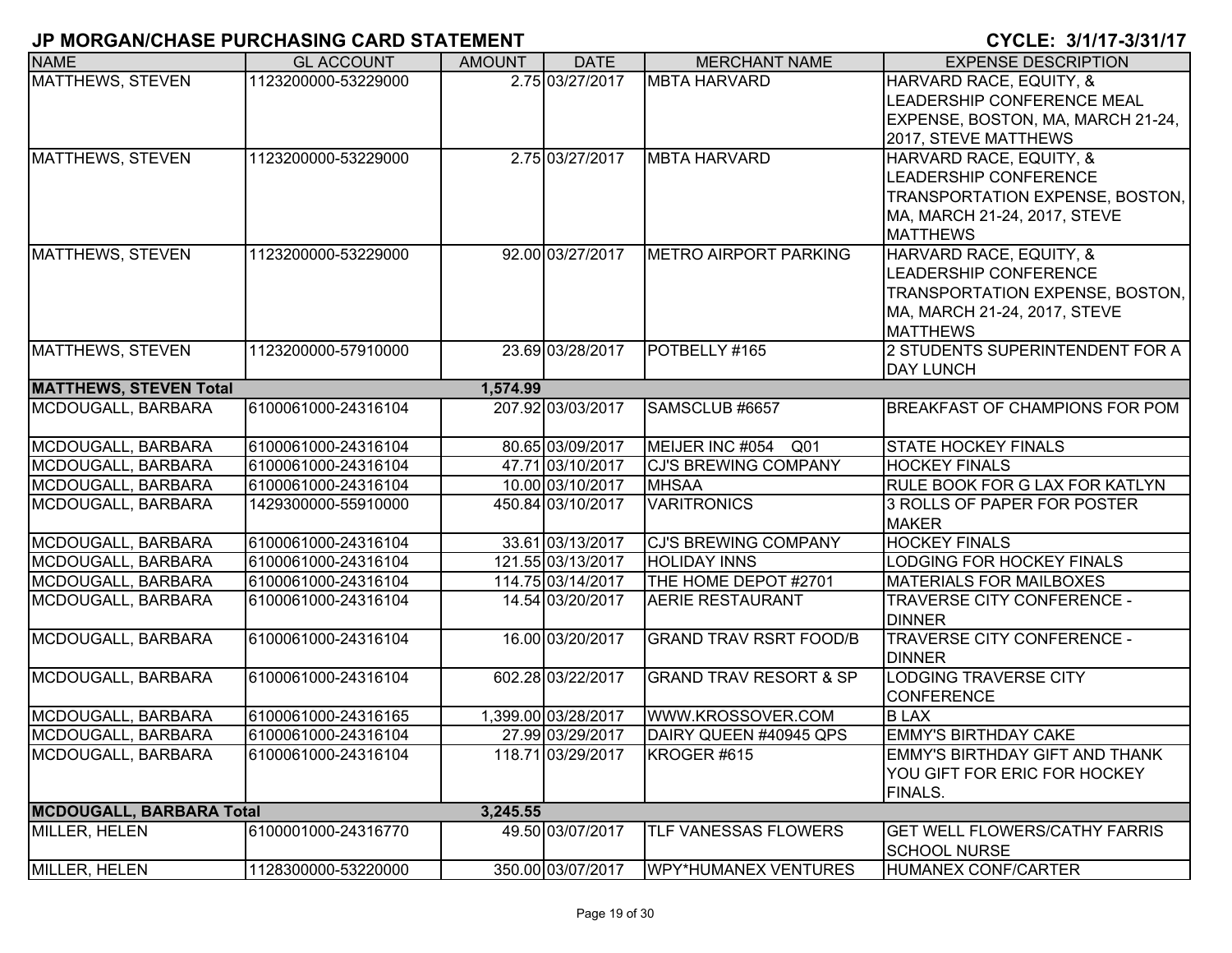| <b>NAME</b>                    | <b>GL ACCOUNT</b>   | <b>AMOUNT</b> | <b>DATE</b>       | <b>MERCHANT NAME</b>              | <b>EXPENSE DESCRIPTION</b>                |
|--------------------------------|---------------------|---------------|-------------------|-----------------------------------|-------------------------------------------|
| MILLER, HELEN                  | 1128300000-53220000 |               | 350.00 03/07/2017 | <b>WPY*HUMANEX VENTURES</b>       | HUMANEX CONF/VALENTIN                     |
| <b>MILLER, HELEN</b>           | 1128300000-53220000 |               | 350.00 03/07/2017 | <b>WPY*HUMANEX VENTURES</b>       | <b>HUMANEX CONF/HANSEN</b>                |
| MILLER, HELEN                  | 1128300000-57410000 |               | 175.00 03/08/2017 | <b>SHRM</b>                       | <b>MEMBERSHIP</b>                         |
| MILLER, HELEN                  | 1128300000-53220000 |               | 350.00 03/08/2017 | <b>WPY*HUMANEX VENTURES</b>       | HUMANEX CONF/KATY DINKELMANN              |
| MILLER, HELEN                  | 1128300000-53220000 |               | 350.00 03/08/2017 | <b>WPY*HUMANEX VENTURES</b>       | HUMANEX CONF/QUITIQUIT                    |
| MILLER, HELEN                  | 1128300000-55990000 |               | 595.95 03/09/2017 | NATIONAL PEN CO LLC               | <b>PENS/JOB FAIR &amp; NEW HIRE GIFTS</b> |
| MILLER, HELEN                  | 1128300000-55910000 |               | 39.95 03/13/2017  | STAPLS7172624084000001            | <b>OFFICE SUPLIES</b>                     |
| MILLER, HELEN                  | 6100001000-24316770 |               | 50.00 03/13/2017  | <b>TLF VANESSAS FLOWERS</b>       | <b>GET WELL FLOWERS/PINGEL</b>            |
| MILLER, HELEN                  | 6100001000-24316770 |               | 100.00 03/13/2017 | <b>TLF VANESSAS FLOWERS</b>       | <b>FUNERAL FLOWERS/JULIE ABRAMS</b>       |
| MILLER, HELEN                  | 6100001000-24316770 |               | 46.00 03/14/2017  | <b>TLF VANESSAS FLOWERS</b>       | <b>GET WELL FLOWERS/GAZZARATO-</b>        |
|                                |                     |               |                   |                                   | <b>FOOD SERVICE DIRECTOR</b>              |
| MILLER, HELEN                  | 1128300000-55910000 |               | 25.72 03/15/2017  | STAPLS7171727397000001            | <b>CALENDAR</b>                           |
| MILLER, HELEN                  | 1128300000-53220000 |               | 350.00 03/15/2017 | <b>WPY*HUMANEX VENTURES</b>       | HUMANEX CONF/SCHRINER                     |
| <b>MILLER, HELEN</b>           | 1128300000-55910000 |               | 31.96 03/16/2017  | STAPLS7172870326000001            | <b>BINDER INDEX TABS</b>                  |
| MILLER, HELEN                  | 1128300000-55610000 |               | 19.70 03/23/2017  | SAMS CLUB #6657                   | <b>CANDY/MTGS</b>                         |
| <b>MILLER, HELEN</b>           | 1128300000-55610000 |               | 33.61 03/29/2017  | SAMS CLUB #6657                   | <b>CUP CAKES/HUMANEX/GRADUATION &amp;</b> |
|                                |                     |               |                   |                                   | CAKE/SUPPORT PERSON/YEAR                  |
| <b>MILLER, HELEN Total</b>     |                     | 3,267.39      |                   |                                   |                                           |
| <b>MORGAN, TAYLOR</b>          | 1111220730-55110000 |               | 36.63 03/08/2017  | MEIJER INC #68<br>Q <sub>01</sub> | <b>SCIENCE LAB SUPPLIES</b>               |
| <b>MORGAN, TAYLOR Total</b>    |                     | 36.63         |                   |                                   |                                           |
| <b>NESMITH, RUSSELL</b>        | 1126160000-55992000 |               | 64.53 03/01/2017  | SHIFFLER EQUIPMENT                | <b>DF GIRLS BATHROOM NEAR 201</b>         |
| <b>NESMITH, RUSSELL</b>        | 1126160000-55992000 |               | 8.97 03/01/2017   | THE HOME DEPOT #2737              | <b>MTCE PLUMBING STOCK</b>                |
| <b>NESMITH, RUSSELL</b>        | 1126160000-55992000 |               | 198.32 03/02/2017 | <b>BEST PLUMBING SPECIALT</b>     | <b>MTCE STOCK REPAIR KITS FOR</b>         |
|                                |                     |               |                   |                                   | <b>FAUCETS</b>                            |
| <b>NESMITH, RUSSELL</b>        | 1126160000-55992000 |               | 6.81 03/08/2017   | THE HOME DEPOT #2737              | <b>MTCE PLUMBING STOCK</b>                |
| <b>NESMITH, RUSSELL</b>        | 1126160000-55992000 |               | 70.76 03/17/2017  | <b>ETNA DISTRIBUTORS WIXO</b>     | <b>MTCE PLUMBING STOCK</b>                |
| <b>NESMITH, RUSSELL</b>        | 1126160000-55992000 |               | 133.28 03/20/2017 | <b>BEST PLUMBING SPECIALT</b>     | <b>IMTCE CHICAGO FAUCETS STOCK</b>        |
| <b>NESMITH, RUSSELL</b>        | 1126160000-54220000 |               | 67.20 03/21/2017  | CHET'S RENT ALL - NOVI            | MTCE LIFT MOVE FROM NW TO HS              |
| <b>NESMITH, RUSSELL</b>        | 1126160000-55992000 |               | 584.46 03/22/2017 | <b>BEST PLUMBING SPECIALT</b>     | <b>IMTCE STOCK FOR SPEAKMAN SELF-</b>     |
|                                |                     |               |                   |                                   | <b>CLOSING FAUCETS</b>                    |
| <b>NESMITH, RUSSELL</b>        | 1126160000-54220000 |               | 67.20 03/27/2017  | <b>CHET'S RENT ALL - NOVI</b>     | MTCE MOVE LIFT FROM HS TO MTCE            |
| <b>NESMITH, RUSSELL</b>        | 1126160000-55992000 |               | 256.82 03/29/2017 | <b>BEST PLUMBING SPECIALT</b>     | <b>IMTCE STEMS FOR SERVICE SINK</b>       |
|                                |                     |               |                   |                                   | <b>FAUCET</b>                             |
| <b>NESMITH, RUSSELL</b>        | 1126160000-55992000 |               | 292.44 03/31/2017 | <b>BEST PLUMBING SPECIALT</b>     | <b>MTCE PLUMBING STOCK</b>                |
| <b>NESMITH, RUSSELL</b>        | 1126160000-55992000 |               | 8.22 03/31/2017   | THE HOME DEPOT #2737              | <b>MTCE PLUMBING STOCK</b>                |
| <b>INESMITH, RUSSELL Total</b> |                     | 1,759.01      |                   |                                   |                                           |
| NEWMAN, MARK                   | 1126160000-55992000 |               | 464.82 03/01/2017 | TRANE SUPPLY-113415               | <b>DF KITCHEN AHU</b>                     |
| NEWMAN, MARK                   | 1126160000-55992000 |               | 48.00 03/03/2017  | <b>REDFORD LOCK COMPANY I</b>     | <b>MTCE LOCKER KEY STOCK</b>              |
| NEWMAN, MARK                   | 1126160000-55992000 |               | 304.98 03/03/2017 | <b>WW GRAINGER</b>                | <b>HS CEILING TILES</b>                   |
| NEWMAN, MARK                   | 1126160000-55992000 |               | 251.95 03/07/2017 | <b>OFFICE SIGN COMPANY</b>        | <b>VO EXIT SIGNS</b>                      |
| <b>NEWMAN, MARK Total</b>      |                     | 1,069.75      |                   |                                   |                                           |
| NOWICKI, MATTHEW               | 1127170000-56420000 |               | 71.96 03/13/2017  | THE HOME DEPOT #2737              | <b>LADDER</b>                             |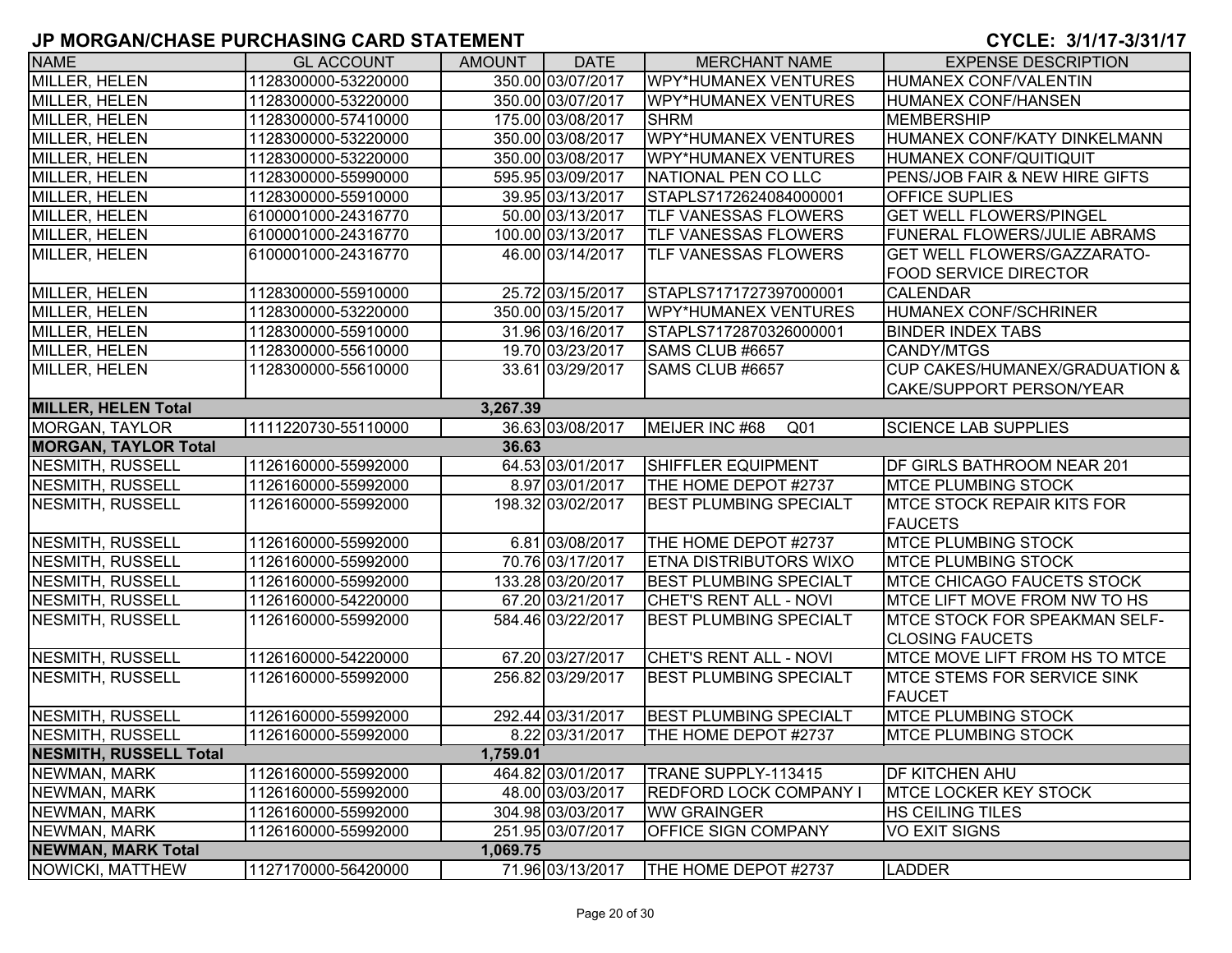| <b>NAME</b>                     | <b>GL ACCOUNT</b>   | AMOUNT   | <b>DATE</b>       | <b>MERCHANT NAME</b>          | <b>EXPENSE DESCRIPTION</b>                                                                                                              |
|---------------------------------|---------------------|----------|-------------------|-------------------------------|-----------------------------------------------------------------------------------------------------------------------------------------|
| <b>NOWICKI, MATTHEW Total</b>   |                     | 71.96    |                   |                               |                                                                                                                                         |
| <b>OCONNOR, GAIL</b>            | 1335100000-55110553 |          | 30.63 03/02/2017  | STAPLS7171937207000001        | <b>TEACHING SUPPLIES</b>                                                                                                                |
| <b>OCONNOR, GAIL</b>            | 1611851343-55110000 |          | 199.92 03/02/2017 | STAPLS7172010670000001        | <b>TEACHING SUPPLIES</b>                                                                                                                |
| OCONNOR, GAIL                   | 1611851343-55110000 |          | 21.76 03/02/2017  | STAPLS7172010670000002        | <b>TEACHING SUPPLIES</b>                                                                                                                |
| OCONNOR, GAIL                   | 1335100000-55110553 |          | 33.95 03/07/2017  | NWF*NATIONAL WILDLIFE         | <b>TEACHING SUPPLIES</b>                                                                                                                |
| OCONNOR, GAIL                   | 1311800000-55110551 |          | 83.01 03/08/2017  | STAPLS7172387311000001        | <b>TEACHING SUPPLIES</b>                                                                                                                |
| OCONNOR, GAIL                   | 1311800000-55110551 |          | 93.76 03/08/2017  | STAPLS7172387311000002        | <b>TEACHING SUPPLIES</b>                                                                                                                |
| OCONNOR, GAIL                   | 1311800000-55110551 |          | 134.05 03/08/2017 | STAPLS7172399007000001        | <b>TEACHING SUPPLIES</b>                                                                                                                |
| OCONNOR, GAIL                   | 1335100000-55110553 |          | 5.99 03/08/2017   | STAPLS7172403982000002        | <b>TEACHING SUPPLIES</b>                                                                                                                |
| <b>OCONNOR, GAIL</b>            | 1335100000-55110553 |          | 19.91 03/08/2017  | STAPLS7172403982000003        | <b>TEACHING SUPPLIES</b>                                                                                                                |
| OCONNOR, GAIL                   | 1311800000-55110551 |          | 2.12 03/09/2017   | STAPLS7172387311000003        | <b>TEACHING SUPPLIES</b>                                                                                                                |
| OCONNOR, GAIL                   | 1335100000-55110553 |          | 30.98 03/09/2017  | STAPLS7172403982000001        | <b>TEACHING SUPPLIES</b>                                                                                                                |
| OCONNOR, GAIL                   | 1311800000-55110551 |          | 166.49 03/10/2017 | STAPLS7172521951000001        | <b>TEACHING SUPPLIES</b>                                                                                                                |
| OCONNOR, GAIL                   | 1311800000-55110551 |          | 4.60 03/10/2017   | STAPLS7172521951000005        | <b>TEACHING SUPPLIES</b>                                                                                                                |
| <b>OCONNOR, GAIL</b>            | 1335100000-55110553 |          | 133.52 03/13/2017 | <b>LAKESHORE LEARNING MAT</b> | <b>TEACHING SUPPLIES</b>                                                                                                                |
| <b>OCONNOR, GAIL</b>            | 1311800000-55110551 |          | 11.07 03/13/2017  | STAPLS7172521951000002        | <b>TEACHING SUPPLIES</b>                                                                                                                |
| OCONNOR, GAIL                   | 1311800000-55110551 |          | 27.99 03/13/2017  | STAPLS7172521951000003        | <b>TEACHING SUPPLIES</b>                                                                                                                |
| OCONNOR, GAIL                   | 1311800000-55110551 |          | 14.73 03/13/2017  | STAPLS7172521951000004        | <b>TEACHING SUPPLIES</b>                                                                                                                |
| OCONNOR, GAIL                   | 1335100000-55110553 |          | 148.15 03/13/2017 | STAPLS7172657661000001        | <b>TEACHING SUPPLIES</b>                                                                                                                |
| OCONNOR, GAIL                   | 1335100000-55110553 |          | 28.95 03/16/2017  | NWF*NATIONAL WILDLIFE         | <b>TEACHING SUPPLIES</b>                                                                                                                |
| OCONNOR, GAIL                   | 1335100000-55110553 |          | 17.77 03/17/2017  | MEIJER INC #122 Q01           | <b>TEACHING SUPPLIES</b>                                                                                                                |
| OCONNOR, GAIL                   | 1335100000-55110553 |          | 51.48 03/24/2017  | SSI*SCHOOL SPECIALTY          | <b>TEACHING SUPPLIES</b>                                                                                                                |
| OCONNOR, GAIL                   | 1335100000-55110553 |          | 189.44 03/30/2017 | STAPLS7173593112000001        | <b>TEACHING SUPPLIES</b>                                                                                                                |
| OCONNOR, GAIL                   | 1335100000-55110553 |          | 35.19 03/31/2017  | STAPLS7173727072000001        | <b>TEACHING SUPPLIES</b>                                                                                                                |
| <b>OCONNOR, GAIL Total</b>      |                     | 1,485.46 |                   |                               |                                                                                                                                         |
| <b>OSMONSON, KIMBERLY</b>       | 1111220730-55110000 |          | 48.45 03/14/2017  | MEIJER INC #032 Q01           | MISCELLANEOUS 8TH GRADE SCIENCE<br><b>LAB SUPPLIES</b>                                                                                  |
| <b>OSMONSON, KIMBERLY Total</b> |                     | 48.45    |                   |                               |                                                                                                                                         |
| QUITIQUIT, PAMELA               | 6100012000-24316271 |          | 54.23 03/22/2017  | 00014654<br><b>TARGET</b>     | SHOWER GIFT FOR L. MILLER BABY<br><b>SHOWER</b>                                                                                         |
| QUITIQUIT, PAMELA               | 6100012000-24316271 |          | 18.75 03/27/2017  | <b>BUSCH'S #1205</b>          | SOCIAL COMMITTEE- L. MILLER BABY<br><b>SHOWER</b>                                                                                       |
| <b>QUITIQUIT, PAMELA</b>        | 1111112000-55110708 |          | -15.00 03/29/2017 | OAKLAND SCHOOLS-RC INT        | <b>REFUND FOR A REGISTRATION</b>                                                                                                        |
| <b>QUITIQUIT, PAMELA Total</b>  |                     | 57.98    |                   |                               |                                                                                                                                         |
| <b>REEVES, LISA</b>             | 1111220730-55110000 |          | 12.00 03/27/2017  |                               | TEACHERSPAYTEACHERS.CO SOUND AND LIGHT SUPPLEMENTARY<br>MATERIALS; LAB SHEETS,<br>POWERPOINTS, INTERACTIVE<br><b>NOTEBOOK MATERIALS</b> |
| <b>REEVES, LISA Total</b>       |                     | 12.00    |                   |                               |                                                                                                                                         |
| <b>REICHLEY, CARRIE</b>         | 6100018000-24316501 |          | 798.00 03/06/2017 | JETS PIZZA - MI-046           | <b>PTO FUN FAIR</b>                                                                                                                     |
| <b>REICHLEY, CARRIE</b>         | 6100018000-24316501 |          | 418.00 03/06/2017 | <b>TUBBY'S SUBMARINE #26</b>  | <b>PTO FUN FAIR</b>                                                                                                                     |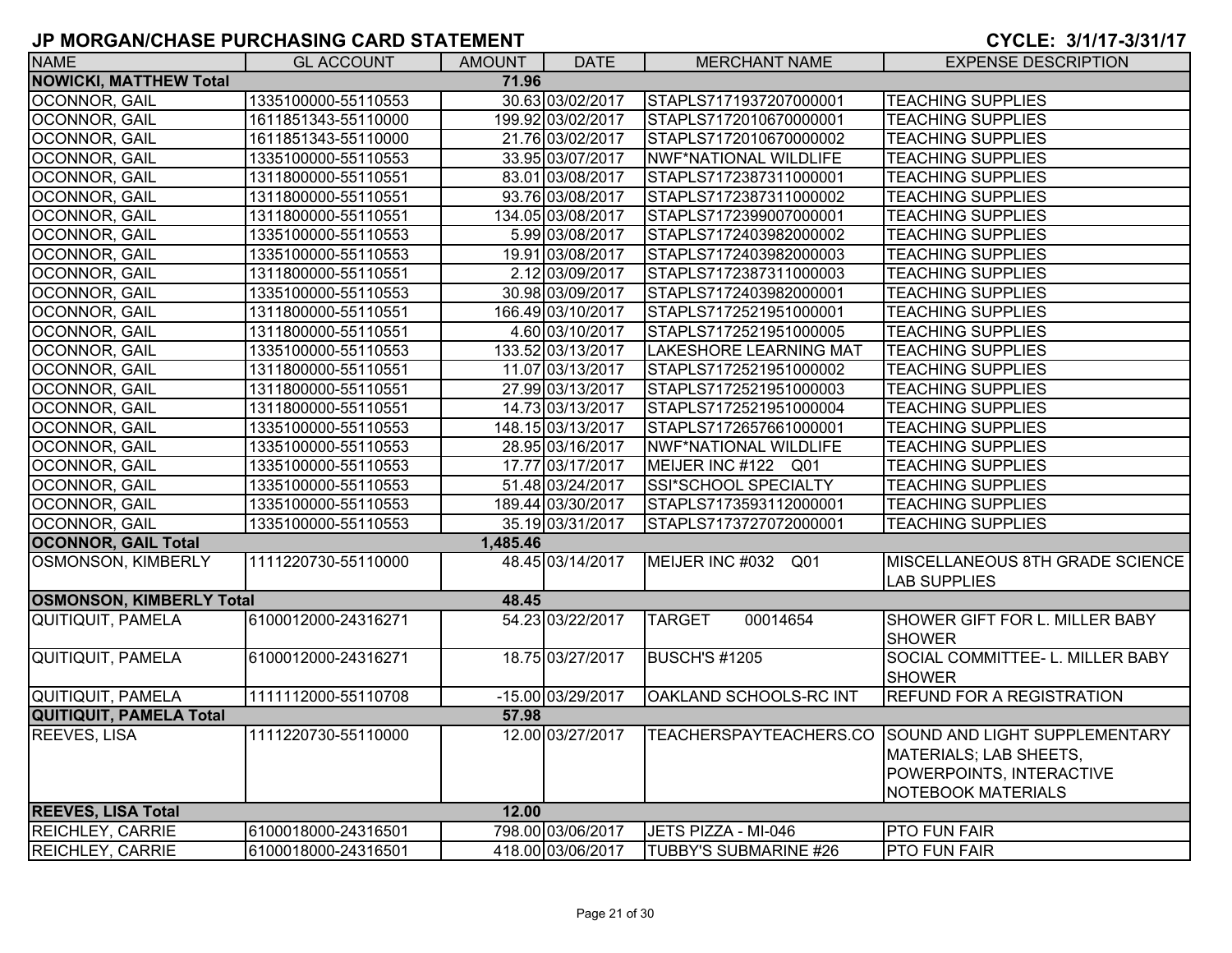| <b>NAME</b>                   | <b>GL ACCOUNT</b>   | <b>AMOUNT</b> | <b>DATE</b>       | <b>MERCHANT NAME</b>          | <b>EXPENSE DESCRIPTION</b>                   |
|-------------------------------|---------------------|---------------|-------------------|-------------------------------|----------------------------------------------|
| REICHLEY, CARRIE              | 1111118000-55110731 |               | 138.55 03/08/2017 | <b>CEREBELLUMCORP</b>         | SOCIAL STUDIES SUPPLIES-MULHALL &            |
|                               |                     |               |                   |                               | <b>DUTHIE</b>                                |
| REICHLEY, CARRIE              | 1111118000-55110799 |               | 89.85 03/08/2017  | <b>WESTERNHOTELTIDMORE</b>    | (2) SERBIAN FLAGS                            |
| <b>REICHLEY, CARRIE</b>       | 1111118000-55110799 |               | 190.83 03/09/2017 | STAPLS7172440673000001        | OFFICE SUPPLIES - BATTERIES,                 |
|                               |                     |               |                   |                               | CLOROX WIPES, DYMO ADDRESS                   |
|                               |                     |               |                   |                               | LABELS, TAB DIVIDERS A-Z                     |
| REICHLEY, CARRIE              | 1111118000-55110731 |               | 36.73 03/10/2017  | IZZIT.ORG                     | <b>SOCIAL STUDIES SUPPLIES-MULHALL &amp;</b> |
|                               |                     |               |                   |                               | <b>DUTHIE</b>                                |
| REICHLEY, CARRIE              | 1111118000-55110729 |               | 690.00 03/10/2017 | <b>READ NATURALLY INC</b>     | <b>READ NATURALLY SUBSCRIPTION</b>           |
|                               |                     |               |                   |                               | 4/2017 THRU 4/2018-JUDY SAUER                |
| REICHLEY, CARRIE              | 1111118000-55110731 |               | 67.85 03/13/2017  | <b>CEREBELLUMCORP</b>         | <b>SOCIAL STUDIES BOOKS-MULHALL &amp;</b>    |
|                               |                     |               |                   |                               | <b>DUTHIE</b>                                |
| <b>REICHLEY, CARRIE</b>       | 6100018000-24316275 |               | 184.00 03/17/2017 | <b>CFP BRIGHTON INC.</b>      | TONY SACCOS PIZZA PARTY FOR                  |
|                               |                     |               |                   |                               | <b>DUTHIE/MALARKEY &amp;</b>                 |
|                               |                     |               |                   |                               | KOZLOWSKI/MCDONALD &                         |
|                               |                     |               |                   |                               | <b>BURNSIDE/CAMPOS</b>                       |
| <b>REICHLEY, CARRIE</b>       | 6100018000-24316212 |               | 105.00 03/17/2017 | J W PEPPER AND SON INC        | CHOIR SUPPLIES-A. LENGERICH                  |
| <b>REICHLEY, CARRIE</b>       | 1111118000-55110702 |               | 117.20 03/20/2017 | <b>DBC*BLICK ART MATERIAL</b> | <b>ART SUPPLIES-L. JONES</b>                 |
| <b>REICHLEY, CARRIE</b>       | 1111118000-55110799 |               | 40.00 03/20/2017  | <b>SAFEWAY SHREDDING</b>      | SHREDDING-FLAT RATE                          |
| <b>REICHLEY, CARRIE</b>       | 1111118000-55110731 |               | 607.16 03/21/2017 | SSI*SCHOOL SPECIALTY          | SOCIAL STUDIES SUPPLIES FOR NEXT             |
|                               |                     |               |                   |                               | YEAR-MULHALL & DUTHIE                        |
| <b>REICHLEY, CARRIE</b>       | 1111118000-55110731 |               | 239.20 03/24/2017 | AMAZON.COM                    | <b>SOCIAL STUDIES SUPPLIES-MULHALL &amp;</b> |
|                               |                     |               |                   |                               | <b>DUTHIE</b>                                |
| REICHLEY, CARRIE              | 1111118000-55110708 |               | 51.75 03/24/2017  | <b>KUYPERS CONSULTING INC</b> | THE ZONES OF REGULATION                      |
|                               |                     |               |                   |                               | <b>CURRICULUM-TONI SCHERER</b>               |
| REICHLEY, CARRIE              | 1111118000-55110708 |               | 88.61 03/24/2017  | SSI*SCHOOL SPECIALTY          | E. JENKINS-CLASSROOM SUPPLIES                |
| REICHLEY, CARRIE              | 1111118000-55110708 |               | 95.57 03/28/2017  | SSI*SCHOOL SPECIALTY          | K. DUTHIE-CLASSROOM SUPPLIES                 |
| REICHLEY, CARRIE              | 1111118000-55110708 |               | 129.56 03/29/2017 | SSI*SCHOOL SPECIALTY          | R. PLANT-CLASSROOM SUPPLIES                  |
| <b>REICHLEY, CARRIE</b>       | 6100018000-24316501 |               | 515.00 03/30/2017 | <b>CAMELIAS MEXICAN GRILL</b> | PTO-PROVIDED TEACHER LUNCHEON                |
|                               |                     |               |                   |                               | <b>FOR CONFERENCES</b>                       |
| REICHLEY, CARRIE              | 1111118000-55110708 |               | 163.39 03/30/2017 | SSI*SCHOOL SPECIALTY          | E. JENKINS-CLASSROOM SUPPLIES                |
| REICHLEY, CARRIE              | 1111118000-55110708 |               | 49.32 03/30/2017  | SSI*SCHOOL SPECIALTY          | S. ERNSTER-CLASSROOM SUPPLIES                |
| REICHLEY, CARRIE              | 6100018000-24316275 |               | 250.00 03/30/2017 | STAPLS7173257715000001        | <b>SCIENCE SUPPLIES-J. DIAL</b>              |
| <b>REICHLEY, CARRIE</b>       | 1111118730-55110000 |               | 93.72 03/30/2017  | STAPLS7173257715000001        | <b>SCIENCE SUPPLIES-J. DIAL</b>              |
| <b>REICHLEY, CARRIE</b>       | 1111118000-55110708 |               | 37.95 03/31/2017  | <b>SSI*SCHOOL SPECIALTY</b>   | A. ALSPAUGH-CLASSROOM SUPPLIES               |
| <b>REICHLEY, CARRIE Total</b> |                     | 5,197.24      |                   |                               |                                              |
| RODRIGUEZ, SANDRA             | 1111113000-55110708 |               | 195.00 03/02/2017 | <b>MACUL</b>                  | <b>REGISTRATION FOR THE MACUL</b>            |
|                               |                     |               |                   |                               | <b>CONFERENCE 2017</b>                       |
| RODRIGUEZ, SANDRA             | 6100013000-24316287 |               | 489.73 03/03/2017 | <b>REALLY GOOD</b> *          | JODI BALCONI NEF GRANT MONEY                 |
|                               |                     |               |                   |                               | PATHWAYS TO LEARNING                         |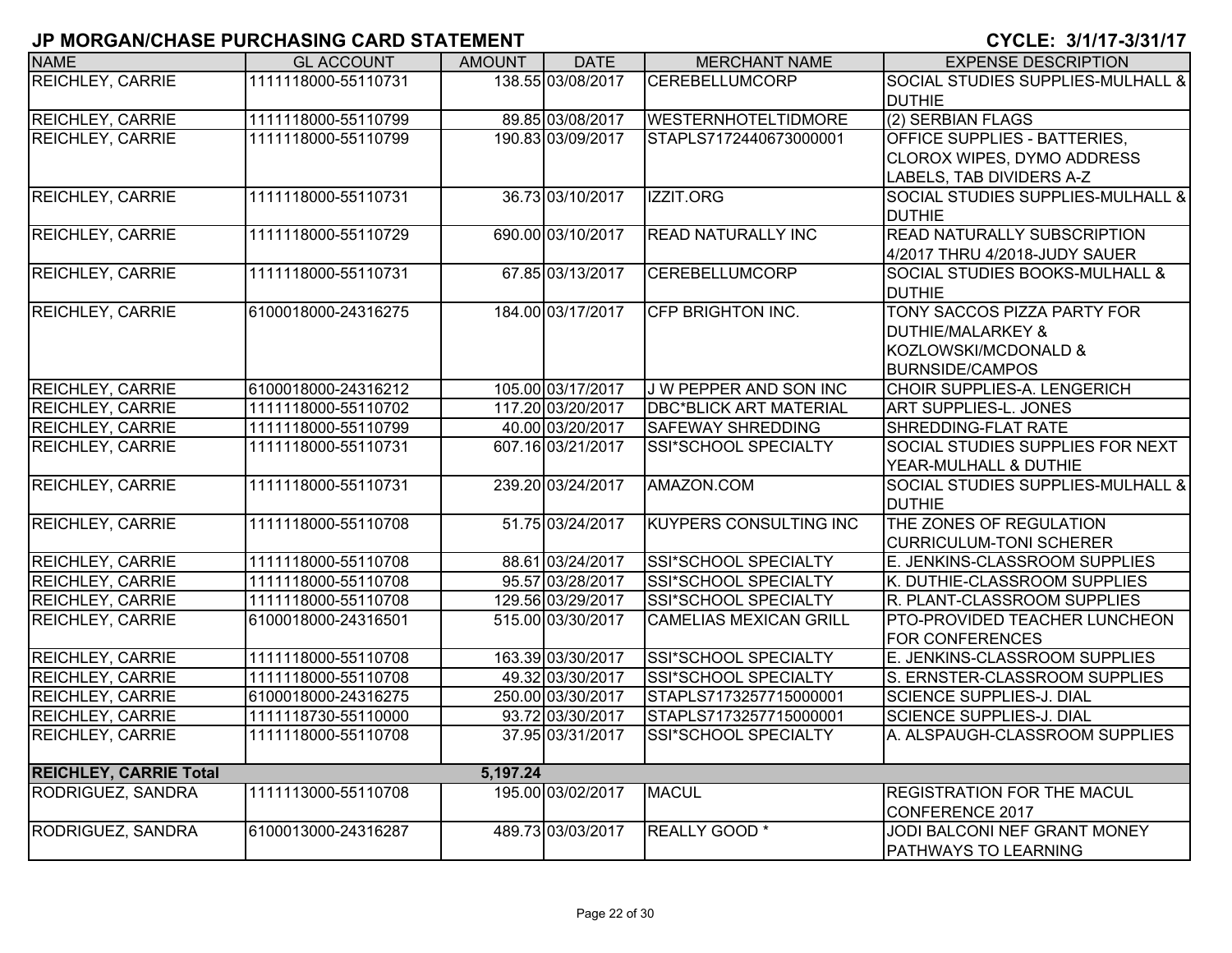| <b>NAME</b>                      | <b>GL ACCOUNT</b>   | <b>AMOUNT</b> | <b>DATE</b>         | <b>MERCHANT NAME</b>         | <b>EXPENSE DESCRIPTION</b>                     |
|----------------------------------|---------------------|---------------|---------------------|------------------------------|------------------------------------------------|
| RODRIGUEZ, SANDRA                | 1111113000-55110708 |               | 60.00 03/03/2017    | <b>RIZZO SERVICES</b>        | PAY RECYCLING BIN BILL MARCH-JUNE              |
| RODRIGUEZ, SANDRA                | 6100013000-24316275 |               | 19.44 03/10/2017    | OTC BRANDS, INC.             | <b>AUTISM AWARENESS ROLL OF</b>                |
|                                  |                     |               |                     |                              | <b>STICKERS FOR NW STUDENTS</b>                |
| RODRIGUEZ, SANDRA                | 1111113000-55110708 |               | 2,092.40 03/10/2017 | SQ *SQ *WHITEBOARDSUSA       | WHITE BOARDS TO BE USED BY NW                  |
|                                  |                     |               |                     |                              | FOR SOCIAL STUDIES AND SCIENCE                 |
| RODRIGUEZ, SANDRA                | 6100013000-24316275 |               | 272.32 03/13/2017   | SSI*SCHOOL SPECIALTY         | ROLL PAPER USED FOR DENS TO                    |
|                                  |                     |               |                     |                              | <b>CREATE SUPER HEROES FOR</b>                 |
|                                  |                     |               |                     |                              | <b>LEADERBRATION - PTO WILL</b>                |
|                                  |                     |               |                     |                              | <b>REIMBURSE OUR SA ACCT</b>                   |
| RODRIGUEZ, SANDRA                | 1111113000-55110708 |               | 533.76 03/22/2017   | AMAZON.COM                   | <b>TEACHER BOOKS - TEACH LIKE A</b>            |
|                                  |                     |               |                     |                              | <b>PIRATE</b>                                  |
| RODRIGUEZ, SANDRA                | 1111113000-55110708 |               | 190.00 03/28/2017   | ROCHESTER 100, INC           | FOLDERS FOR 1ST GRADE - PLASTIC                |
|                                  |                     |               |                     |                              | <b>WITH COVERS</b>                             |
| RODRIGUEZ, SANDRA                | 6100013000-24316277 |               | 100.69 03/30/2017   | AMAZON.COM                   | ERIN LATHAM INTERN MONEY - SALES               |
|                                  |                     |               |                     |                              | TAX OF \$5.70 PAID BY ERIN LATHAM              |
|                                  |                     |               |                     |                              | <b>ATTACHED</b>                                |
| <b>RODRIGUEZ, SANDRA Total</b>   |                     | 3,953.34      |                     |                              |                                                |
| ROOSE, WILLIAM                   | 1128200000-54910000 |               | 2,670.95 03/28/2017 | B&H PHOTO, 800-606-69        | NECESSARY CAMERA AND VIDEO<br><b>EQUIPMENT</b> |
| <b>ROOSE, WILLIAM Total</b>      |                     | 2,670.95      |                     |                              |                                                |
| <b>ROSS, NICOLE</b>              | 1111322000-55110720 |               | 124.01 03/17/2017   | FEDEXOFFICE 00004754         | POSTERS LAMINATED AND NDC                      |
|                                  |                     |               |                     |                              | PICTURE CREATED INTO POSTER FOR                |
|                                  |                     |               |                     |                              | DANCE ROOM DECORATION                          |
| <b>ROSS, NICOLE</b>              | 1111322000-55110720 |               | 42.02 03/30/2017    | <b>BUSCH'S #1205</b>         | FOOD AND DRINKS FOR MIDDLE                     |
|                                  |                     |               |                     |                              | <b>SCHOOL DANCE INFORMATION</b>                |
|                                  |                     |               |                     |                              | MEETING AND CLEANING SUPPLIES                  |
|                                  |                     |               |                     |                              | FOR DANCE ROOM                                 |
| <b>ROSS, NICOLE Total</b>        |                     | 166.03        |                     |                              |                                                |
| SALTZMAN, DANA                   | 1311800000-55110551 |               | 29.88 03/02/2017    | WM SUPERCENTER #5893         | <b>TEACHING SUPPLIES</b>                       |
| SALTZMAN, DANA                   | 1311800000-55110551 |               | 15.00 03/20/2017    | <b>DOLLAR TREE</b>           | <b>TEACHING SUPPLIES</b>                       |
| <b>SALTZMAN, DANA Total</b>      |                     | 44.88         |                     |                              |                                                |
| SAMMUT, CHRISTINA                | 1311800000-55110551 |               | 20.99 03/24/2017    | <b>TARGET</b><br>00014654    | <b>CLASSROOM SUPPLIES</b>                      |
| SAMMUT, CHRISTINA                | 1311800000-55110551 |               | 14.86 03/27/2017    | WM SUPERCENTER #5048         | <b>CLASSROOM SUPPLIES</b>                      |
| <b>SAMMUT, CHRISTINA Total</b>   |                     | 35.85         |                     |                              |                                                |
| <b>SCHRINER, STEPHANIE</b>       | 6100020000-24316770 |               | 10.57 03/01/2017    | PARTY CITY 924               | <b>NEF GIFT BASKET</b>                         |
| <b>SCHRINER, STEPHANIE</b>       | 6100020000-24316770 |               | 25.47 03/10/2017    | DD/BR #304009<br>Q           | <b>DONUTS FOR STAFF</b>                        |
| <b>SCHRINER, STEPHANIE</b>       | 6100020000-24316770 |               | 25.47 03/10/2017    | <b>DUNKIN #336551</b><br>Q35 | <b>ACADEMIC ACHIEVEMENT DONUTS</b>             |
| <b>SCHRINER, STEPHANIE</b>       | 6100020000-24316237 |               | 64.52 03/22/2017    | DD/BR #304009<br>Q           | <b>ACADEMIC ACHIEVEMENT DONUTS</b>             |
| <b>SCHRINER, STEPHANIE Total</b> |                     | 126.03        |                     |                              |                                                |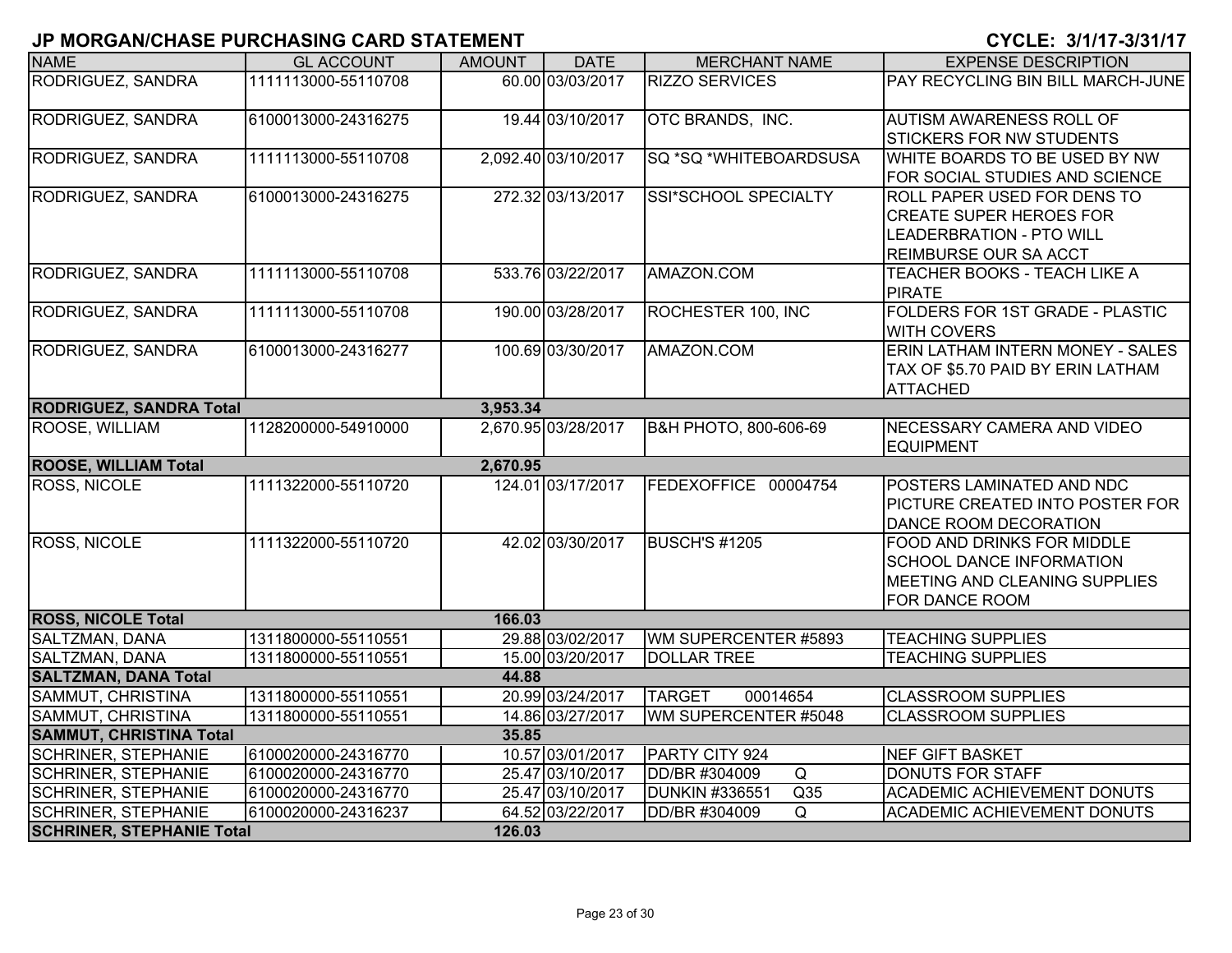|                              | וובומומולוט שווו של היא היה היה היה היה היה שווי שווי השירושות |               |                    |                               |                                                                                                                                                                   |
|------------------------------|----------------------------------------------------------------|---------------|--------------------|-------------------------------|-------------------------------------------------------------------------------------------------------------------------------------------------------------------|
| <b>NAME</b>                  | <b>GL ACCOUNT</b>                                              | <b>AMOUNT</b> | <b>DATE</b>        | <b>MERCHANT NAME</b>          | <b>EXPENSE DESCRIPTION</b>                                                                                                                                        |
| <b>SCHURIG, CLAIRE</b>       | 6100022000-24316122                                            |               | 71.22 03/15/2017   | <b>FRESHTXICHSA GREAT LA</b>  | <b>TICKETS FOR NICOLE CARTER &amp;</b><br>FAMILY TO ATTEND INTERNATIONAL<br>COMPETITION OF HIGH SCHOOL A<br><b>CAPPELLA SEMIFINALS IN BOWLING</b><br><b>GREEN</b> |
| <b>SCHURIG, CLAIRE Total</b> |                                                                | 71.22         |                    |                               |                                                                                                                                                                   |
| <b>SHAFER, RACHELLE</b>      | 1111112000-55110708                                            |               | 594.42 03/02/2017  | SSI*SCHOOL SPECIALTY          | <b>CONSTRUCTION PAPER</b>                                                                                                                                         |
| SHAFER, RACHELLE             | 6100012000-24316275                                            |               | 138.25 03/03/2017  | JIMMY JOHNS - 396             | LUNCH FOR THE SCHOOL<br><b>IMPROVEMENT TEAM</b>                                                                                                                   |
| <b>SHAFER, RACHELLE</b>      | 6100012000-24316501                                            |               | 250.00 03/06/2017  | THE GATEWAY                   | PTO EXPENSE - GREEN GALA BASKET                                                                                                                                   |
| <b>SHAFER, RACHELLE</b>      | 6100012000-24316275                                            |               | 161.32 03/07/2017  | <b>CONSERV FLAG COMPANY</b>   | <b>TWO AMERICAN FLAGS</b>                                                                                                                                         |
| <b>SHAFER, RACHELLE</b>      | 1111112000-55110708                                            |               | 754.07 03/08/2017  | SQ *SQ *WHITEBOARDSUSA        | STANDARD WHITEBOARDS FOR<br>KINDERGARTEN AND THIRD GRADE-<br><b>SCIENCE</b>                                                                                       |
| <b>SHAFER, RACHELLE</b>      | 6100012000-24316272                                            |               | 91.60 03/09/2017   | <b>MACIE PUBLISHING COMPA</b> | <b>MUSIC TEACHER-RECORDERS</b>                                                                                                                                    |
| <b>SHAFER, RACHELLE</b>      | 1111112000-55110708                                            |               | 103.62 03/10/2017  | <b>MOLLY HAWKINS HOUSE IN</b> | ART TEACHER-CLASSROOM BUDGET                                                                                                                                      |
| SHAFER, RACHELLE             | 1111112000-55110708                                            |               | 252.68 03/13/2017  | <b>FOLLETT SCHOOL SOLUTIO</b> | LIBRARY BOOKS FOR THE MEDIA<br><b>CENTER</b>                                                                                                                      |
| <b>SHAFER, RACHELLE</b>      | 1111112000-55110708                                            |               | 101.82 03/14/2017  | AMAZON.COM                    | H. ORR SOCIAL WORKER-BUDGET<br><b>ITEM-MIRACLE CUBE TIMER.</b>                                                                                                    |
| <b>SHAFER, RACHELLE</b>      | 6100012000-24316501                                            |               | 667.50 03/15/2017  | ANN ARBOR HANDSON ADMN        | <b>PTO EXPENSE - FINAL PAYMENT FOR</b><br>THE SCIENCE NIGHT                                                                                                       |
| <b>SHAFER, RACHELLE</b>      | 1111112000-55110708                                            |               | 121.27 03/17/2017  | SSI*SCHOOL SPECIALTY          | E. MACARTHUR-CLASSROOM BUDGET                                                                                                                                     |
| <b>SHAFER, RACHELLE</b>      | 6100012000-24316501                                            |               | 746.50 03/20/2017  | <b>DETROIT STORE FIXTURE</b>  | PTO EXPENSE - DISPLAY CABINET IN<br>THE HALLWAY, FINAL PAYMENT                                                                                                    |
| SHAFER, RACHELLE             | 6100012000-24316501                                            |               | -159.00 03/22/2017 | <b>DETROIT STORE FIXTURE</b>  | PTO REFUND FOR DISPLAY CASE                                                                                                                                       |
| <b>SHAFER, RACHELLE</b>      | 6100012000-24316501                                            |               | 535.00 03/22/2017  | <b>JOKERS ENTERTAINMENT</b>   | PTO EXPENSE-PAYMENT FOR FAMILY<br><b>PICNIC</b>                                                                                                                   |
| SHAFER, RACHELLE             | 6100012000-24316275                                            |               | 65.02 03/22/2017   | MICHIGANCOM                   | YEARLY SUBSCRIPTION FOR THE NOVI<br><b>NEWS</b>                                                                                                                   |
| <b>SHAFER, RACHELLE</b>      | 6100012000-24316501                                            |               | 50.00 03/22/2017   | SQ *INABOOTH PHOTOG           | PTO EXPENSE - FAMILY PICNIC -<br>PHOTO BOOTH                                                                                                                      |
| <b>SHAFER, RACHELLE</b>      | 6100012000-24316271                                            |               | 23.00 03/27/2017   | BUSCH'S #1205                 | SOCIAL COMMITTEE- L. MILLER BABY<br>SHOWER (CHECK ATTACHED TO<br>DEPOSIT)                                                                                         |
| <b>SHAFER, RACHELLE</b>      | 6100012000-24316271                                            |               | 126.58 03/27/2017  | JIMMY JOHNS - 396 - E-        | SOCIAL COMMITTEE-BABY SHOWER<br>FOR L. MILLER                                                                                                                     |
| <b>SHAFER, RACHELLE</b>      | 6100012000-24316289                                            |               | 228.00 03/29/2017  | <b>OSMO</b>                   | M. KING - SIEVERT FAMILY GRANT                                                                                                                                    |
| <b>SHAFER, RACHELLE</b>      | 1111112000-55110708                                            |               | 250.00 03/29/2017  | SSI*CLASSROOM DIRECT          | KIM DEINEK-CLASSROOM BUDGET                                                                                                                                       |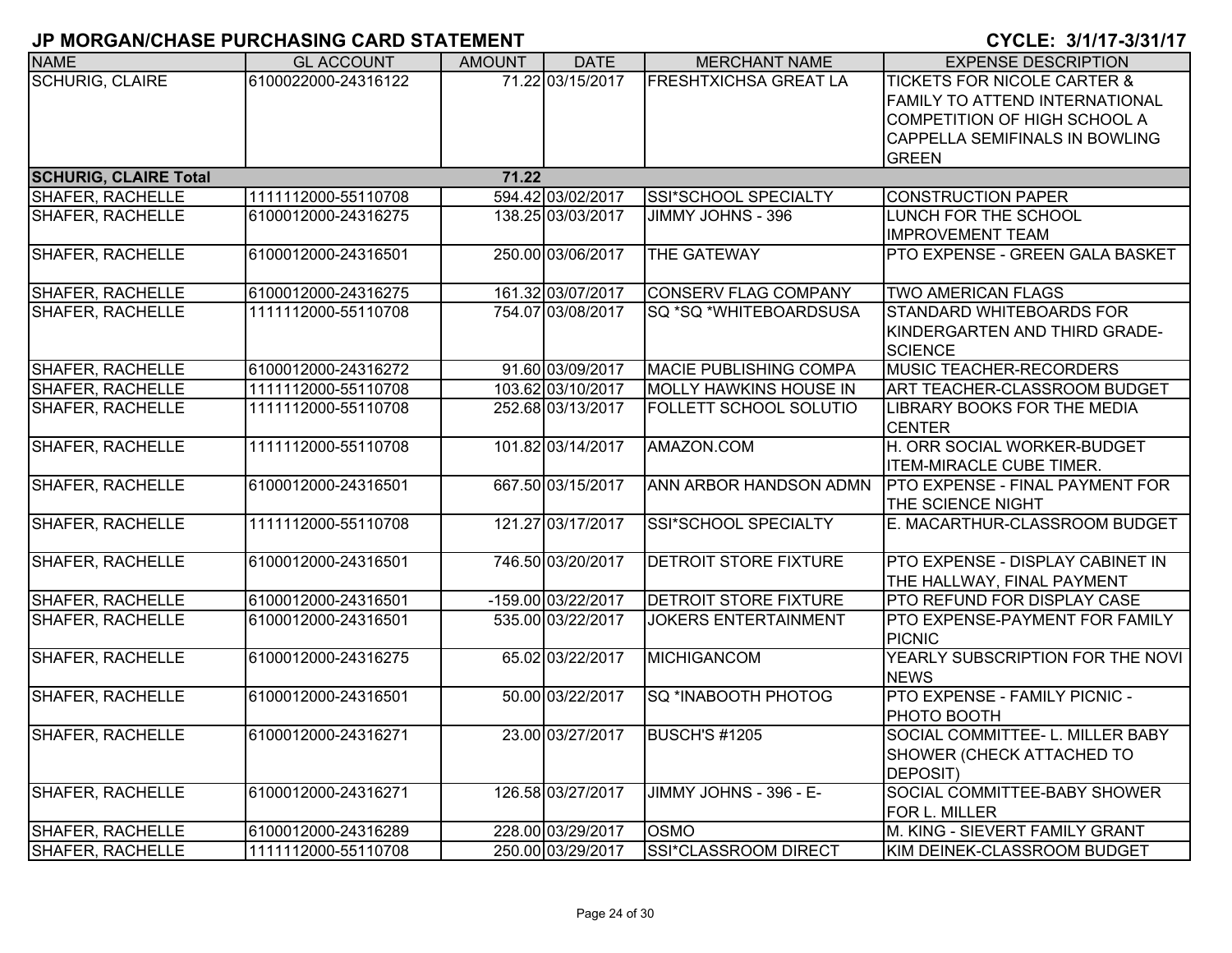| 8.50 03/29/2017<br><b>SHAFER, RACHELLE</b><br>SSI*SCHOOL SPECIALTY<br>1111112000-55110708<br><b>BACKORDER FOR E. MACARTHUR-</b><br><b>CLASSROOM BUDGET</b><br>187.00 03/30/2017<br>ART TEACHER-CLASSROOM BUDGET<br>SHAFER, RACHELLE<br>1111112000-55110708<br><b>SP * ROVIN CERAMICS</b><br><b>SHAFER, RACHELLE Total</b><br>5,297.15<br>280.00 03/01/2017<br>SHOEMAKER, DEANNA<br>1125200000-53220000<br><b>MSBO</b><br>MSBO CONFERENCE - JODY<br><b>SHOEMAKER, DEANNA Total</b><br>280.00<br>55.32 03/20/2017<br>SHPAKOFF, KATHLEEN<br>1335100000-55110553<br><b>TARGET</b><br>00014654<br><b>TEACHING MATERIALS</b><br><b>SHPAKOFF, KATHLEEN Total</b><br>55.32<br>48.82 03/14/2017<br>6100041000-24316355<br>SOVEL, SHEILA<br>MICHAELS STORES 2071<br><b>CLASSROOM TEACHING SUPPLIES</b><br><b>SOVEL, SHEILA Total</b><br>48.82<br>55.39 03/20/2017<br>KROGER #632<br>STEEH, ROBERT<br>6100000000-24316770<br><b>ITEMS FOR VENDING MACHINES AT</b><br><b>CAREER PREP</b><br><b>STEEH, ROBERT Total</b><br>55.39<br>45.00 03/01/2017<br>OAKLAND SCHOOLS-RC INT<br><b>TURNER, NANCY</b><br>1212222000-53220000<br>SQUIRES AND DARWAK TRAINING<br>OAKLAND A DAY WITH ANITA ARCHER<br>118.07 03/02/2017<br><b>TURNER, NANCY</b><br>PANERA BREAD #608009<br>LUNCH FOR DEPT MEETING<br>1222600000-55990000<br>120.00 03/02/2017<br><b>TURNER, NANCY</b><br>1222600000-55990000<br>THE ARC OF OAKLAND COU<br>ARC OF OAKLAND DINNER FOR<br><b>DIRECTOR</b><br>345.00 03/03/2017<br><b>EB MICHIGAN TRANSITIO</b><br>MI TRANSITION SERV ASSOC CONF<br><b>TURNER, NANCY</b><br>1221922205-53220000<br>TURNER, NANCY<br>1222600000-53220000<br>2.00 03/03/2017<br>EXPEDIA7248515368099<br>EXPEDIA BOOKING FEE LRP CONF<br>CANCELLATION SYMPOSIUM 4 FOR D<br><b>TURNER, NANCY</b><br>1222600000-53220000<br>-275.00 03/03/2017<br><b>LRP PUBLICATIONS</b><br>HOPPENSTEDT LRP CONF<br>182.20 03/06/2017<br><b>TURNER, NANCY</b><br>1222600000-53220000<br><b>AMERICAN AIRLINES</b><br>FLIGHT TO LRP CONF<br>113.20 03/06/2017<br><b>TURNER, NANCY</b><br>1222600000-53220000<br><b>DELTA</b><br>FLIGHT TO LRP CONF<br>-15.00 03/06/2017<br>OAKLAND SCHOOLS-RC INT<br><b>TURNER, NANCY</b><br>CONFERENCE CANCELLATION<br>1222600000-53220000<br><b>OAKLAND</b><br>TURNER, NANCY<br>-15.00 03/06/2017<br>OAKLAND SCHOOLS-RC INT<br><b>CONFERENCE OAKLAND</b><br>1222600000-53220000<br>CANCELLATION<br>105.00 03/16/2017<br><b>PAYPAL *MASP</b><br>MI ASSOC OF SCHOOL PSYCHOLOGIST<br><b>TURNER, NANCY</b><br>1221420000-53220000<br>CONF - KAITLYN ELLIOTT<br>105.00 03/17/2017<br><b>TURNER, NANCY</b><br><b>PAYPAL *MASP</b><br>MI ASSOC OF SCHOOL PSYCHOLOGIST<br>1221413000-53220000<br><b>CONF FOR ASHLEY WEINERT</b><br><b>TURNER, NANCY</b><br>1,815.00 03/30/2017<br>THE FRIENDSHIP CIRCLE/<br><b>FRIENDSHIP CIRCLE HULVERSON</b><br>1212200194-53110206<br>THRU END OF 2017 SCHOOL YEAR<br><b>TURNER, NANCY</b><br>1,815.00 03/30/2017<br>1212200194-53110206<br>THE FRIENDSHIP CIRCLE/<br>FRIENDSHIP CIRCLE TUITION FOR F<br>ISRAEL THRU END OF 2017 SCHOOL<br><b>YEAR</b><br><b>TURNER, NANCY Total</b><br>4,460.47<br><b>VALENTINE, CYNTHIA</b><br>123.40 03/01/2017<br>1127170000-57910000<br>GFS STORE #1985<br><b>TISSUE AND PAPER TOWEL</b> |             |                   |               |             |                      |                            |
|--------------------------------------------------------------------------------------------------------------------------------------------------------------------------------------------------------------------------------------------------------------------------------------------------------------------------------------------------------------------------------------------------------------------------------------------------------------------------------------------------------------------------------------------------------------------------------------------------------------------------------------------------------------------------------------------------------------------------------------------------------------------------------------------------------------------------------------------------------------------------------------------------------------------------------------------------------------------------------------------------------------------------------------------------------------------------------------------------------------------------------------------------------------------------------------------------------------------------------------------------------------------------------------------------------------------------------------------------------------------------------------------------------------------------------------------------------------------------------------------------------------------------------------------------------------------------------------------------------------------------------------------------------------------------------------------------------------------------------------------------------------------------------------------------------------------------------------------------------------------------------------------------------------------------------------------------------------------------------------------------------------------------------------------------------------------------------------------------------------------------------------------------------------------------------------------------------------------------------------------------------------------------------------------------------------------------------------------------------------------------------------------------------------------------------------------------------------------------------------------------------------------------------------------------------------------------------------------------------------------------------------------------------------------------------------------------------------------------------------------------------------------------------------------------------------------------------------------------------------------------------------------------------------------------------------------------------------------------------------------------------------------------------------------------------------------------------------------------------------------------------------------------------------------------------------------------------------------------------------------------|-------------|-------------------|---------------|-------------|----------------------|----------------------------|
|                                                                                                                                                                                                                                                                                                                                                                                                                                                                                                                                                                                                                                                                                                                                                                                                                                                                                                                                                                                                                                                                                                                                                                                                                                                                                                                                                                                                                                                                                                                                                                                                                                                                                                                                                                                                                                                                                                                                                                                                                                                                                                                                                                                                                                                                                                                                                                                                                                                                                                                                                                                                                                                                                                                                                                                                                                                                                                                                                                                                                                                                                                                                                                                                                                                  | <b>NAME</b> | <b>GL ACCOUNT</b> | <b>AMOUNT</b> | <b>DATE</b> | <b>MERCHANT NAME</b> | <b>EXPENSE DESCRIPTION</b> |
|                                                                                                                                                                                                                                                                                                                                                                                                                                                                                                                                                                                                                                                                                                                                                                                                                                                                                                                                                                                                                                                                                                                                                                                                                                                                                                                                                                                                                                                                                                                                                                                                                                                                                                                                                                                                                                                                                                                                                                                                                                                                                                                                                                                                                                                                                                                                                                                                                                                                                                                                                                                                                                                                                                                                                                                                                                                                                                                                                                                                                                                                                                                                                                                                                                                  |             |                   |               |             |                      |                            |
|                                                                                                                                                                                                                                                                                                                                                                                                                                                                                                                                                                                                                                                                                                                                                                                                                                                                                                                                                                                                                                                                                                                                                                                                                                                                                                                                                                                                                                                                                                                                                                                                                                                                                                                                                                                                                                                                                                                                                                                                                                                                                                                                                                                                                                                                                                                                                                                                                                                                                                                                                                                                                                                                                                                                                                                                                                                                                                                                                                                                                                                                                                                                                                                                                                                  |             |                   |               |             |                      |                            |
|                                                                                                                                                                                                                                                                                                                                                                                                                                                                                                                                                                                                                                                                                                                                                                                                                                                                                                                                                                                                                                                                                                                                                                                                                                                                                                                                                                                                                                                                                                                                                                                                                                                                                                                                                                                                                                                                                                                                                                                                                                                                                                                                                                                                                                                                                                                                                                                                                                                                                                                                                                                                                                                                                                                                                                                                                                                                                                                                                                                                                                                                                                                                                                                                                                                  |             |                   |               |             |                      |                            |
|                                                                                                                                                                                                                                                                                                                                                                                                                                                                                                                                                                                                                                                                                                                                                                                                                                                                                                                                                                                                                                                                                                                                                                                                                                                                                                                                                                                                                                                                                                                                                                                                                                                                                                                                                                                                                                                                                                                                                                                                                                                                                                                                                                                                                                                                                                                                                                                                                                                                                                                                                                                                                                                                                                                                                                                                                                                                                                                                                                                                                                                                                                                                                                                                                                                  |             |                   |               |             |                      |                            |
|                                                                                                                                                                                                                                                                                                                                                                                                                                                                                                                                                                                                                                                                                                                                                                                                                                                                                                                                                                                                                                                                                                                                                                                                                                                                                                                                                                                                                                                                                                                                                                                                                                                                                                                                                                                                                                                                                                                                                                                                                                                                                                                                                                                                                                                                                                                                                                                                                                                                                                                                                                                                                                                                                                                                                                                                                                                                                                                                                                                                                                                                                                                                                                                                                                                  |             |                   |               |             |                      |                            |
|                                                                                                                                                                                                                                                                                                                                                                                                                                                                                                                                                                                                                                                                                                                                                                                                                                                                                                                                                                                                                                                                                                                                                                                                                                                                                                                                                                                                                                                                                                                                                                                                                                                                                                                                                                                                                                                                                                                                                                                                                                                                                                                                                                                                                                                                                                                                                                                                                                                                                                                                                                                                                                                                                                                                                                                                                                                                                                                                                                                                                                                                                                                                                                                                                                                  |             |                   |               |             |                      |                            |
|                                                                                                                                                                                                                                                                                                                                                                                                                                                                                                                                                                                                                                                                                                                                                                                                                                                                                                                                                                                                                                                                                                                                                                                                                                                                                                                                                                                                                                                                                                                                                                                                                                                                                                                                                                                                                                                                                                                                                                                                                                                                                                                                                                                                                                                                                                                                                                                                                                                                                                                                                                                                                                                                                                                                                                                                                                                                                                                                                                                                                                                                                                                                                                                                                                                  |             |                   |               |             |                      |                            |
|                                                                                                                                                                                                                                                                                                                                                                                                                                                                                                                                                                                                                                                                                                                                                                                                                                                                                                                                                                                                                                                                                                                                                                                                                                                                                                                                                                                                                                                                                                                                                                                                                                                                                                                                                                                                                                                                                                                                                                                                                                                                                                                                                                                                                                                                                                                                                                                                                                                                                                                                                                                                                                                                                                                                                                                                                                                                                                                                                                                                                                                                                                                                                                                                                                                  |             |                   |               |             |                      |                            |
|                                                                                                                                                                                                                                                                                                                                                                                                                                                                                                                                                                                                                                                                                                                                                                                                                                                                                                                                                                                                                                                                                                                                                                                                                                                                                                                                                                                                                                                                                                                                                                                                                                                                                                                                                                                                                                                                                                                                                                                                                                                                                                                                                                                                                                                                                                                                                                                                                                                                                                                                                                                                                                                                                                                                                                                                                                                                                                                                                                                                                                                                                                                                                                                                                                                  |             |                   |               |             |                      |                            |
|                                                                                                                                                                                                                                                                                                                                                                                                                                                                                                                                                                                                                                                                                                                                                                                                                                                                                                                                                                                                                                                                                                                                                                                                                                                                                                                                                                                                                                                                                                                                                                                                                                                                                                                                                                                                                                                                                                                                                                                                                                                                                                                                                                                                                                                                                                                                                                                                                                                                                                                                                                                                                                                                                                                                                                                                                                                                                                                                                                                                                                                                                                                                                                                                                                                  |             |                   |               |             |                      |                            |
|                                                                                                                                                                                                                                                                                                                                                                                                                                                                                                                                                                                                                                                                                                                                                                                                                                                                                                                                                                                                                                                                                                                                                                                                                                                                                                                                                                                                                                                                                                                                                                                                                                                                                                                                                                                                                                                                                                                                                                                                                                                                                                                                                                                                                                                                                                                                                                                                                                                                                                                                                                                                                                                                                                                                                                                                                                                                                                                                                                                                                                                                                                                                                                                                                                                  |             |                   |               |             |                      |                            |
|                                                                                                                                                                                                                                                                                                                                                                                                                                                                                                                                                                                                                                                                                                                                                                                                                                                                                                                                                                                                                                                                                                                                                                                                                                                                                                                                                                                                                                                                                                                                                                                                                                                                                                                                                                                                                                                                                                                                                                                                                                                                                                                                                                                                                                                                                                                                                                                                                                                                                                                                                                                                                                                                                                                                                                                                                                                                                                                                                                                                                                                                                                                                                                                                                                                  |             |                   |               |             |                      |                            |
|                                                                                                                                                                                                                                                                                                                                                                                                                                                                                                                                                                                                                                                                                                                                                                                                                                                                                                                                                                                                                                                                                                                                                                                                                                                                                                                                                                                                                                                                                                                                                                                                                                                                                                                                                                                                                                                                                                                                                                                                                                                                                                                                                                                                                                                                                                                                                                                                                                                                                                                                                                                                                                                                                                                                                                                                                                                                                                                                                                                                                                                                                                                                                                                                                                                  |             |                   |               |             |                      |                            |
|                                                                                                                                                                                                                                                                                                                                                                                                                                                                                                                                                                                                                                                                                                                                                                                                                                                                                                                                                                                                                                                                                                                                                                                                                                                                                                                                                                                                                                                                                                                                                                                                                                                                                                                                                                                                                                                                                                                                                                                                                                                                                                                                                                                                                                                                                                                                                                                                                                                                                                                                                                                                                                                                                                                                                                                                                                                                                                                                                                                                                                                                                                                                                                                                                                                  |             |                   |               |             |                      |                            |
|                                                                                                                                                                                                                                                                                                                                                                                                                                                                                                                                                                                                                                                                                                                                                                                                                                                                                                                                                                                                                                                                                                                                                                                                                                                                                                                                                                                                                                                                                                                                                                                                                                                                                                                                                                                                                                                                                                                                                                                                                                                                                                                                                                                                                                                                                                                                                                                                                                                                                                                                                                                                                                                                                                                                                                                                                                                                                                                                                                                                                                                                                                                                                                                                                                                  |             |                   |               |             |                      |                            |
|                                                                                                                                                                                                                                                                                                                                                                                                                                                                                                                                                                                                                                                                                                                                                                                                                                                                                                                                                                                                                                                                                                                                                                                                                                                                                                                                                                                                                                                                                                                                                                                                                                                                                                                                                                                                                                                                                                                                                                                                                                                                                                                                                                                                                                                                                                                                                                                                                                                                                                                                                                                                                                                                                                                                                                                                                                                                                                                                                                                                                                                                                                                                                                                                                                                  |             |                   |               |             |                      |                            |
|                                                                                                                                                                                                                                                                                                                                                                                                                                                                                                                                                                                                                                                                                                                                                                                                                                                                                                                                                                                                                                                                                                                                                                                                                                                                                                                                                                                                                                                                                                                                                                                                                                                                                                                                                                                                                                                                                                                                                                                                                                                                                                                                                                                                                                                                                                                                                                                                                                                                                                                                                                                                                                                                                                                                                                                                                                                                                                                                                                                                                                                                                                                                                                                                                                                  |             |                   |               |             |                      |                            |
|                                                                                                                                                                                                                                                                                                                                                                                                                                                                                                                                                                                                                                                                                                                                                                                                                                                                                                                                                                                                                                                                                                                                                                                                                                                                                                                                                                                                                                                                                                                                                                                                                                                                                                                                                                                                                                                                                                                                                                                                                                                                                                                                                                                                                                                                                                                                                                                                                                                                                                                                                                                                                                                                                                                                                                                                                                                                                                                                                                                                                                                                                                                                                                                                                                                  |             |                   |               |             |                      |                            |
|                                                                                                                                                                                                                                                                                                                                                                                                                                                                                                                                                                                                                                                                                                                                                                                                                                                                                                                                                                                                                                                                                                                                                                                                                                                                                                                                                                                                                                                                                                                                                                                                                                                                                                                                                                                                                                                                                                                                                                                                                                                                                                                                                                                                                                                                                                                                                                                                                                                                                                                                                                                                                                                                                                                                                                                                                                                                                                                                                                                                                                                                                                                                                                                                                                                  |             |                   |               |             |                      |                            |
|                                                                                                                                                                                                                                                                                                                                                                                                                                                                                                                                                                                                                                                                                                                                                                                                                                                                                                                                                                                                                                                                                                                                                                                                                                                                                                                                                                                                                                                                                                                                                                                                                                                                                                                                                                                                                                                                                                                                                                                                                                                                                                                                                                                                                                                                                                                                                                                                                                                                                                                                                                                                                                                                                                                                                                                                                                                                                                                                                                                                                                                                                                                                                                                                                                                  |             |                   |               |             |                      |                            |
|                                                                                                                                                                                                                                                                                                                                                                                                                                                                                                                                                                                                                                                                                                                                                                                                                                                                                                                                                                                                                                                                                                                                                                                                                                                                                                                                                                                                                                                                                                                                                                                                                                                                                                                                                                                                                                                                                                                                                                                                                                                                                                                                                                                                                                                                                                                                                                                                                                                                                                                                                                                                                                                                                                                                                                                                                                                                                                                                                                                                                                                                                                                                                                                                                                                  |             |                   |               |             |                      |                            |
|                                                                                                                                                                                                                                                                                                                                                                                                                                                                                                                                                                                                                                                                                                                                                                                                                                                                                                                                                                                                                                                                                                                                                                                                                                                                                                                                                                                                                                                                                                                                                                                                                                                                                                                                                                                                                                                                                                                                                                                                                                                                                                                                                                                                                                                                                                                                                                                                                                                                                                                                                                                                                                                                                                                                                                                                                                                                                                                                                                                                                                                                                                                                                                                                                                                  |             |                   |               |             |                      |                            |
|                                                                                                                                                                                                                                                                                                                                                                                                                                                                                                                                                                                                                                                                                                                                                                                                                                                                                                                                                                                                                                                                                                                                                                                                                                                                                                                                                                                                                                                                                                                                                                                                                                                                                                                                                                                                                                                                                                                                                                                                                                                                                                                                                                                                                                                                                                                                                                                                                                                                                                                                                                                                                                                                                                                                                                                                                                                                                                                                                                                                                                                                                                                                                                                                                                                  |             |                   |               |             |                      |                            |
|                                                                                                                                                                                                                                                                                                                                                                                                                                                                                                                                                                                                                                                                                                                                                                                                                                                                                                                                                                                                                                                                                                                                                                                                                                                                                                                                                                                                                                                                                                                                                                                                                                                                                                                                                                                                                                                                                                                                                                                                                                                                                                                                                                                                                                                                                                                                                                                                                                                                                                                                                                                                                                                                                                                                                                                                                                                                                                                                                                                                                                                                                                                                                                                                                                                  |             |                   |               |             |                      |                            |
|                                                                                                                                                                                                                                                                                                                                                                                                                                                                                                                                                                                                                                                                                                                                                                                                                                                                                                                                                                                                                                                                                                                                                                                                                                                                                                                                                                                                                                                                                                                                                                                                                                                                                                                                                                                                                                                                                                                                                                                                                                                                                                                                                                                                                                                                                                                                                                                                                                                                                                                                                                                                                                                                                                                                                                                                                                                                                                                                                                                                                                                                                                                                                                                                                                                  |             |                   |               |             |                      |                            |
|                                                                                                                                                                                                                                                                                                                                                                                                                                                                                                                                                                                                                                                                                                                                                                                                                                                                                                                                                                                                                                                                                                                                                                                                                                                                                                                                                                                                                                                                                                                                                                                                                                                                                                                                                                                                                                                                                                                                                                                                                                                                                                                                                                                                                                                                                                                                                                                                                                                                                                                                                                                                                                                                                                                                                                                                                                                                                                                                                                                                                                                                                                                                                                                                                                                  |             |                   |               |             |                      |                            |
|                                                                                                                                                                                                                                                                                                                                                                                                                                                                                                                                                                                                                                                                                                                                                                                                                                                                                                                                                                                                                                                                                                                                                                                                                                                                                                                                                                                                                                                                                                                                                                                                                                                                                                                                                                                                                                                                                                                                                                                                                                                                                                                                                                                                                                                                                                                                                                                                                                                                                                                                                                                                                                                                                                                                                                                                                                                                                                                                                                                                                                                                                                                                                                                                                                                  |             |                   |               |             |                      |                            |
|                                                                                                                                                                                                                                                                                                                                                                                                                                                                                                                                                                                                                                                                                                                                                                                                                                                                                                                                                                                                                                                                                                                                                                                                                                                                                                                                                                                                                                                                                                                                                                                                                                                                                                                                                                                                                                                                                                                                                                                                                                                                                                                                                                                                                                                                                                                                                                                                                                                                                                                                                                                                                                                                                                                                                                                                                                                                                                                                                                                                                                                                                                                                                                                                                                                  |             |                   |               |             |                      |                            |
|                                                                                                                                                                                                                                                                                                                                                                                                                                                                                                                                                                                                                                                                                                                                                                                                                                                                                                                                                                                                                                                                                                                                                                                                                                                                                                                                                                                                                                                                                                                                                                                                                                                                                                                                                                                                                                                                                                                                                                                                                                                                                                                                                                                                                                                                                                                                                                                                                                                                                                                                                                                                                                                                                                                                                                                                                                                                                                                                                                                                                                                                                                                                                                                                                                                  |             |                   |               |             |                      |                            |
|                                                                                                                                                                                                                                                                                                                                                                                                                                                                                                                                                                                                                                                                                                                                                                                                                                                                                                                                                                                                                                                                                                                                                                                                                                                                                                                                                                                                                                                                                                                                                                                                                                                                                                                                                                                                                                                                                                                                                                                                                                                                                                                                                                                                                                                                                                                                                                                                                                                                                                                                                                                                                                                                                                                                                                                                                                                                                                                                                                                                                                                                                                                                                                                                                                                  |             |                   |               |             |                      |                            |
|                                                                                                                                                                                                                                                                                                                                                                                                                                                                                                                                                                                                                                                                                                                                                                                                                                                                                                                                                                                                                                                                                                                                                                                                                                                                                                                                                                                                                                                                                                                                                                                                                                                                                                                                                                                                                                                                                                                                                                                                                                                                                                                                                                                                                                                                                                                                                                                                                                                                                                                                                                                                                                                                                                                                                                                                                                                                                                                                                                                                                                                                                                                                                                                                                                                  |             |                   |               |             |                      |                            |
|                                                                                                                                                                                                                                                                                                                                                                                                                                                                                                                                                                                                                                                                                                                                                                                                                                                                                                                                                                                                                                                                                                                                                                                                                                                                                                                                                                                                                                                                                                                                                                                                                                                                                                                                                                                                                                                                                                                                                                                                                                                                                                                                                                                                                                                                                                                                                                                                                                                                                                                                                                                                                                                                                                                                                                                                                                                                                                                                                                                                                                                                                                                                                                                                                                                  |             |                   |               |             |                      |                            |
|                                                                                                                                                                                                                                                                                                                                                                                                                                                                                                                                                                                                                                                                                                                                                                                                                                                                                                                                                                                                                                                                                                                                                                                                                                                                                                                                                                                                                                                                                                                                                                                                                                                                                                                                                                                                                                                                                                                                                                                                                                                                                                                                                                                                                                                                                                                                                                                                                                                                                                                                                                                                                                                                                                                                                                                                                                                                                                                                                                                                                                                                                                                                                                                                                                                  |             |                   |               |             |                      |                            |
|                                                                                                                                                                                                                                                                                                                                                                                                                                                                                                                                                                                                                                                                                                                                                                                                                                                                                                                                                                                                                                                                                                                                                                                                                                                                                                                                                                                                                                                                                                                                                                                                                                                                                                                                                                                                                                                                                                                                                                                                                                                                                                                                                                                                                                                                                                                                                                                                                                                                                                                                                                                                                                                                                                                                                                                                                                                                                                                                                                                                                                                                                                                                                                                                                                                  |             |                   |               |             |                      |                            |
|                                                                                                                                                                                                                                                                                                                                                                                                                                                                                                                                                                                                                                                                                                                                                                                                                                                                                                                                                                                                                                                                                                                                                                                                                                                                                                                                                                                                                                                                                                                                                                                                                                                                                                                                                                                                                                                                                                                                                                                                                                                                                                                                                                                                                                                                                                                                                                                                                                                                                                                                                                                                                                                                                                                                                                                                                                                                                                                                                                                                                                                                                                                                                                                                                                                  |             |                   |               |             |                      |                            |
|                                                                                                                                                                                                                                                                                                                                                                                                                                                                                                                                                                                                                                                                                                                                                                                                                                                                                                                                                                                                                                                                                                                                                                                                                                                                                                                                                                                                                                                                                                                                                                                                                                                                                                                                                                                                                                                                                                                                                                                                                                                                                                                                                                                                                                                                                                                                                                                                                                                                                                                                                                                                                                                                                                                                                                                                                                                                                                                                                                                                                                                                                                                                                                                                                                                  |             |                   |               |             |                      |                            |
|                                                                                                                                                                                                                                                                                                                                                                                                                                                                                                                                                                                                                                                                                                                                                                                                                                                                                                                                                                                                                                                                                                                                                                                                                                                                                                                                                                                                                                                                                                                                                                                                                                                                                                                                                                                                                                                                                                                                                                                                                                                                                                                                                                                                                                                                                                                                                                                                                                                                                                                                                                                                                                                                                                                                                                                                                                                                                                                                                                                                                                                                                                                                                                                                                                                  |             |                   |               |             |                      |                            |
|                                                                                                                                                                                                                                                                                                                                                                                                                                                                                                                                                                                                                                                                                                                                                                                                                                                                                                                                                                                                                                                                                                                                                                                                                                                                                                                                                                                                                                                                                                                                                                                                                                                                                                                                                                                                                                                                                                                                                                                                                                                                                                                                                                                                                                                                                                                                                                                                                                                                                                                                                                                                                                                                                                                                                                                                                                                                                                                                                                                                                                                                                                                                                                                                                                                  |             |                   |               |             |                      |                            |
|                                                                                                                                                                                                                                                                                                                                                                                                                                                                                                                                                                                                                                                                                                                                                                                                                                                                                                                                                                                                                                                                                                                                                                                                                                                                                                                                                                                                                                                                                                                                                                                                                                                                                                                                                                                                                                                                                                                                                                                                                                                                                                                                                                                                                                                                                                                                                                                                                                                                                                                                                                                                                                                                                                                                                                                                                                                                                                                                                                                                                                                                                                                                                                                                                                                  |             |                   |               |             |                      |                            |
|                                                                                                                                                                                                                                                                                                                                                                                                                                                                                                                                                                                                                                                                                                                                                                                                                                                                                                                                                                                                                                                                                                                                                                                                                                                                                                                                                                                                                                                                                                                                                                                                                                                                                                                                                                                                                                                                                                                                                                                                                                                                                                                                                                                                                                                                                                                                                                                                                                                                                                                                                                                                                                                                                                                                                                                                                                                                                                                                                                                                                                                                                                                                                                                                                                                  |             |                   |               |             |                      |                            |
|                                                                                                                                                                                                                                                                                                                                                                                                                                                                                                                                                                                                                                                                                                                                                                                                                                                                                                                                                                                                                                                                                                                                                                                                                                                                                                                                                                                                                                                                                                                                                                                                                                                                                                                                                                                                                                                                                                                                                                                                                                                                                                                                                                                                                                                                                                                                                                                                                                                                                                                                                                                                                                                                                                                                                                                                                                                                                                                                                                                                                                                                                                                                                                                                                                                  |             |                   |               |             |                      |                            |
|                                                                                                                                                                                                                                                                                                                                                                                                                                                                                                                                                                                                                                                                                                                                                                                                                                                                                                                                                                                                                                                                                                                                                                                                                                                                                                                                                                                                                                                                                                                                                                                                                                                                                                                                                                                                                                                                                                                                                                                                                                                                                                                                                                                                                                                                                                                                                                                                                                                                                                                                                                                                                                                                                                                                                                                                                                                                                                                                                                                                                                                                                                                                                                                                                                                  |             |                   |               |             |                      |                            |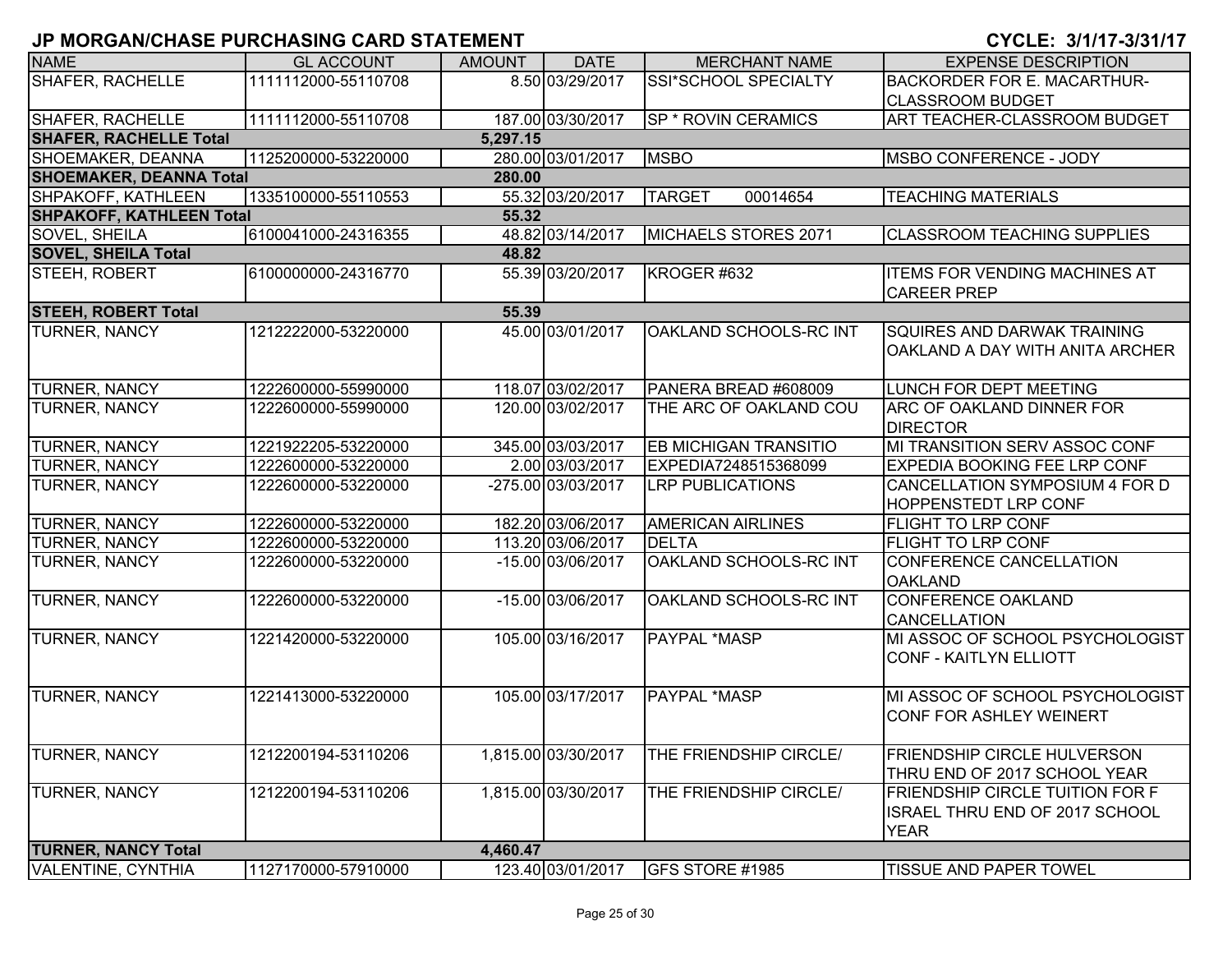| <b>NAME</b>                                | <b>GL ACCOUNT</b>   | AMOUNT   | <b>DATE</b>       | <b>MERCHANT NAME</b>              | <b>EXPENSE DESCRIPTION</b>                                        |  |  |
|--------------------------------------------|---------------------|----------|-------------------|-----------------------------------|-------------------------------------------------------------------|--|--|
| <b>VALENTINE, CYNTHIA</b>                  | 1127170000-57910000 |          | 18.42 03/02/2017  | <b>AMAZON MKTPLACE PMTS</b>       | <b>BATTERIES FOR GATE FOBS</b>                                    |  |  |
| <b>VALENTINE, CYNTHIA</b>                  | 1127170000-57410000 |          | 550.00 03/07/2017 | <b>MDOT BUS LIMOUSINE</b>         | <b>RENEWAL</b>                                                    |  |  |
| <b>VALENTINE, CYNTHIA</b>                  | 1127170000-53220000 |          | 160.00 03/08/2017 | <b>OTHER:SAGE PAYMENT SOL</b>     | <b>MAPT SPRING CONF</b>                                           |  |  |
| <b>VALENTINE, CYNTHIA</b>                  | 1127170000-57910000 |          | 23.27 03/13/2017  | DICKEYS MI-1390                   | <b>LUNCH W/STAFF</b>                                              |  |  |
| <b>VALENTINE, CYNTHIA</b>                  | 1127170000-57910000 |          | 18.00 03/20/2017  | AHMOS MEDITERRANEAN GR            | LUNCH W/STAFF                                                     |  |  |
| <b>VALENTINE, CYNTHIA</b>                  | 1127170000-53220000 |          | 500.00 03/22/2017 | OAKLAND SCHOOLS-RC INT            | JULY TRAIN THE TRAINER CLASSES                                    |  |  |
| <b>VALENTINE, CYNTHIA</b>                  | 1127170000-53220000 |          | 135.00 03/22/2017 | OAKLAND SCHOOLS-RC INT            | <b>BUS DRIVER MANDATORY ADVANCED</b><br><b>CLASS</b>              |  |  |
| <b>VALENTINE, CYNTHIA</b>                  | 1127170000-57910000 |          | 85.52 03/27/2017  | <b>BORDER CANTINA</b>             | <b>EXCELLENCE IN TRANSPORTATION</b>                               |  |  |
| <b>VALENTINE, CYNTHIA</b>                  | 1127170000-57910000 |          | 19.06 03/27/2017  | SAMS CLUB #6657                   | <b>FLOWERS - EXCELLENCE IN</b><br><b>TRANSPORTATION</b>           |  |  |
| <b>VALENTINE, CYNTHIA Total</b>            |                     | 1,632.67 |                   |                                   |                                                                   |  |  |
| <b>VANEIZENGA, JAMES</b>                   | 1111322725-55110000 |          | 388.00 03/27/2017 | SUBITOMUSIC.COM                   | <b>RENTAL FOR DAZON NO. 2</b>                                     |  |  |
| <b>VANEIZENGA, JAMES</b>                   | 1111322725-55110000 |          | 232.20 03/30/2017 | <b>LUCKS MUSIC LIBRARY IN</b>     | MUSIC FOR SPRING CONCERT                                          |  |  |
| <b>VANEIZENGA, JAMES</b>                   | 6100022000-24316533 |          | 144.90 03/30/2017 | <b>LUCKS MUSIC LIBRARY IN</b>     | MUSIC FOR SPRING CONCERT                                          |  |  |
| <b>VANEIZENGA, JAMES Total</b>             |                     | 765.10   |                   |                                   |                                                                   |  |  |
| <b>VUICHARD, TATIANA</b>                   | 1331100000-55990000 |          | 510.00 03/06/2017 | <b>VERITIV</b>                    | COPY PAPER FOR PRESCHOOL AND<br><b>COMMUNITY EDUCATION</b>        |  |  |
| <b>VUICHARD, TATIANA</b>                   | 1311800000-55110551 |          | 11.31 03/06/2017  | <b>VERITIV</b>                    | COPY PAPER OR PRESCHOOL AND<br><b>COMMUNITY EDUCATION</b>         |  |  |
| <b>VUICHARD, TATIANA</b>                   | 1311800000-55110551 |          | 11.31 03/06/2017  | <b>VERITIV</b>                    | COPY PAPER FOR PRESCHOOL AND<br><b>COMMUNITY EDUCATION</b>        |  |  |
| <b>VUICHARD, TATIANA</b>                   | 1331100000-55910000 |          | 54.62 03/09/2017  | GFS STORE #1985                   | COMMUNITY ED OFFICE/MEETING<br><b>REFRESHMENTS</b>                |  |  |
| <b>VUICHARD, TATIANA</b>                   | 1331100000-55990000 |          | 40.00 03/14/2017  | <b>SAFEWAY SHREDDING</b>          | <b>ECEC OFFICE SHREDDING SERVICE</b>                              |  |  |
| <b>VUICHARD, TATIANA</b>                   | 1331100000-57910000 |          | 67.40 03/21/2017  | <b>MICHIGAN NOTARY SERVIC</b>     | NOTARY SERVICE FOR JOANN<br>MUETING-CENTRAL ENROLLMENT.           |  |  |
| <b>VUICHARD, TATIANA</b>                   | 1331100000-53220000 |          | 178.00 03/23/2017 | <b>MACAE</b>                      | MACAE ADVOCACY DAY                                                |  |  |
| <b>VUICHARD, TATIANA</b>                   | 1331100000-55990000 |          | 137.97 03/31/2017 | <b>AMAZON MKTPLACE PMTS</b>       | <b>SAFETY TOWN SUPPLIES</b>                                       |  |  |
| <b>VUICHARD, TATIANA Total</b><br>1,010.61 |                     |          |                   |                                   |                                                                   |  |  |
| <b>WARECK, MICHELE</b>                     | 1111322000-55110707 |          | 584.28 03/01/2017 | <b>AMAZON MKTPLACE PMTS</b>       | <b>TONER FOR PRINTERS</b>                                         |  |  |
| <b>WARECK, MICHELE</b>                     | 1111322000-55110709 |          | 86.68 03/01/2017  | <b>DRAMATIC PUBLISHING CO</b>     | <b>SCRIPTS FOR ONE ACT PLAY</b>                                   |  |  |
| <b>WARECK, MICHELE</b>                     | 6100022000-24316186 |          | 149.00 03/01/2017 | SQ *MASSP                         | ADDITIONAL PAYMENT FOR STUDENT<br><b>COUNCIL STATE CONFERENCE</b> |  |  |
| <b>WARECK, MICHELE</b>                     | 6100022000-24316175 |          | 81.95 03/02/2017  | <b>AMAZON MKTPLACE PMTS</b>       | HEADSETS FOR SECURITY OFFICE                                      |  |  |
| <b>WARECK, MICHELE</b>                     | 6100022000-24316770 |          | 25.00 03/02/2017  | <b>BATH &amp; BODY WORKS 1357</b> | "PAY-IT-FORWARD" GIFTS                                            |  |  |
| <b>WARECK, MICHELE</b>                     | 6100022000-24316770 |          | 23.94 03/02/2017  | MEIJER INC #109 Q01               | FLOWERS FOR "PAY IT FORWARD"<br><b>STAFF GIFTS</b>                |  |  |
| <b>WARECK, MICHELE</b>                     | 6100022000-24316173 |          | 96.00 03/02/2017  | <b>NASSP MOTO</b>                 | NATIONAL HONOR SOCIETY AWARDS                                     |  |  |
| <b>WARECK, MICHELE</b>                     | 6100022000-24316770 |          | 180.31 03/02/2017 | SAMS CLUB #6657                   | <b>STAFF AWARD CELEBRATION</b><br><b>SUPPLIES</b>                 |  |  |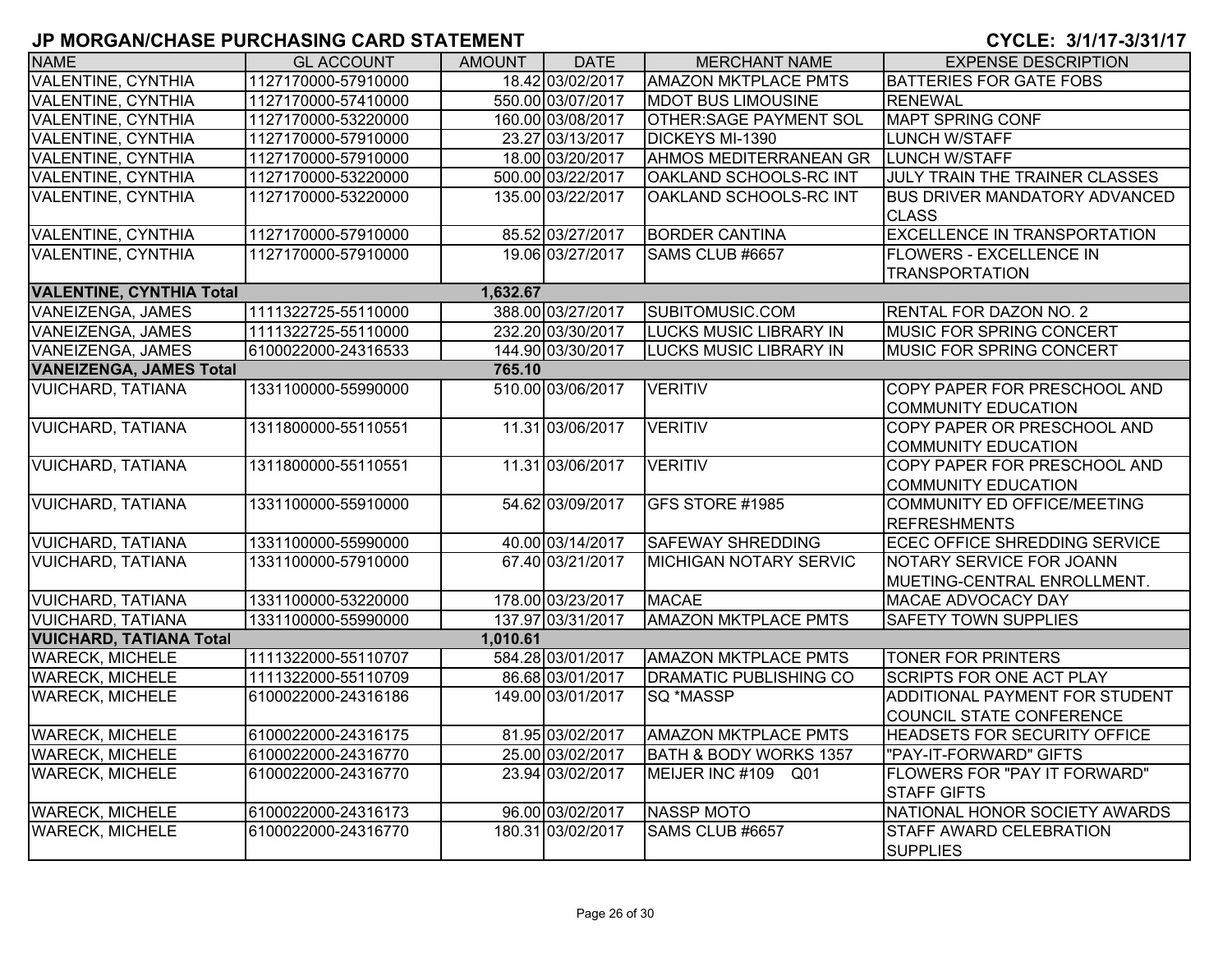| <b>NAME</b>            | <b>GL ACCOUNT</b>   | <b>AMOUNT</b> | <b>DATE</b>         | <b>MERCHANT NAME</b>                     | <b>EXPENSE DESCRIPTION</b>             |
|------------------------|---------------------|---------------|---------------------|------------------------------------------|----------------------------------------|
| <b>WARECK, MICHELE</b> | 6100022000-24316275 |               | 60.00 03/02/2017    | <b>TARGET</b><br>00014654                | "PAY-IT-FORWARD" GIFT CARDS FOR        |
|                        |                     |               |                     |                                          | <b>STAFF</b>                           |
| <b>WARECK, MICHELE</b> | 6100022000-24316275 |               | 41.91 03/02/2017    | WAL-MART #5893                           | BEVERAGES FOR STAFF MEETING            |
| <b>WARECK, MICHELE</b> | 6100022000-24316275 |               | 38.06 03/03/2017    | <b>PARTY CITY</b>                        | "PAY-IT-FORWARD" GIFTS                 |
| <b>WARECK, MICHELE</b> | 1111322730-55110000 |               | 25.00 03/06/2017    | <b>MICHIGAN SCIENCE TEACH</b>            | <b>RENTAL OF PROJECTOR AT</b>          |
|                        |                     |               |                     |                                          | <b>CONFERENCE</b>                      |
| <b>WARECK, MICHELE</b> | 6100022000-24316186 |               | 68.86 03/06/2017    | OTC BRANDS, INC.                         | <b>SUPPLIES FOR CHARITY WEEK</b>       |
| <b>WARECK, MICHELE</b> | 6100022000-24316175 |               | 150.00 03/06/2017   | <b>RIZZO SERVICES</b>                    | <b>BUILDING RECYCLING SERVICES</b>     |
| <b>WARECK, MICHELE</b> | 1111322705-55110000 |               | 190.64 03/06/2017   | STAPLS7172093548000001                   | <b>CO-OP SUPPLIES</b>                  |
| <b>WARECK, MICHELE</b> | 6100022000-24316112 |               | 60.00 03/06/2017    | <b>TEAM SPORTS</b>                       | <b>CAT RACK SHIRT ORDER</b>            |
| <b>WARECK, MICHELE</b> | 6100022000-24316175 |               | 136.00 03/07/2017   | <b>JH CORPORATION</b>                    | <b>NEW "STATE OF MICHIGAN" FLAGS</b>   |
|                        |                     |               |                     |                                          | FOR HIGH SCHOOL                        |
| <b>WARECK, MICHELE</b> | 1112722998-55110000 |               | 1,997.09 03/07/2017 | THE WEBSTAURANT STORE                    | CAT RACK SCHOOL STORE SUPPLIES         |
| <b>WARECK, MICHELE</b> | 6100022000-24316105 |               | 190.00 03/08/2017   | COLLEGEBOARD*PRODUCTS                    | <b>COLLEGE BOARD WORKSHOP</b>          |
|                        |                     |               |                     |                                          | <b>REGISTRATION FEE FOR ADVANCED</b>   |
|                        |                     |               |                     |                                          | <b>PLACEMENT</b>                       |
| <b>WARECK, MICHELE</b> | 6100022000-24316176 |               | 240.00 03/08/2017   | <b>SAFEWAY SHREDDING</b>                 | <b>BUILDING PAPER SHREDDING</b>        |
|                        |                     |               |                     |                                          | <b>SERVICES</b>                        |
| <b>WARECK, MICHELE</b> | 1111322705-55110000 |               | -12.71 03/08/2017   | STAPLS7172093548001001                   | <b>CREDIT FOR CO-OP SUPPLIES NOT</b>   |
|                        |                     |               |                     |                                          | <b>RECEIVED</b>                        |
| <b>WARECK, MICHELE</b> | 1111322705-55110000 |               | 12.71 03/08/2017    | STAPLS7172093548002001                   | <b>ADDITIONAL CO-OP SUPPLIES</b>       |
| <b>WARECK, MICHELE</b> | 6100022000-24316174 |               | 119.95 03/09/2017   | <b>AMAZON MKTPLACE PMTS</b>              | HEADSETS FOR SPECIAL SERVICES          |
|                        |                     |               |                     |                                          | <b>STUDENTS FOR PSAT TESTING</b>       |
| <b>WARECK, MICHELE</b> | 6100022000-24316186 |               | 89.52 03/10/2017    | <b>MENARDS WIXOM MI</b>                  | STUDENT COUNCIL CHARITY WEEK           |
|                        |                     |               |                     |                                          | <b>SUPPLIES</b>                        |
| <b>WARECK, MICHELE</b> | 6100022000-24316186 |               | 164.96 03/10/2017   | USTOY.COM                                | CARNIVAL PRIZES FOR CHARITY WEEK       |
| <b>WARECK, MICHELE</b> | 6100022000-24316533 |               | 670.00 03/13/2017   | <b>DETROIT SYMPHONY ORCHE</b>            | <b>TICKETS FOR ORCHESTRA TO ATTEND</b> |
|                        |                     |               |                     |                                          | <b>CONCERT</b>                         |
| <b>WARECK, MICHELE</b> | 6100022000-24316186 |               | 59.96 03/13/2017    | <b>DUNKIN #349468</b><br>Q <sub>35</sub> | STAFF COFFEE TREAT FROM STUDENT        |
|                        |                     |               |                     |                                          | <b>COUNCIL</b>                         |
| <b>WARECK, MICHELE</b> | 6100022000-24316533 |               | 20.00 03/15/2017    | <b>DETROIT SYMPHONY ORCHE</b>            | ADDITIONAL TICKETS FOR TWO             |
|                        |                     |               |                     |                                          | <b>STUDENTS TO ATTEND ORCHESTRA</b>    |
|                        |                     |               |                     |                                          | <b>CONCERT</b>                         |
| <b>WARECK, MICHELE</b> | 6100022000-24316180 |               | 100.00 03/16/2017   | <b>PAYPAL *PARTNERSHIP</b>               | <b>DEPOSIT FOR QUIZ BOWL</b>           |
|                        |                     |               |                     |                                          | <b>COMPETITION</b>                     |
| <b>WARECK, MICHELE</b> | 6100022000-24316200 |               | 1,896.00 03/17/2017 | <b>BELSON OUTDOORS</b>                   | CLASS OF 2017 SCHOOL GIFT              |
| <b>WARECK, MICHELE</b> | 6100022000-24316186 |               | 38.83 03/20/2017    | <b>MENARDS WIXOM MI</b>                  | <b>STUDENT COUNCIL CHARITY WEEK</b>    |
|                        |                     |               |                     |                                          | <b>SUPPLIES</b>                        |
| <b>WARECK, MICHELE</b> | 1111322000-55110799 |               | 139.79 03/20/2017   | SAMSCLUB #6657                           | <b>MISCELLANEOUS SUPPLIES</b>          |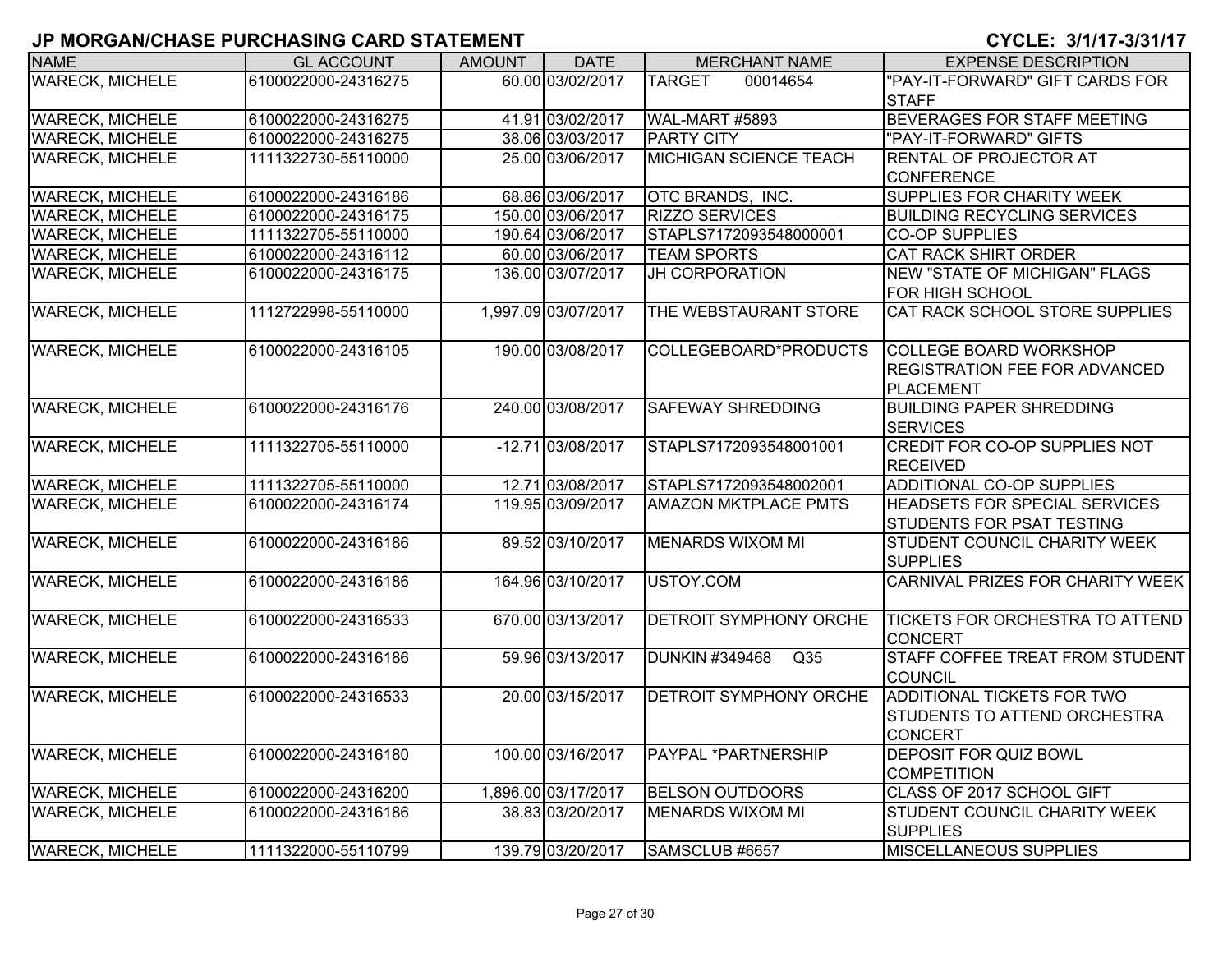| <b>NAME</b>                  | <b>GL ACCOUNT</b>   | <b>AMOUNT</b> | <b>DATE</b>         | <b>MERCHANT NAME</b>          | <b>EXPENSE DESCRIPTION</b>                                         |
|------------------------------|---------------------|---------------|---------------------|-------------------------------|--------------------------------------------------------------------|
| <b>WARECK, MICHELE</b>       | 6100022000-24316275 |               | $-6.41$ 03/22/2017  | SAMSCLUB #6657                | TAX CREDIT FOR PURCHASE ON 3-1-<br>2017                            |
| <b>WARECK, MICHELE</b>       | 6100022000-24316174 |               | 134.18 03/23/2017   | PANERA BREAD #608009          | <b>BREAKFAST TREATS FOR SAT</b><br><b>TESTING PROCTORS</b>         |
| <b>WARECK, MICHELE</b>       | 1112722998-55110000 |               | 75.00 03/23/2017    | <b>STORE SUPPLY</b>           | CAT RACK SCHOOL STORE SUPPLIES                                     |
| <b>WARECK, MICHELE</b>       | 1112722998-55110000 |               | 409.30 03/23/2017   | <b>STORE SUPPLY</b>           | CAT RACK SCHOOL STORE SUPPLIES                                     |
| <b>WARECK, MICHELE</b>       | 1112722998-55110000 |               | 75.00 03/23/2017    | <b>STORE SUPPLY</b>           | CAT RACK SCHOOL STORE SUPPIES                                      |
| <b>WARECK, MICHELE</b>       | 1112722998-55110000 |               | 1,034.31 03/23/2017 | <b>STORE SUPPLY</b>           | <b>CAT RACK SCHOOL STORE SUPPLIES</b>                              |
| <b>WARECK, MICHELE</b>       | 6100022000-24316174 |               | 172.92 03/29/2017   | SAMSCLUB #6657                | <b>PSAT/PLAN TESTING SUPPLIES</b>                                  |
| <b>WARECK, MICHELE</b>       | 1111322000-55110726 |               | 2,020.00 03/29/2017 | <b>VERITIV</b>                | COPY MACHINE PAPER FOR BUILDING<br><b>COPIERS</b>                  |
| <b>WARECK, MICHELE</b>       | 6100022000-24316174 |               | 23.40 03/29/2017    | <b>WAL-MART #2700</b>         | <b>PSAT/PLAN TESTING SUPPLIES</b>                                  |
| <b>WARECK, MICHELE</b>       | 6100022000-24316175 |               | 20.00 03/31/2017    | HUNGRY HOWIES PIZZA 99        | <b>GIFT CARD FOR STAFF MEMBER</b>                                  |
| <b>WARECK, MICHELE</b>       | 6100022000-24316175 |               | 20.00 03/31/2017    | KROGER #675                   | <b>GIFT CARD FOR STAFF MEMBER</b>                                  |
| <b>WARECK, MICHELE</b>       | 6100022000-24316638 |               | 25.00 03/31/2017    | PANERA BREAD #750             | <b>GIFT CARD FOR STAFF MEMBER</b>                                  |
| <b>WARECK, MICHELE</b>       | 6100022000-24316175 |               | 60.00 03/31/2017    | THE RIVIERA CINEMA            | <b>GIFT CARD FOR STAFF MEMBER</b>                                  |
| <b>WARECK, MICHELE Total</b> |                     | 11,786.43     |                     |                               |                                                                    |
| <b>WEBBER, RONALD</b>        | 1722100000-57910611 |               | 47.65 03/06/2017    | DOMINO'S 1028                 | LUNCH FOR NHS ROBOTICS EVENT (RJ<br>WEBBER)                        |
| <b>WEBBER, RONALD</b>        | 1722100000-57910611 |               | 3.75 03/17/2017     | <b>PARKING LUKES</b>          | PARKING FEE FOR VISIT TO MI HOUSE<br>COMPETITIVE COMMITTEE MEETING |
| <b>WEBBER, RONALD</b>        | 1722100000-57910611 |               | 4.99 03/20/2017     | <b>GOPRO PLUS</b>             | PURCHASE OF MONTHLY GOPRO<br><b>MEMBERSHIP</b>                     |
| <b>WEBBER, RONALD</b>        | 1722100000-53229000 |               | 10.25 03/22/2017    | HARVARD COMMONS CAFE          | LUNCH PURCHASE FOR HARVARD<br><b>WORKSHOP (RJ WEBBER)</b>          |
| <b>WEBBER, RONALD</b>        | 1722100000-53229000 |               | 2.75 03/23/2017     | <b>MBTA ALEWIFE</b>           | TRAIN FARE - HARVARD WORKSHOP                                      |
| <b>WEBBER, RONALD</b>        | 1722100000-53229000 |               | 2.75 03/23/2017     | <b>MBTA ALEWIFE</b>           | <b>TRAIN FARE - HARVARD WORKSHOP</b>                               |
| <b>WEBBER, RONALD</b>        | 1722100000-53229000 |               | 31.75 03/23/2017    | <b>RUSSELL HOUSE TAVERN</b>   | MEAL - HARVARD WORKSHOP                                            |
| <b>WEBBER, RONALD</b>        | 1722100000-53229000 |               | 20.00 03/23/2017    | <b>TST* TATTE BAKERY</b>      | MEAL - HARVARD WORKSHOP                                            |
| <b>WEBBER, RONALD</b>        | 1722100000-53229000 |               | 84.62 03/24/2017    | <b>FIVE HORSES TAVERN</b>     | MEAL - HARVARD WORKSHOP                                            |
| <b>WEBBER, RONALD</b>        | 1722100000-53229000 |               | 61.36 03/24/2017    | <b>GRAFTON STREET - CAMBR</b> | MEAL - HARVARD WORKSHOP                                            |
| <b>WEBBER, RONALD</b>        | 1722100000-53229000 |               | 2.75 03/24/2017     | <b>MBTA ALEWIFE</b>           | TRAIN FARE - HARVARD WORKSHOP                                      |
| <b>WEBBER, RONALD</b>        | 1722100000-53229000 |               | 2.75 03/24/2017     | <b>MBTA ALEWIFE</b>           | TRAIN FARE - HARVARD WORKSHOP                                      |
| <b>WEBBER, RONALD</b>        | 1722100000-53229000 |               | 2.75 03/24/2017     | <b>MBTA HARVARD</b>           | TRAIN FARE - HARVARD WORKSHOP                                      |
| <b>WEBBER, RONALD</b>        | 1722100000-53229000 |               | 2.75 03/24/2017     | <b>MBTA HARVARD</b>           | TRAIN FARE - HARVARD WORKSHOP                                      |
| <b>WEBBER, RONALD</b>        | 1722100000-53229000 |               | 29.90 03/27/2017    | <b>BORDER CAFE</b>            | MEAL - HARVARD WORKSHOP                                            |
| <b>WEBBER, RONALD</b>        | 1722100000-53229000 |               | 703.37 03/27/2017   | <b>MARRIOTT</b>               | LODGING - HARVARD CONFERENCE<br>(RJ WEBBER)                        |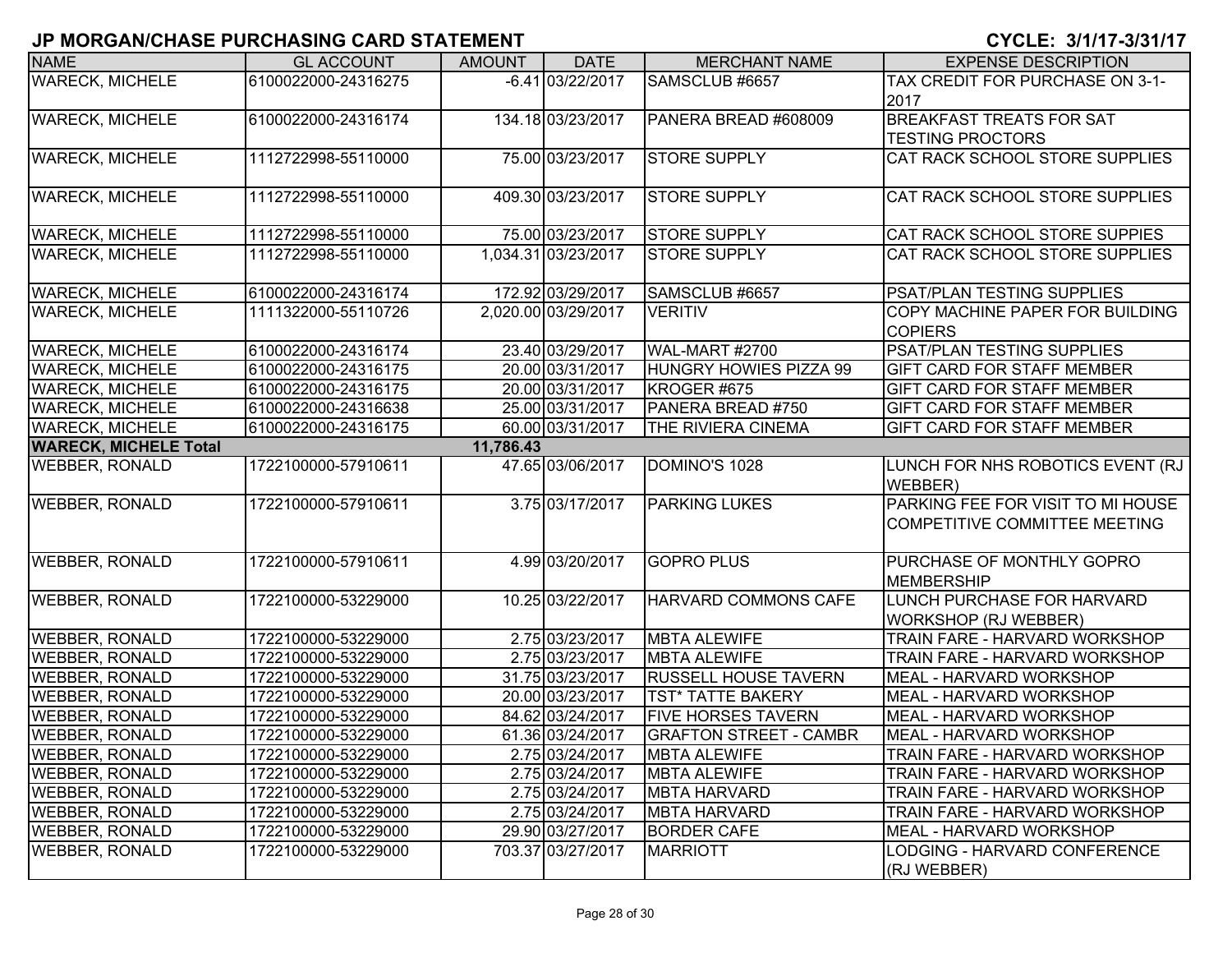| <b>NAME</b>                   | <b>GL ACCOUNT</b>   | <b>AMOUNT</b> | <b>DATE</b>         | <b>MERCHANT NAME</b>          | <b>EXPENSE DESCRIPTION</b>                            |
|-------------------------------|---------------------|---------------|---------------------|-------------------------------|-------------------------------------------------------|
| <b>WEBBER, RONALD</b>         | 1722100000-53229000 |               | 683.25 03/27/2017   | <b>MARRIOTT</b>               | <b>LODGING - HARVARD CONFERENCE</b>                   |
|                               |                     |               |                     |                               | (DR. STEVE MATTHEWS)                                  |
| <b>WEBBER, RONALD</b>         | 1722100000-53229000 |               | 683.25 03/27/2017   | <b>MARRIOTT</b>               | LODGING - HARVARD CONFERENCE (D.                      |
|                               |                     |               |                     |                               | HOPPENSTEDT)                                          |
| <b>WEBBER, RONALD</b>         | 1722100000-53229000 |               | 2.75 03/27/2017     | <b>MBTA ALEWIFE</b>           | TRAIN FARE - HARVARD WORKSHOP                         |
| <b>WEBBER, RONALD</b>         | 1722100000-53229000 |               | 2.75 03/27/2017     | <b>MBTA ALEWIFE</b>           | TRAIN FARE - HARVARD WORKSHOP                         |
| <b>WEBBER, RONALD</b>         | 1722100000-53229000 |               | 2.75 03/27/2017     | <b>MBTA ALEWIFE</b>           | TRAIN FARE - HARVARD WORKSHOP                         |
| <b>WEBBER, RONALD</b>         | 1722100000-53229000 |               | 2.75 03/27/2017     | <b>MBTA ALEWIFE</b>           | TRAIN FARE - HARVARD WORKSHOP                         |
| <b>WEBBER, RONALD</b>         | 1722100000-53229000 |               | 2.75 03/27/2017     | <b>MBTA HARVARD</b>           | TRAIN FARE - HARVARD WORKSHOP                         |
| <b>WEBBER, RONALD</b>         | 1722100000-53229000 |               | 2.75 03/27/2017     | <b>MBTA HARVARD</b>           | TRAIN FARE - HARVARD WORKSHOP                         |
| <b>WEBBER, RONALD</b>         | 1722100000-53229000 |               | 2.75 03/27/2017     | <b>MBTA HARVARD</b>           | TRAIN FARE - HARVARD WORKSHOP                         |
| <b>WEBBER, RONALD</b>         | 1722100000-53229000 |               | 2.75 03/27/2017     | <b>MBTA HARVARD</b>           | TRAIN FARE - HARVARD WORKSHOP                         |
| <b>WEBBER, RONALD Total</b>   |                     | 2,402.64      |                     |                               |                                                       |
| <b>WESNER, KIMBERLY</b>       | 1122220000-55310000 |               | 15.98 03/02/2017    | AMAZON.COM                    | <b>REPLACEMENT BOOKS FOR MEDIA</b><br><b>CENTER</b>   |
| <b>WESNER, KIMBERLY</b>       | 1122220000-55310000 |               | 262.40 03/03/2017   | <b>FOLLETT SCHOOL SOLUTIO</b> | <b>NONFICTION BOOKS FOR MEDIA</b><br><b>CENTER</b>    |
| <b>WESNER, KIMBERLY</b>       | 1122220000-55310000 |               | 4.75 03/08/2017     | <b>AMAZON MKTPLACE PMTS</b>   | <b>REPLACEMENT BOOK FOR MEDIA</b><br><b>CENTER</b>    |
| <b>WESNER, KIMBERLY</b>       | 1122220000-55310000 |               | 5.29 03/09/2017     | <b>AMAZON MKTPLACE PMTS</b>   | <b>REPLACEMENT BOOK FOR MEDIA</b><br><b>CENTER</b>    |
| <b>WESNER, KIMBERLY</b>       | 1122220000-55310000 |               | 16.04 03/09/2017    | AMAZON.COM                    | NEW MYSTERY BOOK FOR ELA LIT<br><b>CIRCLES</b>        |
| <b>WESNER, KIMBERLY</b>       | 1122220000-55310000 |               | 28.92 03/13/2017    | <b>AMAZON MKTPLACE PMTS</b>   | <b>SUPPLIES FOR MEDIA CENTER</b>                      |
| <b>WESNER, KIMBERLY</b>       | 1122220000-55310000 |               | 19.98 03/13/2017    | WM SUPERCENTER #5048          | PRIZE FOR BOB BREAKOUT                                |
| <b>WESNER, KIMBERLY</b>       | 1122220000-55310000 |               | 44.11 03/14/2017    | AMAZON.COM                    | <b>NEW MYSTERY BOOK FOR ELA LIT</b><br><b>CIRCLES</b> |
| <b>WESNER, KIMBERLY</b>       | 6100020000-24316262 |               | 632.35 03/15/2017   | <b>INFOBASE LEARNING</b>      | DATABASE 2017-2018 RENEWAL                            |
| <b>WESNER, KIMBERLY</b>       | 1122220000-55310000 |               | 1,752.70 03/15/2017 | <b>INFOBASE LEARNING</b>      | DATABASE 2017-2018 RENEWAL                            |
| <b>WESNER, KIMBERLY</b>       | 1122220000-55310000 |               | 16.40 03/16/2017    | AMAZON.COM                    | <b>REPLACEMENT MEDIA CENTER BOOKS</b>                 |
| <b>WESNER, KIMBERLY</b>       | 1122220000-55310000 |               | 8.02 03/17/2017     | AMAZON.COM                    | <b>NEW MYSTERY BOOK FOR ELA LIT</b><br><b>CIRCLES</b> |
| <b>WESNER, KIMBERLY</b>       | 1122220000-55310000 |               | 240.00 03/20/2017   | <b>SP * BLOXELS</b>           | <b>BLOXELS FOR MAKERSPACE</b>                         |
| <b>WESNER, KIMBERLY</b>       | 1122220000-55310000 |               | 222.59 03/29/2017   | <b>CARTRIDGE WORLD BRI</b>    | <b>LAST INK CARTRIDGE FOR PRINTERS</b>                |
| <b>WESNER, KIMBERLY Total</b> |                     | 3,269.53      |                     |                               |                                                       |
| <b>WHEELER, MICHAELA</b>      | 6100041000-24316355 |               | 2.29 03/01/2017     | KROGER#671                    | <b>CLASSROOM ART MATERIALS</b>                        |
| <b>WHEELER, MICHAELA</b>      | 6100041000-24316355 |               | 5.57 03/13/2017     | KROGER #671                   | <b>CLASSROOM ART MATERIALS</b>                        |
| <b>WHEELER, MICHAELA</b>      | 6100041000-24316351 |               | 24.00 03/17/2017    | <b>DOLLAR TREE</b>            | <b>CLASSROOM ART SUPPLIES</b>                         |
| <b>WHEELER, MICHAELA</b>      | 6100041000-24316355 |               | 8.47 03/17/2017     | <b>IKEA CANTON</b>            | <b>CLASSROOM SUPPLIES</b>                             |
| <b>WHEELER, MICHAELA</b>      | 6100041000-24316351 |               | 5.99 03/17/2017     | WALGREENS #6550               | <b>CLASSROOM ART MATERIALS</b>                        |
| <b>WHEELER, MICHAELA</b>      | 6100041000-24316355 |               | 150.75 03/22/2017   | <b>AMAZON MKTPLACE PMTS</b>   | <b>CLASSROOM ART SUPPLIES</b>                         |